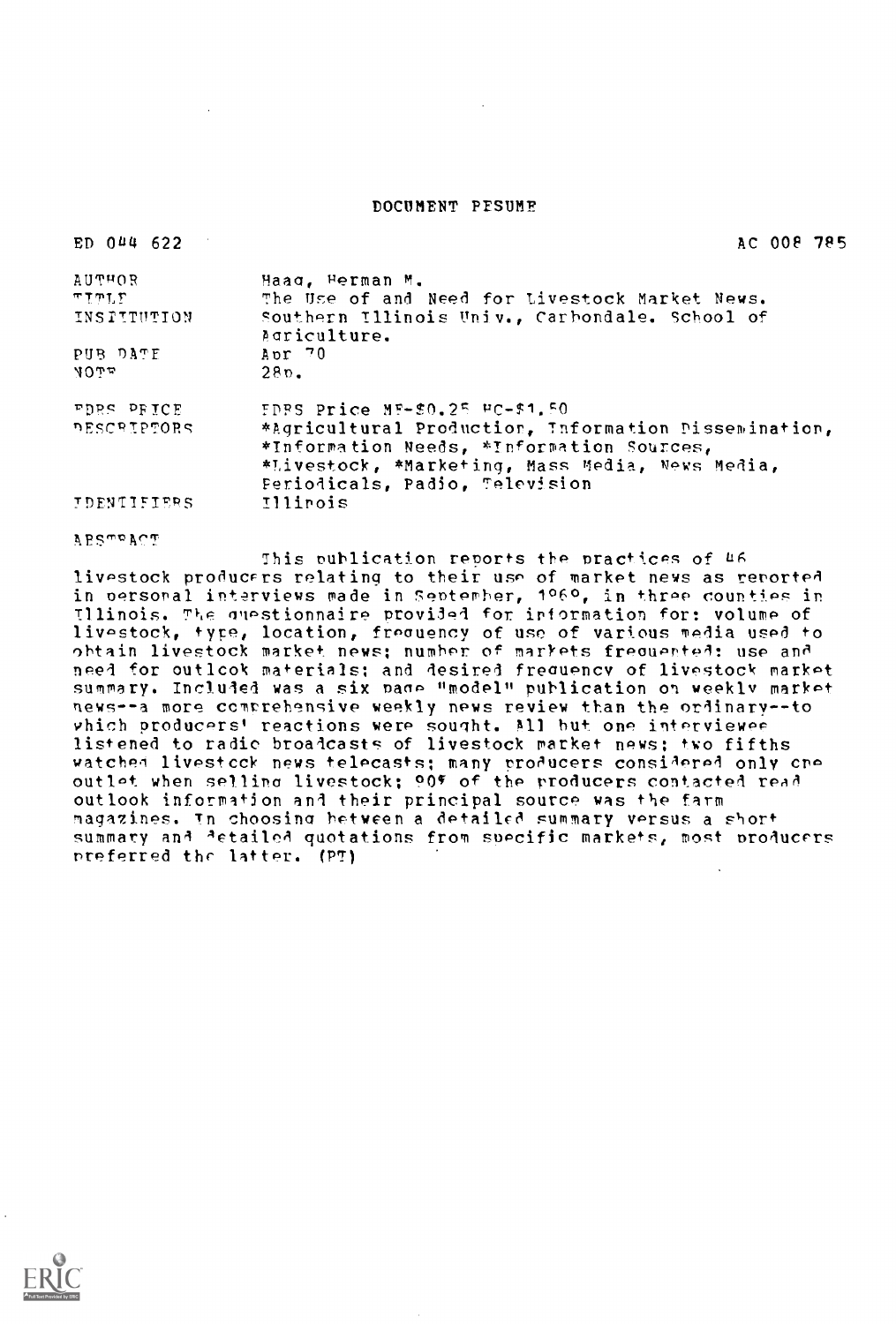U.S. DEPARTMENT OF HEALTH, EDUCATION<br>
OFFICE OF EQUICATION<br>THIS DOCUMENT HAS BEEN REPRODUCED<br>EXACTLY AS RECEIVED FROM THE PERSON OR<br>ORGANIZATION ORIGINATING IT. POINTS OF<br>VIEW OR OPINIONS STATED OO NOT NECES-<br>SARILY REPRES

ED044622

 $\mathcal{O}(\mathcal{O}_\mathcal{O})$  . The set of the set of the set of the set of the set of  $\mathcal{O}(\mathcal{O})$ 

# Livestock Market News

PART H-PERSONAL INTERVIEW SURVEY

By

Herman M. Haag Professor of Agricultural Economics



Livestock Marketing Areas and Counties in Which Interviews Were Made

SOUTHERN ILLINOIS UNIVERSITY AT CARBONDALE SCHOOL OF AGRICULTURE PUBLICATION NO. 34 APRIL, 1970

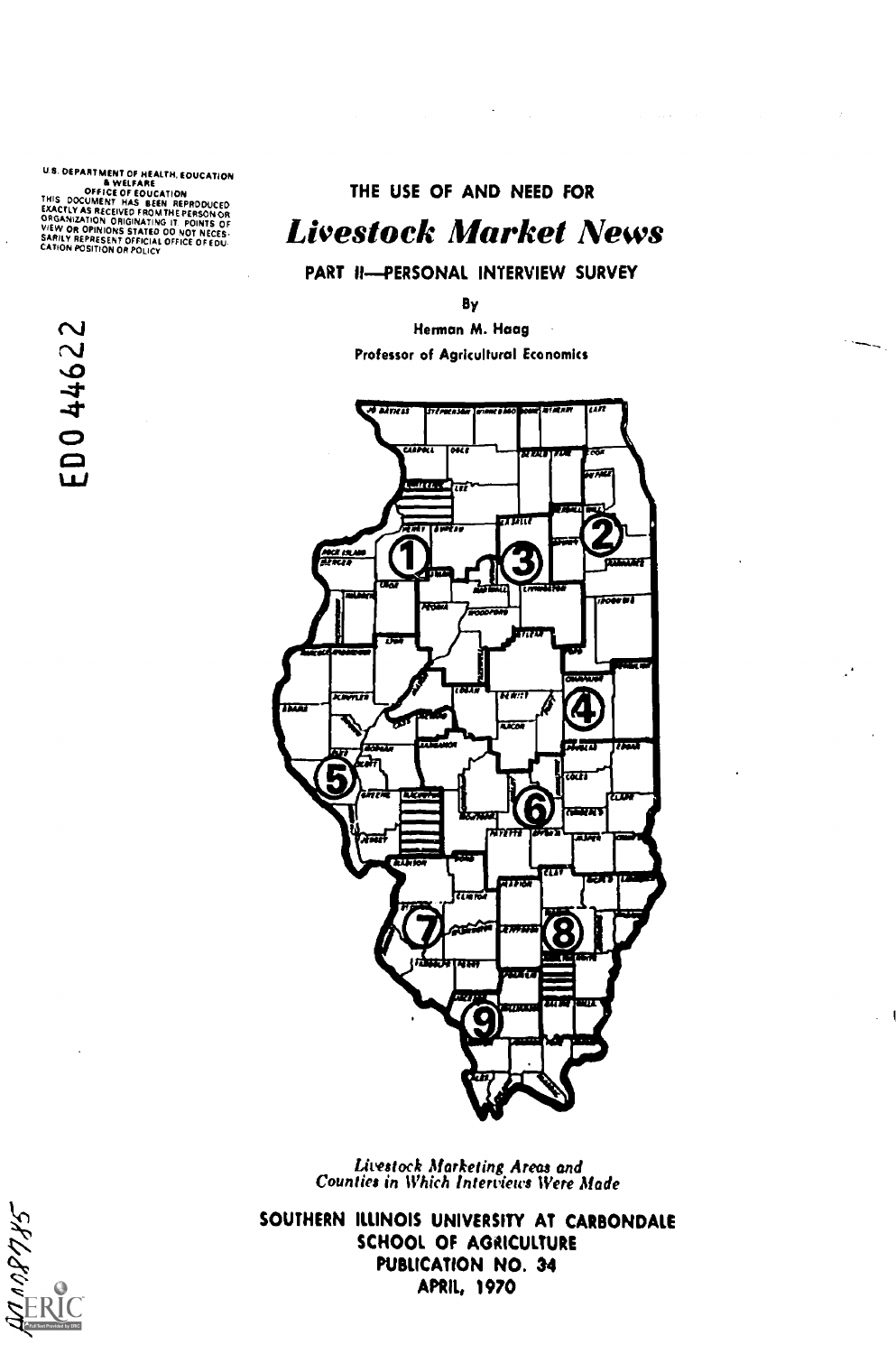# TABLE OF CONTENTS

|                                                                                                                                                                                                         | Page                                           |
|---------------------------------------------------------------------------------------------------------------------------------------------------------------------------------------------------------|------------------------------------------------|
| INTRODUCTION.<br>Objectives                                                                                                                                                                             | 1                                              |
| CHARACTERISTICS OF INTERVIEWEES.                                                                                                                                                                        |                                                |
| Location<br>Size of Enterprise<br>Distribution of Sales by Classes                                                                                                                                      | ı<br>$\overline{\mathbf{c}}$<br>$\overline{2}$ |
| USE OF NEWS MEDIA                                                                                                                                                                                       | $\boldsymbol{2}$                               |
| Radio<br>Television<br>Newspapers<br>Magazines<br>Newsletters<br>Most Important Source                                                                                                                  | 3<br>66<br>6<br>6<br>7                         |
| CHOICE OF MARKET AND TIME OF SALE                                                                                                                                                                       | 9                                              |
| Number of Markets<br>Factors in Choice of Market<br>Choice of Time of Sale                                                                                                                              | 9<br>9<br>9                                    |
| PROSPECTIVE CHANGES IN LIVESTOCK ENTERPRISE                                                                                                                                                             | 9                                              |
| Changes in Size of Enterprise<br>Outlook Information                                                                                                                                                    | 10<br>10                                       |
| FREQUENCY AND TIME OF ISSUE OF REPORT                                                                                                                                                                   | 10                                             |
| Frequency of Market Reviews<br>Preferred Day of Receipt                                                                                                                                                 | 10<br>10                                       |
| CONTENTS OF A WEEKLY MARKET NEWS REPORT                                                                                                                                                                 | 11                                             |
| General Summary<br>Direct Sales Summary<br>Type of Summary Preferred<br>Types of Market Covered<br>Regionali ation of Quotations<br>Statistical Comparisons<br>Chicago Meat Trade<br>Outlook Statements | 11<br>13<br>13<br>13<br>14<br>14<br>16<br>16   |
| SUMMARY AND CONCLUSIONS 17                                                                                                                                                                              |                                                |
|                                                                                                                                                                                                         |                                                |
|                                                                                                                                                                                                         |                                                |



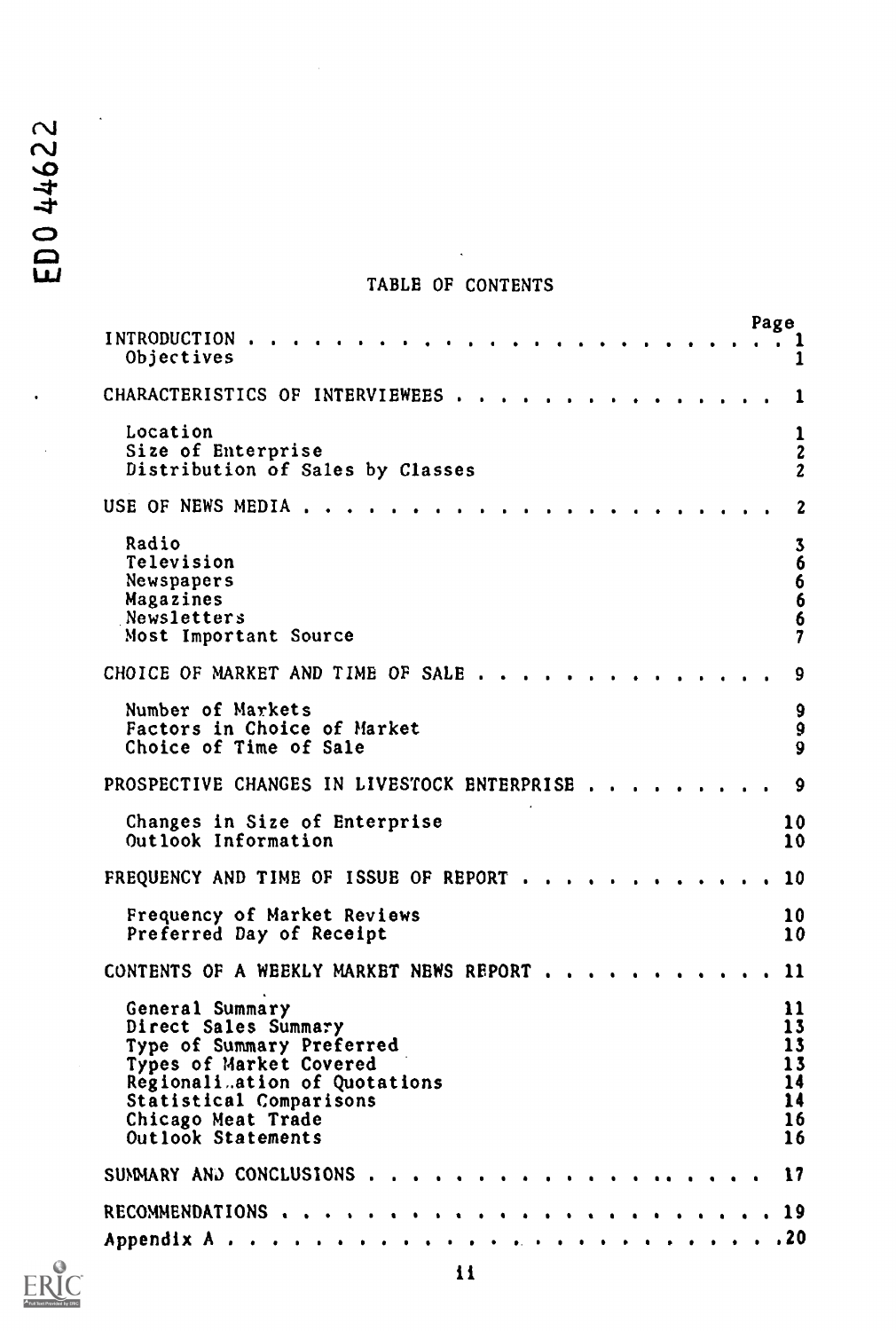#### FOREWORD

This publication is the second of a two-part series on livestock market news in Illinois. The first covered a mail survey of more than 5,000 Illinois farmers from which 1,196 usable replies were received. It is reported in School of Agriculture Publication no. 33. This study is based on interviews of 46 livestock producers in three counties. It was financed in part by a research grant from the Illinois Department of Markets and in part by services provided by this University. The writer takes full responsibility for the interpretations and viewpoints presented.

## LIST OF TABLES

| Table |                                                                                                                     | Page |
|-------|---------------------------------------------------------------------------------------------------------------------|------|
|       | 1. Average Number of Livestock Units Sold and Purchased,<br>46 Respondents, September, 1969                         | 3    |
|       | 2. Distribution of Livestock Units Sold and Purchased as<br>Percentages of Total Sales, 46 Respondents, September   |      |
|       | 3. Number and Location of Radio Stations Used and Number<br>and Hours of Broadcasts Used, 46 Respondents,           |      |
|       | 4. Number of Television Stations Used and Number and Hours<br>of Telecasts Used, 46 Respondents, September, 1969 7  |      |
|       | 5. Number of Newspapers, Magazines and Newsletters Received<br>and Location of Newspapers, 46 Respondents,          |      |
|       | 6. Indexes of Value of Each Section of the General and<br>Direct Sales Reports in the "Model" Weekly Review,        |      |
|       | 7. Indexes of Value of Each Section of the Statistical Tables<br>in the "Model" Weekly Review, September, $1969$ 15 |      |

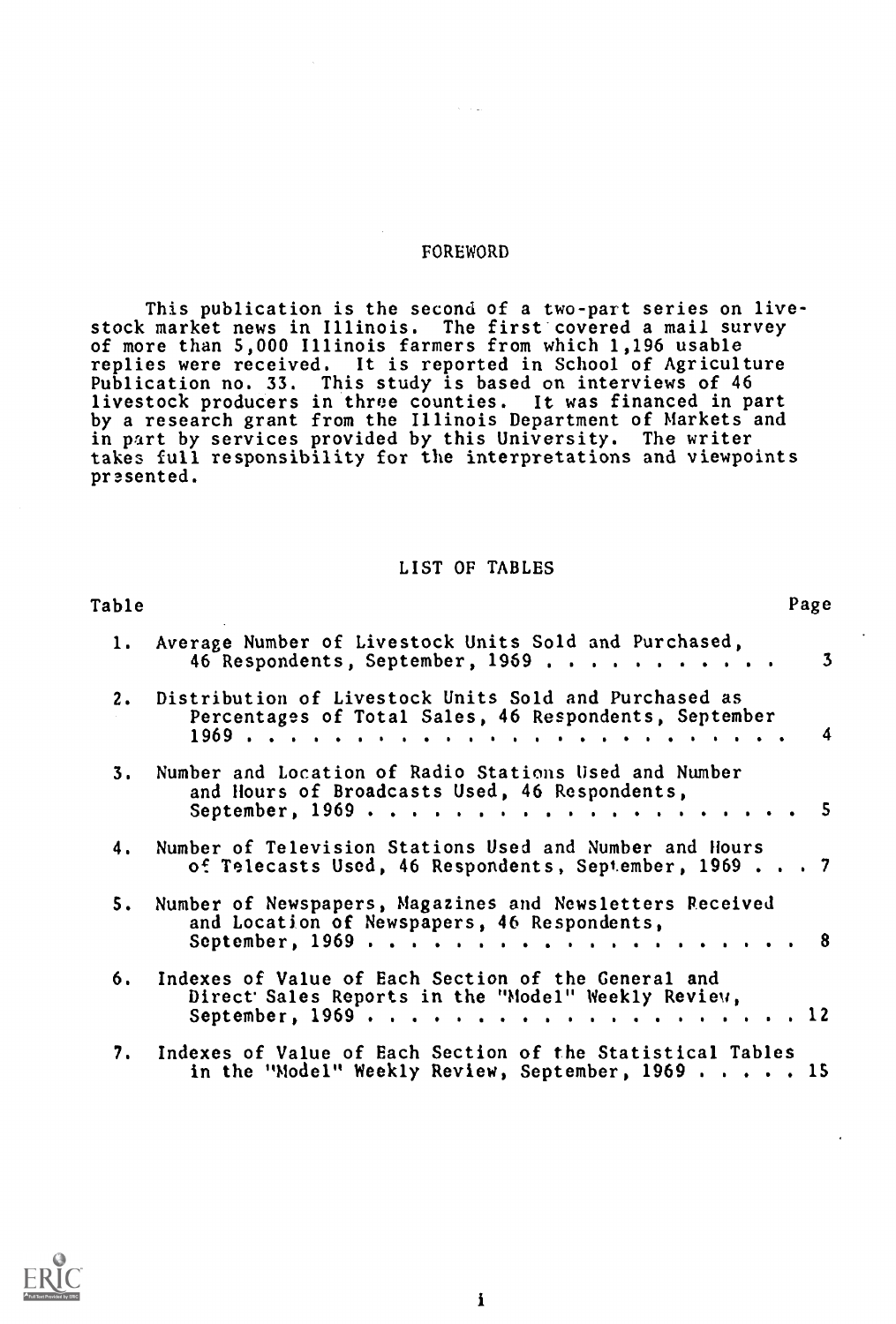#### USE OF AND NEED FOR LIVESTOCK MARKET NEWS PART II - PERSONAL INTERVIEWS

#### INTRODUCTION

This publication reports the practices of 46 livestock producers relating to their use of market news as reported in personal interviews made in September, 1969. It also reports their opinions on various aspects of market news and on the type of market report desired. The questionnaire provided for information on:

- 1. Volume of livestock sales and purchases,and markets patronized by classes of livestock,
- 2. Type, location and frequency of use of various media used to obtain livestock market news,
- 3. Number of markets considered in making sales or purchases and factors considered in selecting a market,
- 4. Use of and need for outlook materials and attendance at outlook meetings,
- S. Desired frequency of a livestock market summary, and
- 6. Specific reactions to various parts of a 6-page "model" publication sent to prospective respondents prior to the interview.

The latter was prepared by the writer for the week ended August 16, 1969 based on the latest information available from state and federal market news reports. A copy of this "model" report is included as Appendix A.

#### Objectives

One objective of this study was to obtain more specific infor $\cdot$ mation on sources of and desires for livestock market news than revealed by the mail survey reported in School of Agriculture Publication no. 33. A second objective was to obtain opinions of producers on the types of market news most beneficial to them. Although the size of sample was small, the results of the survey do provide clues to the needs or desires of producers.

## CHARACTERISTICS OF INTERVIEWEES

The interviews were made by the writer in September, 1969. No prospective interviewee refused to cooperate but several had either moved from the County or quit farming.

# Location

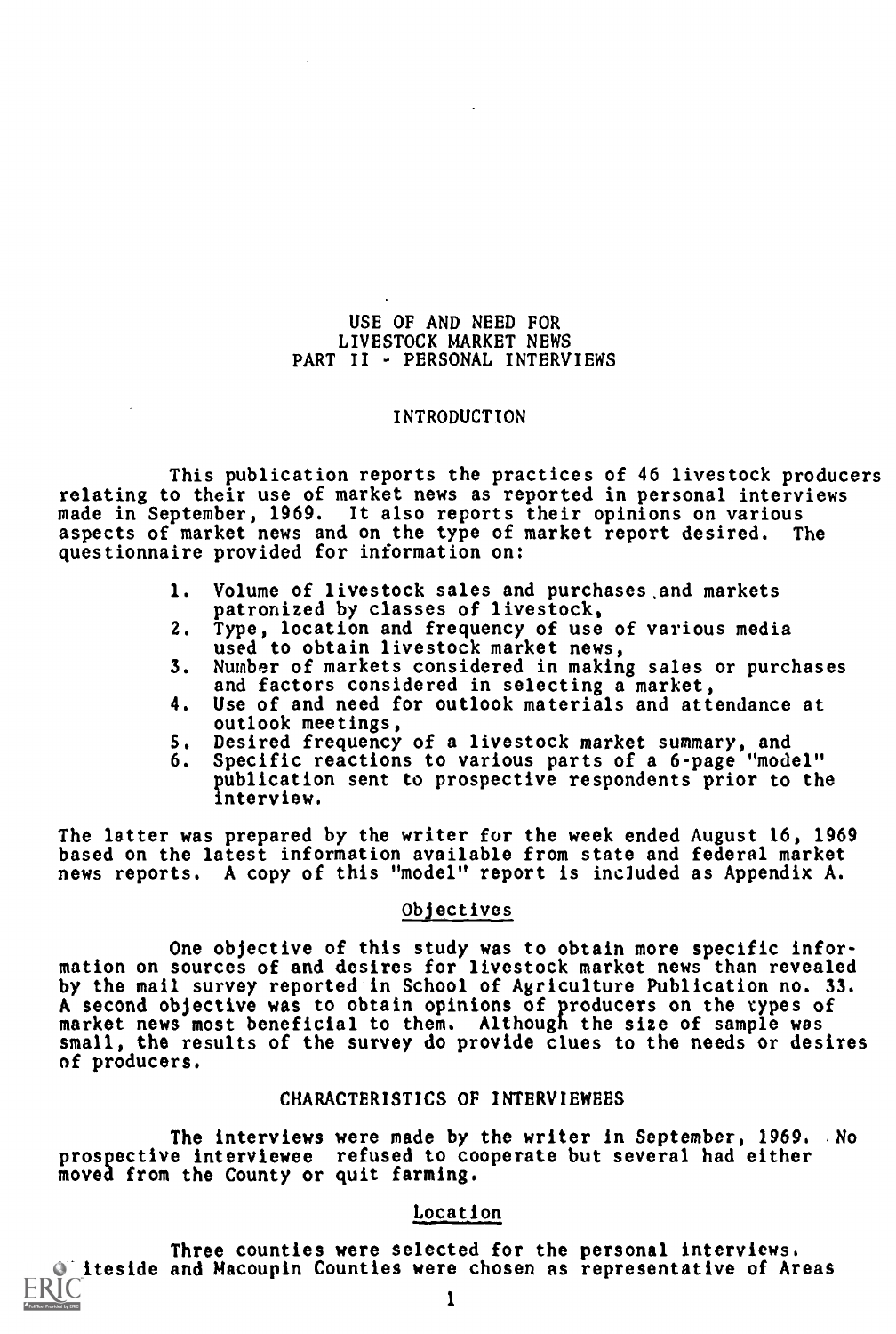1 and 5, respectively, the most intensive livestock producing areas. Hamilton County was considered somewhat typical of Southern Illinois where production of feeder cattle and hogs is intermixed with that of slaughter livestock. In each County, 24 names were selected, of which 8 were from those responding to the mail survey, 8 were in the mail survey sample but did not reply and 8 were from the complete county roster but not in the mail survey sample. It was planned to interview 5 producers from each of these 3 groups or a total of 15 in each county. Actually, 14 records were obtained in Hamilton County, 17 in Macoupin County and 15 in Whiteside County. By groups, 15 were from producers responding to the mail questionnaire, 12 from those in the mail survey sample who did not respond and 19 from outside the sample.

## Size of Enteryrise

The size of enterprise of respondents varied from 250 to 20,000 livestock units sold. The average was 2,316 units. The number of units assigned to each head of each class of livestock was: slaughter cattle, 16; slaughter barrows and gilts, 3; slaughter sows, S; feeder cattle, 8; veal calves, 2; and feeder pigs, 1.

Of the 46 respondents, 15 had sales of less than 1,000 units, 14 sold 1,000 to 1,999 units, and 17 had sales in excess of 2,000 units. For purposes of this study, these groups are designated as small, medium and large producers. Sales of thewgroups averaged 618, 1,416 and 4,554 units respectively, (Table 1).

Hamilton County had the smallest average sales and Macoupin County the largest. Due to the small size of sample and the method of selection the differences between Macoupin and Whiteside Counties probably are not significant.

## Distribution of Sales by Classes

Slaughter livestock provided nearly 97 per cent of the livestock units sold, but varied from 82 per cent for small producers to 100 per cent for the large ones, (Table 2). Thus, feeder livestock provided 18 per cent of the units sold by small producers and almost none for the large ones. Purchases of feeders were equal to only 5 per cent of units sold by small producers compared with 30 per cent for the large ones.

By location, sales of feeder livestock comprised 19 per cent of sales in Hamilton County; 2 per cent in Macoupin and a trace in Whiteside County. In this latter County, a few veal calves were sold for feeding. Units of feeders purchased were equivalent to only 7 per cent of sales in Hamilton County compared to 32 per cent in Whiteside County.

## USE OF NEWS MEDIA

Considerable information on the use of radio, television, newspapers, magazines and newsletters as sources of livestock market news reports was collected. This serves to supplement that obtained by the mail survey.

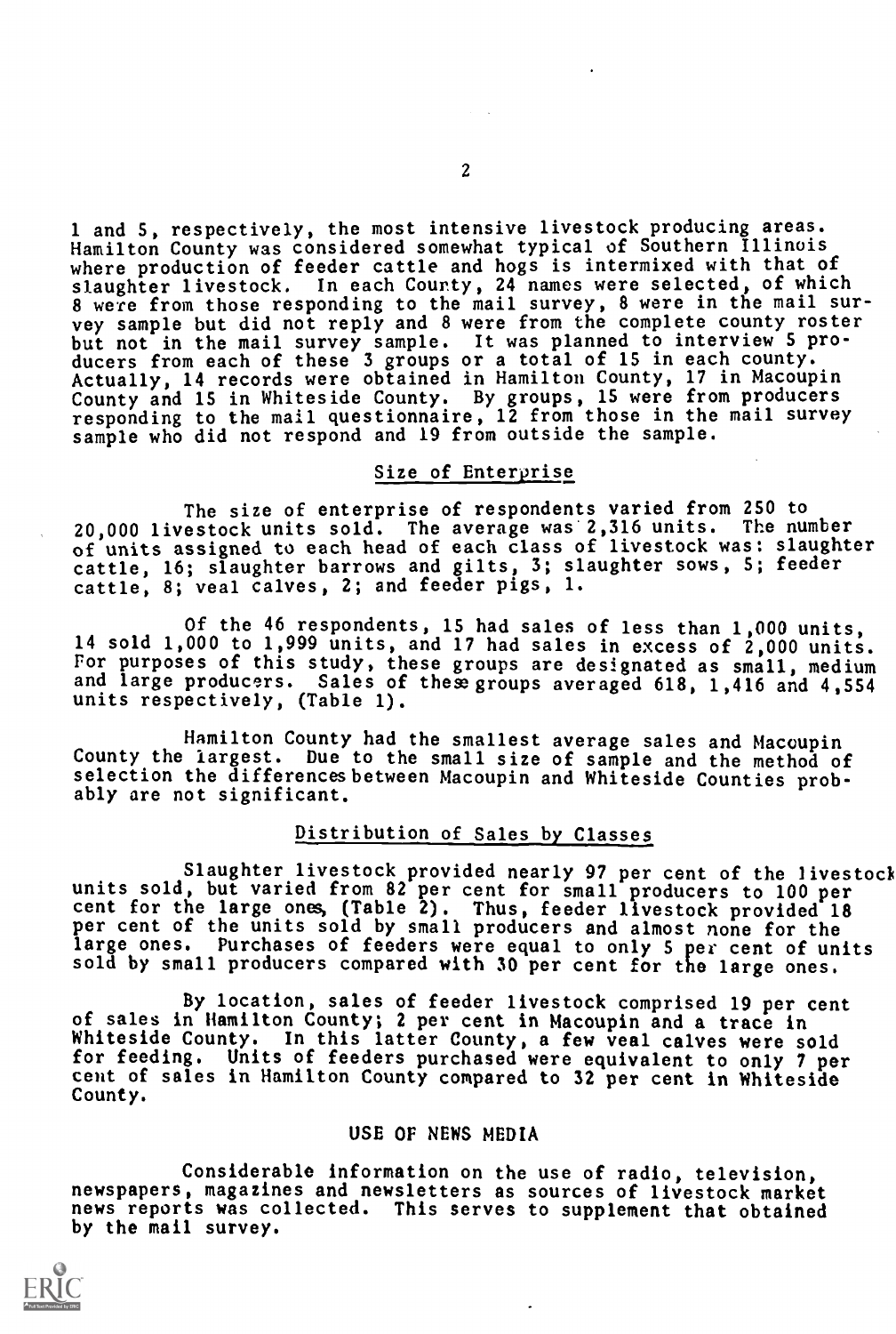| <b>TABLE 1.</b>     |     |           |                             |                | AVERAGE NUMBER OF LIVESTOCK UNITS SOLD AND |                  |                         |  |
|---------------------|-----|-----------|-----------------------------|----------------|--------------------------------------------|------------------|-------------------------|--|
|                     |     |           |                             | $RATT$ Re- $R$ | PURCHASED, 46 RESPONDENTS, SEPTEMBER, 1969 | Location, County |                         |  |
| Item                |     |           | Size of Enterprise: spon-   |                |                                            |                  | : Hamil-:Macou-: White- |  |
|                     |     |           | Small: Medium: Large: dents |                | $:$ ton                                    | :pin             | :side                   |  |
|                     |     |           |                             |                | (Average number of units)                  |                  |                         |  |
| Sales for Slaughter |     |           |                             |                |                                            |                  |                         |  |
| Cattle              | 152 | 488       | 2,635                       | 1,172          | 177                                        | 1,703            | 1,498                   |  |
| Hogs                | 353 | 798       | 1,918                       | 1,067          | 605                                        | 1,363            | 1,162                   |  |
| Total               |     | 505 1,286 | 4,553                       | 2,239          | 782                                        | 3,066            | 2,660                   |  |
| Sales as Feeders    |     |           |                             |                |                                            |                  |                         |  |
| Cattle              | 28  | 73        | $\mathbf{1}$                | 32             | 53                                         | 40               | $\boldsymbol{2}$        |  |
| Hogs                | 85  | 57        | $\blacksquare$              | 45             | 127                                        | 18               |                         |  |
| Total               | 113 | 130       | 1                           | 77             | 180                                        | 58               | $\mathbf{z}$            |  |
| Total Sales         |     | 618 1,416 | 4,554                       | 2,316          | 962                                        | 3,124            | 2,662                   |  |
| Purchase of Feeders |     |           |                             |                |                                            |                  |                         |  |
| Cattle              | 9   | 226       | 1,161                       | 501            | 26                                         | 655              | 770                     |  |
| <b>Hogs</b>         | 22  | 59        | 207                         | 102            | 43                                         | 166              | 83                      |  |
| Total               | 31  | 285       | 1,368                       | 603            | 69                                         | 821              | 853                     |  |
| Net Sales           |     | 587 1,131 | 3,186                       | 1,713          | 893                                        | 2,303            | 1,809                   |  |

#### Radio

Only one of the 46 interviewees did not listen to radio broadcasts for livestock market news. One-half listened to two stations or more and nearly the same proportion listened to one only, (Table 3). The larger producers tended to use two or more stations more often than smaller producers. Also, more producers in Whiteside County used two or more stations than those in Hamilton and Hacoupin Counties. The average number of stations utilized did not vary greatly among sizes of enterprise or counties.

The location of the radio station used also varied by both size of enterprise and county. Small producers used more local stations and fewer terminal city stations than large producers, (Table 3).

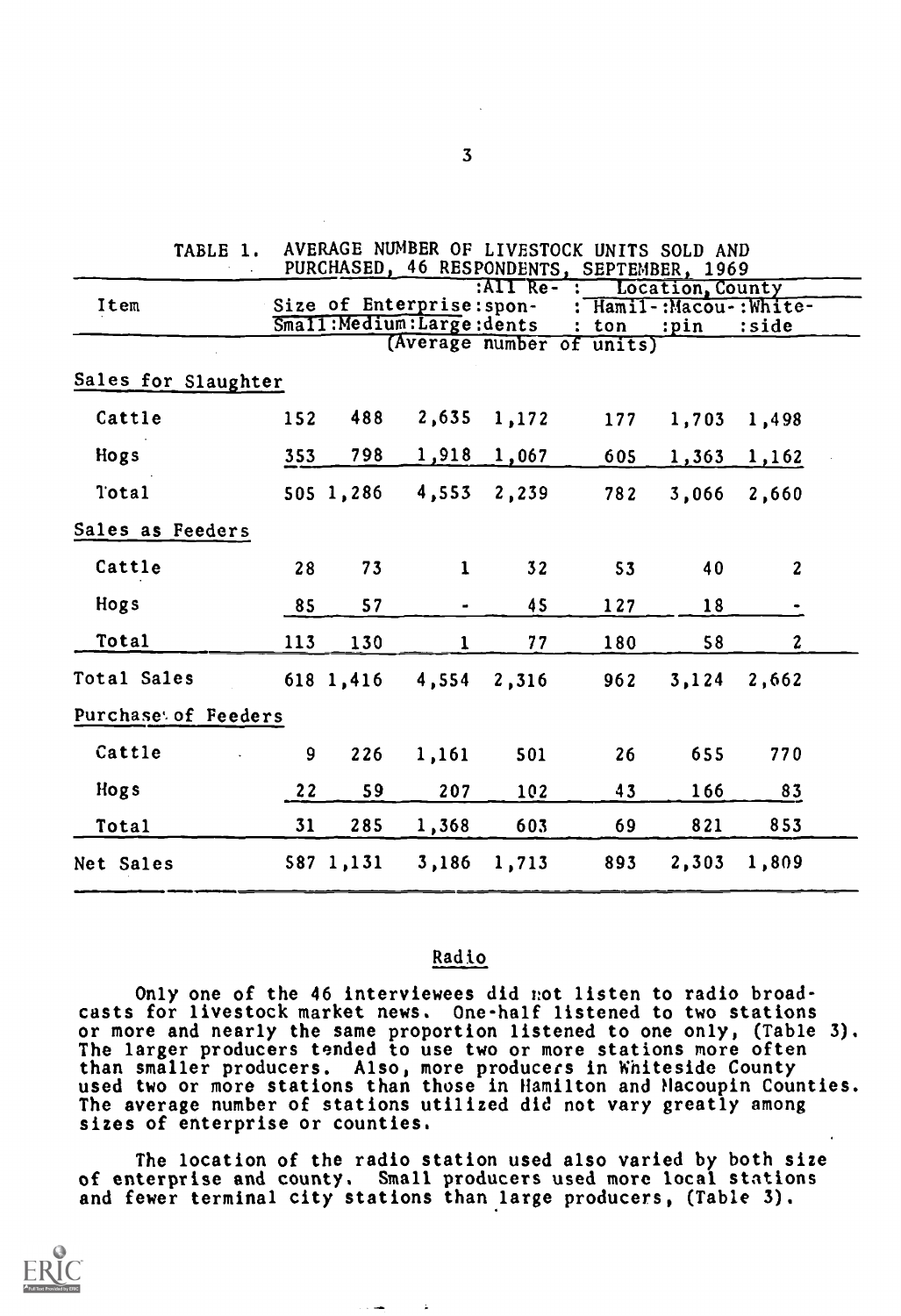| TABLE 2.             |      | SEPTEMBER, 1969   |                                                       |               | DISTRIBUTION OF LIVESTOCK UNITS SOLD AND PURCHASED<br>AS PERCENTAGES OF TOTAL SALES, 46 RESPONDENTS, |                         |                                 |
|----------------------|------|-------------------|-------------------------------------------------------|---------------|------------------------------------------------------------------------------------------------------|-------------------------|---------------------------------|
| Item                 |      |                   | Size of Enterprise: spon-<br>Small:Medium:Large:dents | :All $Re -$ : | ton                                                                                                  | Location County<br>:pin | : Hamil-:Macou-:White-<br>:side |
| Sales for Slaughter  |      |                   |                                                       |               | (Percentage of Units Sold)                                                                           |                         |                                 |
| Cattle               | 24.5 | 34.5              | 57.9                                                  | 50.6          | 18.4                                                                                                 | 54.5                    | 56.2                            |
| Hogs                 | 57.1 | 56.4              | 42.1                                                  | 46.1          | 62.9                                                                                                 | 43.6                    | 43.7                            |
| Total                | 81.6 | 90.9              | 100.0                                                 | 96.7          | 81.3                                                                                                 | 98.1                    | 99.9                            |
| Sales as Feeders     |      |                   |                                                       |               |                                                                                                      |                         |                                 |
| Cattle               | 4.6  | 5.1               | ۸.                                                    | 1.3           | 5.5                                                                                                  | 1.3                     | 0.1                             |
| Hogs                 | 13.8 | 4.0               | ٠                                                     | 2.0           | 13.2                                                                                                 | 0.6                     |                                 |
| Total                | 18.4 | 9.1               | $\star$                                               | 3.3           | 18.7                                                                                                 | 1.9                     | 0.1                             |
| Total Sales          |      | 100.0 100.0 100.0 |                                                       | 100.0         | 100.0                                                                                                | 100.0                   | 100.0                           |
| Purchases of Feeders |      |                   |                                                       |               |                                                                                                      |                         |                                 |
| Cattle               |      | $1.4$ 16.0 25.5   |                                                       | 21.6          | 2.7                                                                                                  | 21.0                    | 28.9                            |
| Hogs                 | 3.6  | 4.1               | 4.5                                                   | 4.4           | 4.4                                                                                                  | 5.3                     | 3.1                             |
| Total                | 5.0  | 20.1              | 30.0                                                  | 26.0          | 7.1                                                                                                  | 26.3                    | 32.0                            |
| Net Sales            | 95.0 | 79.9              | 70.0                                                  | 74.0          | 92.9                                                                                                 | 73.7                    | 68.0                            |

\*Less than 0.05 per cent.

In Macoupin County, patronage was about equally divided between St. Louis stations and local ones. In Hamilton County, local stations were most frequently tuned in. In Whiteside County, Chicago stations were most commonly patronized but nearby cities were also popular.

The average number of broadcasts listened to varied significantly from 1.7 for small producers to 2.2 for large ones, (Table 3). Usage of broadcasts also varied by location but not greatly. Significantly, 76 per cent of the large producers listened to 2 or more broadcasts daily while only 40 per cent of the small producers did so. Relatively more producers in Whiteside and Macoupin Counties listened to two or more broadcasts than did in Hamilton County.

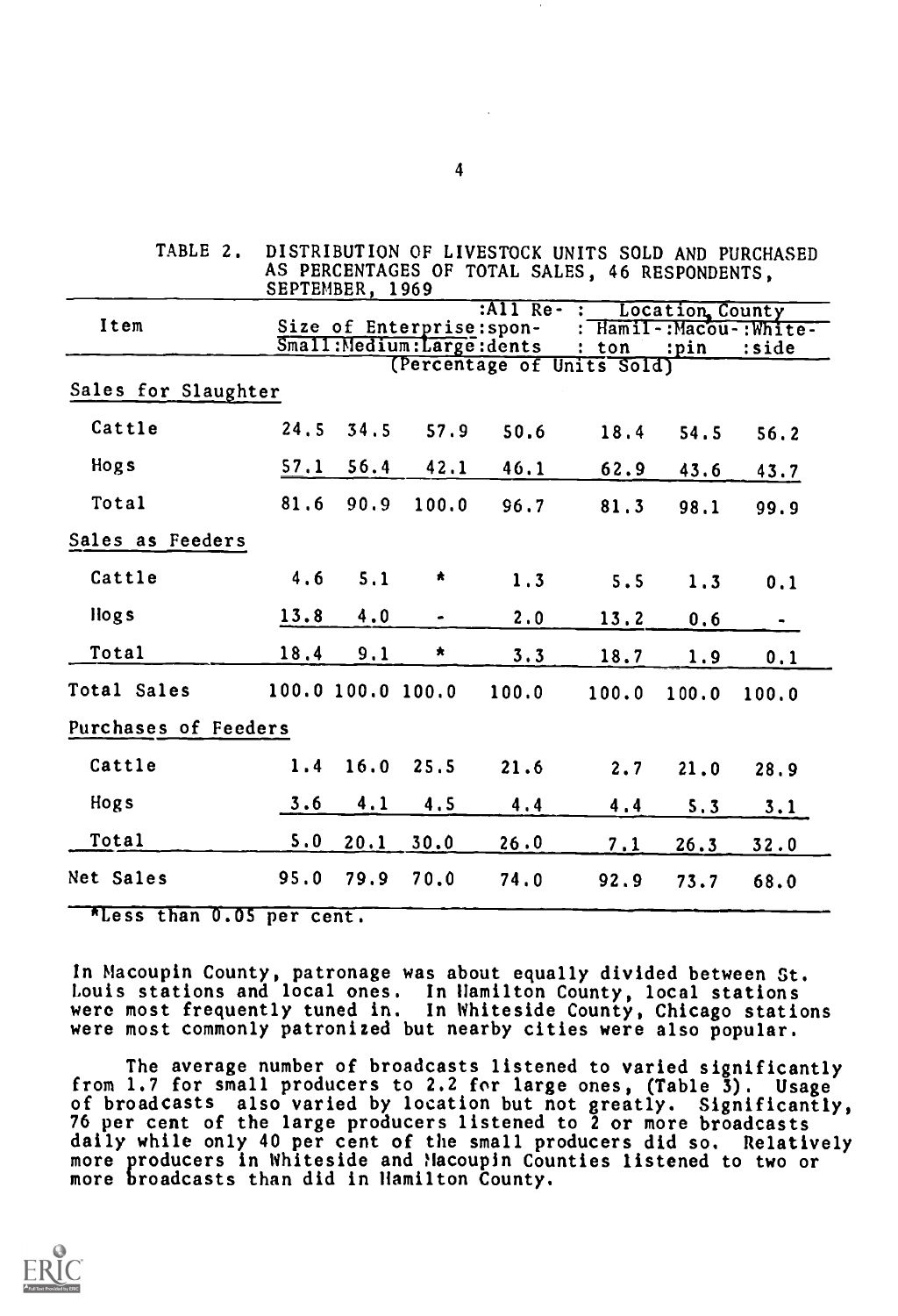| TABLE 3.                  |     | SEPTEMBER, 1969         |     |                                                               | NUMBER AND LOCATION OF RADIO STATIONS USED AND NUMBER<br>AND HOURS OF BROADCASTS USED, 46 RESPONDENTS, |                                                      |                  |
|---------------------------|-----|-------------------------|-----|---------------------------------------------------------------|--------------------------------------------------------------------------------------------------------|------------------------------------------------------|------------------|
| Item                      |     |                         |     | $\overline{MIT}$ $\overline{Re}$<br>Size of Enterprise: spon- | Small: Medium: Large: dents : ton                                                                      | Location, County<br>: Hamil-: Macou-: White-<br>:pin | :side            |
|                           |     |                         |     |                                                               | (Per cent of Respondents)                                                                              |                                                      |                  |
| Location of Station Used  |     |                         |     |                                                               |                                                                                                        |                                                      |                  |
| Terminal City             | 47  | 71                      | 88  | 70                                                            | 57                                                                                                     | 71                                                   | 80               |
| Nearby City               | 13  | $\overline{\mathbf{7}}$ | 47  | 24                                                            | 21                                                                                                     | $\bullet$                                            | 53               |
| Local Town                | 107 | 64                      | 29  | 65                                                            | 86                                                                                                     | 76                                                   | 33               |
| Number of Stations Used   |     |                         |     |                                                               |                                                                                                        |                                                      |                  |
| None                      |     | $\overline{7}$          |     | $\mathbf{2}$                                                  | $7\overline{ }$<br>$\sim 10$                                                                           |                                                      |                  |
| One                       | 60  | 43                      | 41  | 48                                                            | 50                                                                                                     | 53                                                   | 40               |
| Two                       | 20  | 50                      | 53  | 41                                                            | 21                                                                                                     | 47                                                   | 53               |
| Three or more             | 20  |                         | 6   | $\boldsymbol{9}$                                              | 22                                                                                                     |                                                      | $\boldsymbol{7}$ |
| Total                     | 100 | 100                     | 100 | 100                                                           | 100                                                                                                    | 100                                                  | 100              |
| Hours of Broadcast        |     |                         |     |                                                               |                                                                                                        |                                                      |                  |
| Before $8:00$ a.m.        | 7   | 14                      | 18  | 13                                                            |                                                                                                        | 6                                                    | 33               |
| $8:00 - 9:59$ a.m.        | 53  | 57                      | 71  | 61                                                            | 78                                                                                                     | 59                                                   | .47              |
| $10:00 - 11:59$ a.m.      | 13  | 14                      | 12  | 13                                                            | 21                                                                                                     | $\bullet$                                            | 20               |
| $12:00 - 12:59$ p.m.      | 93  | 93                      | 100 | 96                                                            | 71                                                                                                     | 118                                                  | 93               |
| Later                     |     |                         | 18  | 6                                                             | $\bullet$                                                                                              | 18                                                   |                  |
| Number of Broadcasts Used |     |                         |     |                                                               |                                                                                                        |                                                      |                  |
| <b>One</b>                | 60  | 29                      | 24  | 37                                                            | 43                                                                                                     | 35                                                   | 33               |
| Two or more               | 40  | 64                      | 76  | 61                                                            | 50                                                                                                     | 65                                                   | 67               |
| Total                     | 100 | 93                      | 100 | 98                                                            | 93                                                                                                     | 100                                                  | 100              |
| Average Usage by Users    |     |                         |     | (Average Number)                                              |                                                                                                        |                                                      |                  |
| Stations                  | 1.7 | 1.5                     | 1.6 | 1.6                                                           | 1.8                                                                                                    | 1.5                                                  | 1.7              |
| <b>Broadcasts</b>         | 1,7 | 1.9                     | 2.2 | 1.9                                                           | 1.8                                                                                                    | 2.0                                                  | 1.9              |

 $ER$ 

RIC

5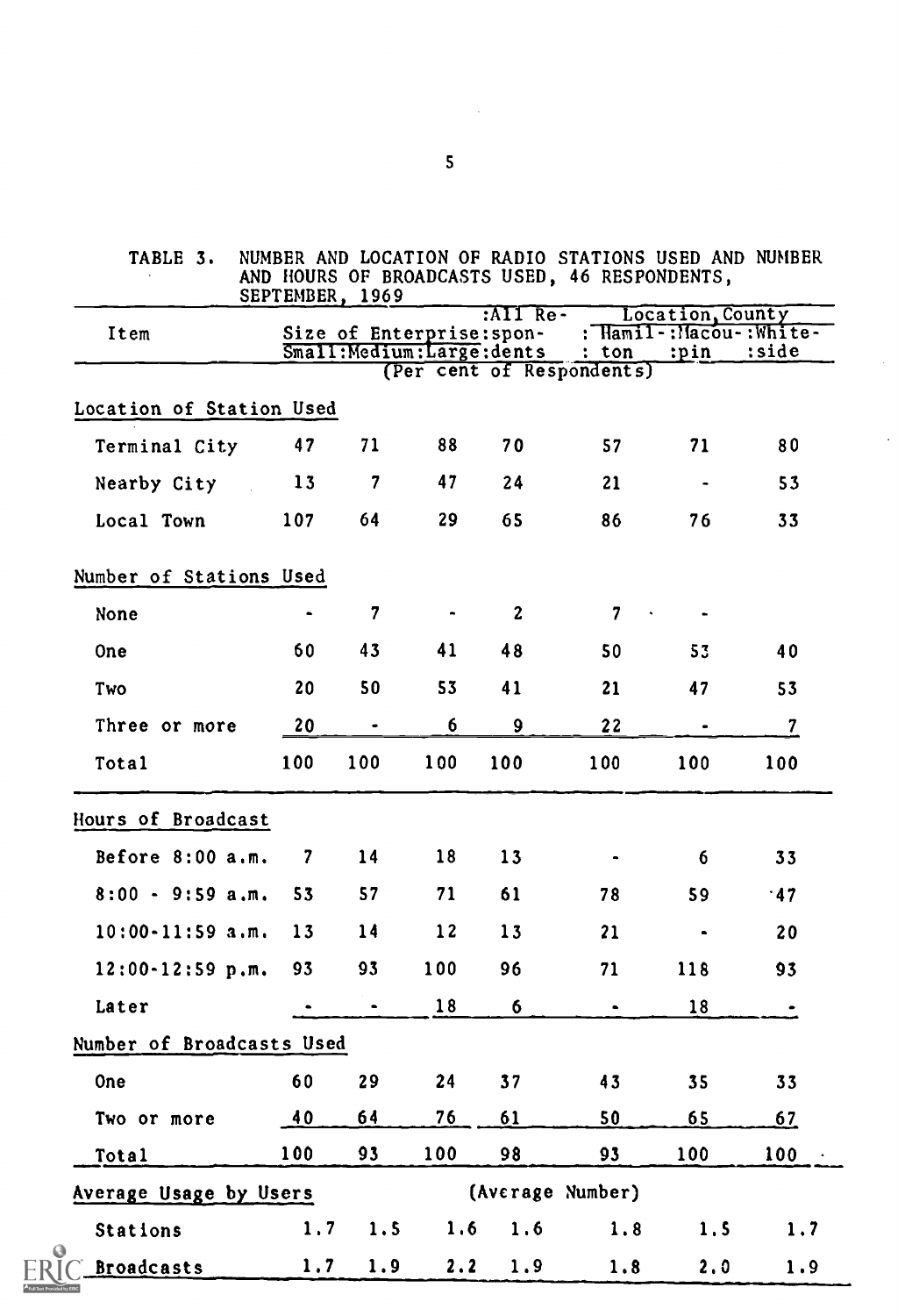Nearly all producers listened to a noon hour broadcast and a large percentage listened between 8:00 and 10:00 a.m., (Table 3). This latter period was more commonly used by large producers than small ones. By counties, the typical Macoupin County producer listened to more than one broadcast at the noon hour while only 71 per cent of the Hamilton County interviewees reported this period. The 8:00 - 10:00 a.m. period was reported most frequently by Hamilton County producers.

#### Television

Only 41 per cent of the respondents watched telecasts to obtain livestock market news, (Table 4). Location was the domiaant influence affecting use of television. No one in Macoupin County reported its use while 71 per cent and 60 per cent in Hamilton and Whiteside Counties, respectively, used this news source. A noon report was most commonly reported although 6 and 10 o'clock telecasts were mentioned. Usage averaged only one station and 1.1 telecasts per viewer.

# Newspapers

Only 3 of the 46 interviewees did not receive a newspaper containing livestock market news. Two-thirds received one newspaper and 28 per cent received two or more, (Table 5). Little difference was noted in these proportions among the respondents when grouped by size or location. About one-fourth of respondents received papers published in nearby small cities. About two-fifths subscribed to large city newspapers which carried livestock market news. The number of newspapers received averaged 1.4 per person receiving newspapers. This average was highest for medium-size enterprises and lowest in Macoupin County. The Drovers Journal, received by 10 interviewees,was classified as a weekly large city newspaper.

# Magazines

Only 4 per cent of interviewees did not receive at least one magazine while nearly one-third received 4 or more. Another onethird received three. The average number received was 3.0 magazines per subscriber, (Table 5). About one-half of the interviewees with small enterprises received two magazines; with medium enterprises, three; and with large enterprises, four. Hence, the average number increased with size. Subscribers in Macoupin and Whiteside Counties averaged more than 3 magazines compared with an average of 2.S in Hamilton County. The Prairie Farmer, Successful Farming and the Farm Journal were most frequently reported among the magazines received.

#### Newsletters

This category includes a variety of publications such as market letters prepared and distributed by livestock commission firms, the outlook letter prepared by Simerl of the University of Illinois, Doanes Agricultural Report, the Yellow Sheet of the National Provisioner and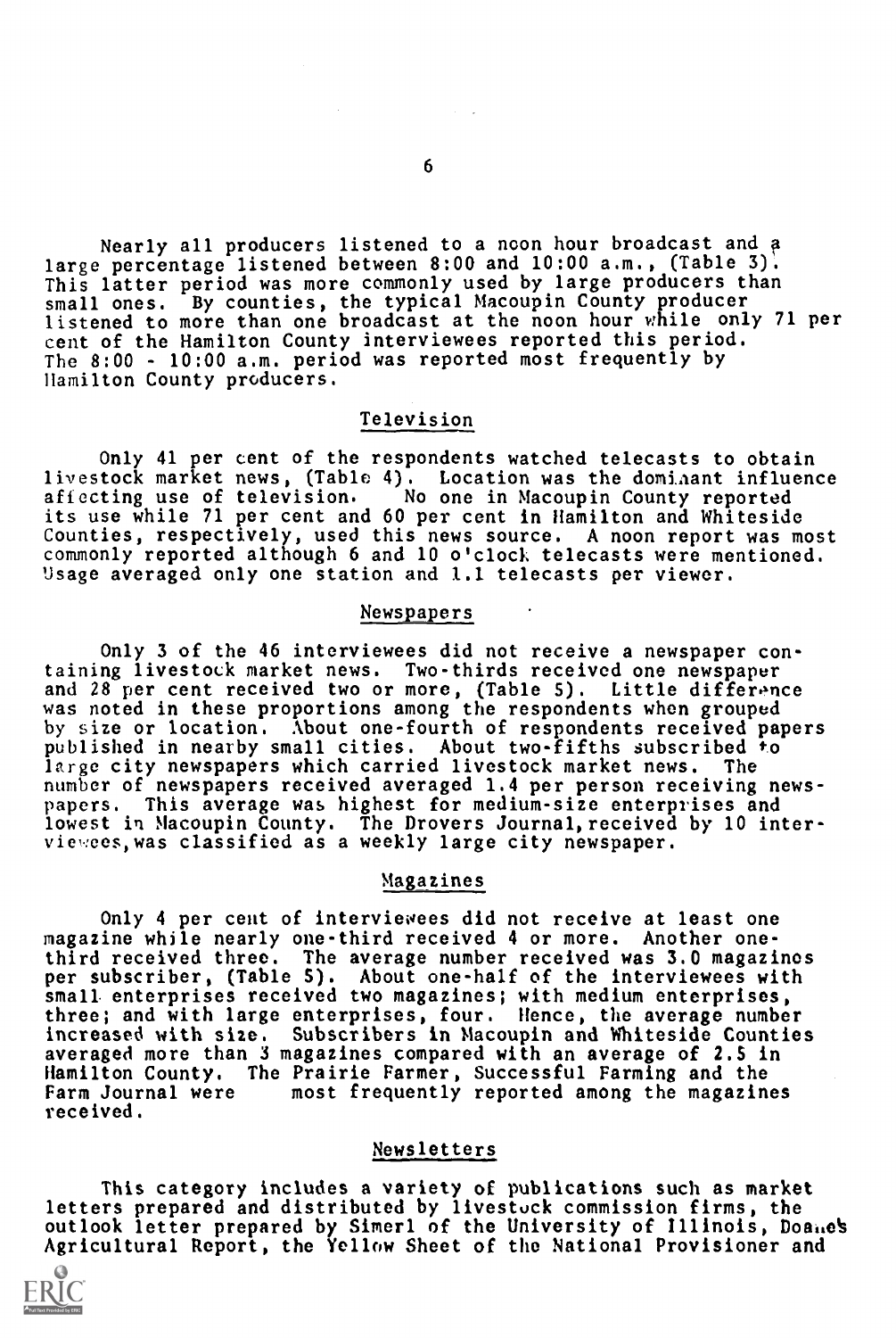| TABLE 4.             |                |                |     |                                                                            | NUMBER OF TELEVISION STATIONS USED AND NUMBER AND<br>HOURS OF TELECASTS USED, 46 RESPONDENTS, SEPTEMBER, 1969 |     |                                  |  |
|----------------------|----------------|----------------|-----|----------------------------------------------------------------------------|---------------------------------------------------------------------------------------------------------------|-----|----------------------------------|--|
| Item                 |                |                |     | R11 <sub>Re</sub><br>Size of Enterprise: spon-<br>Small:Medium:Large:dents | : Location County<br>$: \text{ton} \quad \text{ipin}$<br>(Per cent of Respondents)                            |     | : Hamil-:Macou-: White-<br>:side |  |
| Number Used          |                |                |     |                                                                            |                                                                                                               |     |                                  |  |
| None                 | 60             | 71             | 47  | 59                                                                         | 29                                                                                                            | 100 | 40                               |  |
| One or more          | 40             | 29             | 53  | 41                                                                         | 71                                                                                                            | ۰   | 60                               |  |
| Total                | 100            | 100            | 100 | 100                                                                        | 100                                                                                                           | 100 | 100                              |  |
| Time of Telecast     |                |                |     |                                                                            |                                                                                                               |     |                                  |  |
| $12:00 - 12:59$ p.m. | 20             | 22             | 53  | 33                                                                         | 43                                                                                                            |     | 60                               |  |
| $1:00 - 1:59$ p.m.   | $\bullet$      |                | 6   | $\overline{2}$                                                             |                                                                                                               |     | 7                                |  |
| $6:00 - 6:59$ p.m.   | 13             |                |     | 4                                                                          | 14                                                                                                            |     |                                  |  |
| $10:00-10:59$ p.m.   | $\overline{7}$ | $7\phantom{.}$ |     | 4                                                                          | 14                                                                                                            |     |                                  |  |
| Average Usage        |                |                |     |                                                                            | (Average Number per User)                                                                                     |     |                                  |  |
| Stations             | 1.0            | 1.0            | 1.1 | 1.0                                                                        | 1.0                                                                                                           |     | 1,1                              |  |
| Telecasts            | 1.2            | 1.0            | 1.1 | 1.1                                                                        | 1.1                                                                                                           |     | 1,1                              |  |

miscellaneous outlook reports distributed by banks as well as the mimeographed market reports of state and federal agencies. Only one of the 46 respondents reported receiving market reports prepared by the State Division of Markets. More than one-third did not receive any livestock market newsletters, one-fourth received one and two-fifths received two or more, (Table 5). Only one of the interviewees in Macoupin County did not receive at least one newsletter compared with 43 per cent in Hamilton County and 60 per cent in Whiteside County. The average number received in Macoupin County was more than twice that for each of the other counties.

#### Most Important Source

The radio was considered the most important source of market news by 29 respondents or 63 per cent of the total. Television was ranked first by 4 producers, and the Drovers Journal and magazines, each by 3.



 $\mathcal{F}$  and  $\mathcal{F}$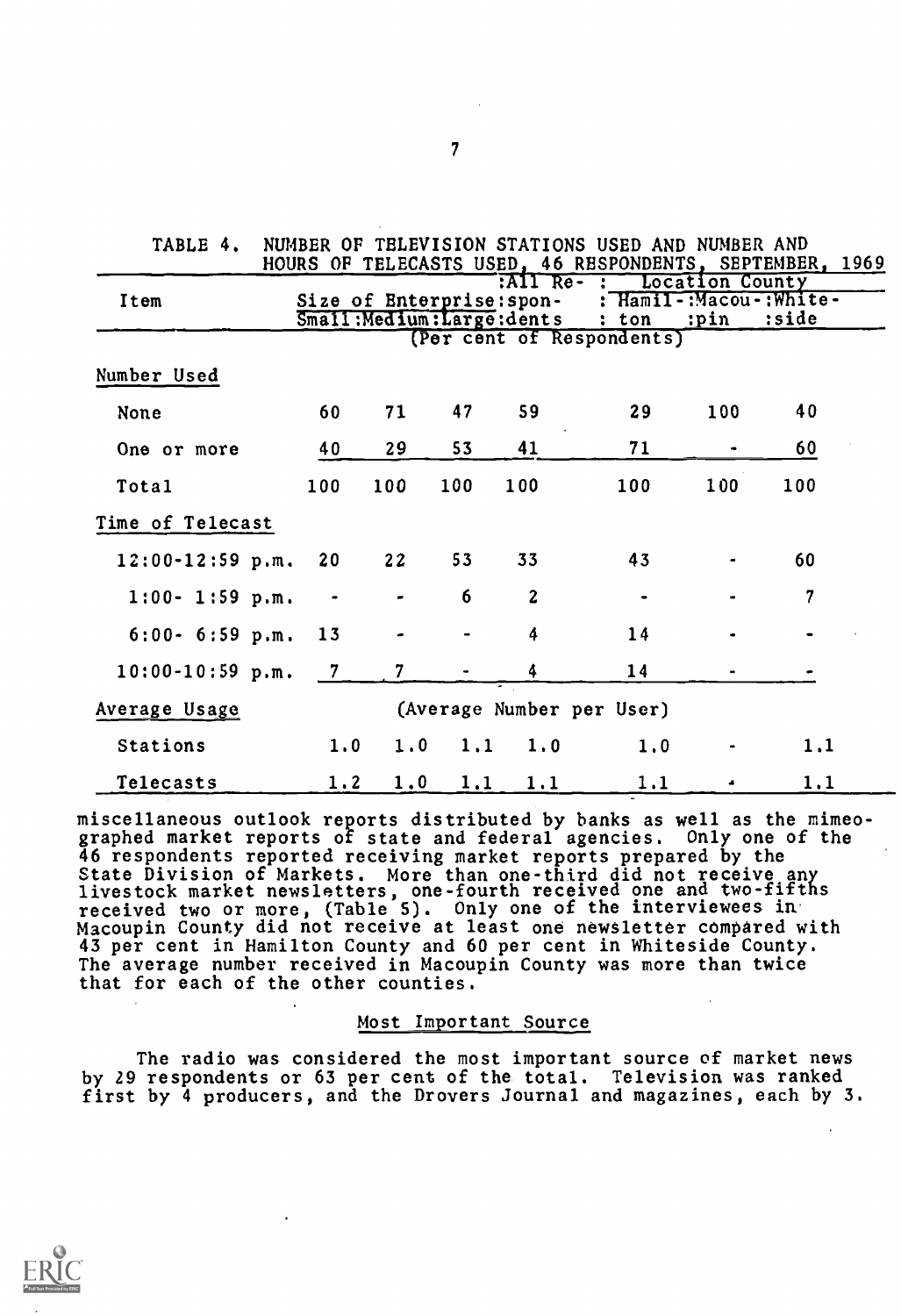| TABLE 5.                                                    | NUMBER OF NEWSPAPERS, MAGAZINES AND NEWSLETTERS<br>RECEIVED AND LOCATION OF NEWSPAPERS, 46 RESPONDENTS,<br>SEPTEMBER, 1969 |                                                          |                             |                                                |                                                 |                                                       |                                    |
|-------------------------------------------------------------|----------------------------------------------------------------------------------------------------------------------------|----------------------------------------------------------|-----------------------------|------------------------------------------------|-------------------------------------------------|-------------------------------------------------------|------------------------------------|
| Item                                                        |                                                                                                                            | Size of Enterprise: spon-<br>Small: Medium: Large: dents |                             | : $\overline{A11}$ $Re-$ :                     | $:$ ton<br>(Per cent of Respondents)            | <b>Location County</b><br>:pin                        | :Hamil-:Macou-:White-<br>:side     |
| Location of Newspaper                                       |                                                                                                                            |                                                          |                             |                                                |                                                 |                                                       |                                    |
| Large City<br>Small City<br>Local Town                      | 33<br>60<br>20 <sub>o</sub>                                                                                                | 50<br>64<br>43                                           | 41<br>65<br>12              | 41<br>63<br>24                                 | 71<br>50<br>14                                  | 24<br>82<br>18                                        | 33<br>53<br>40                     |
| Number of Newspapers<br>Received                            |                                                                                                                            |                                                          |                             |                                                |                                                 |                                                       |                                    |
| None<br>0ne<br>Two or more<br>Total                         | $\overline{7}$<br>73<br>20<br>100                                                                                          | 64<br>36<br>100                                          | 12<br>59<br>29<br>100       | $\overline{\mathbf{7}}$<br>65<br>28<br>100     | $\overline{\mathbf{7}}$<br>64<br>29<br>100      | 76<br>24<br>100                                       | 13<br>54<br>33<br>100              |
| Number of Magazines<br>Received                             |                                                                                                                            |                                                          |                             |                                                |                                                 |                                                       |                                    |
| None<br>One<br>Two<br>Three<br>Four or more<br><b>Total</b> | 13<br>13<br>47<br>27<br>100                                                                                                | $\overline{\phantom{a}}$<br>14<br>50<br>36<br>100        | 12<br>35<br>53<br>100       | $\boldsymbol{4}$<br>4<br>24<br>37<br>31<br>100 | $\boldsymbol{7}$<br>14<br>36<br>29<br>14<br>100 | $\overline{\mathbf{7}}$<br>۰<br>23<br>35<br>35<br>100 | 13<br>47<br>40<br>100              |
| Number of Newsletters<br>Received                           |                                                                                                                            |                                                          |                             |                                                |                                                 |                                                       |                                    |
| None<br><b>One</b><br>Two<br>Three or more<br>Total         | 40<br>20<br>13<br>27<br><b>100</b>                                                                                         | 43<br>14<br>14<br>29<br>TQQ                              | 24<br>35<br>29<br>12<br>TOO | 35<br>24<br>20<br>21<br>100                    | 43<br>36<br>21<br>$\blacksquare$<br>100         | 6<br>12<br>23<br>59<br>100                            | 60<br>27<br>13<br>TOÕ              |
| Average Usage                                               |                                                                                                                            |                                                          |                             |                                                |                                                 |                                                       | (Average Number Received Per User) |
| Newspapers<br>Magazines!<br>Newsletters                     | 1.2<br>2.2<br>2, 4                                                                                                         | 1.6<br>3.2<br>2.6                                        | 1.3<br>3.6<br>1.7           | 1.4<br>3.0<br>1.8                              | 1.5<br>2.5<br>1.4                               | 1.2<br>3.2<br>2.9                                     | 1.5<br>3.4<br>1.3                  |



 $\hat{\mathcal{L}}$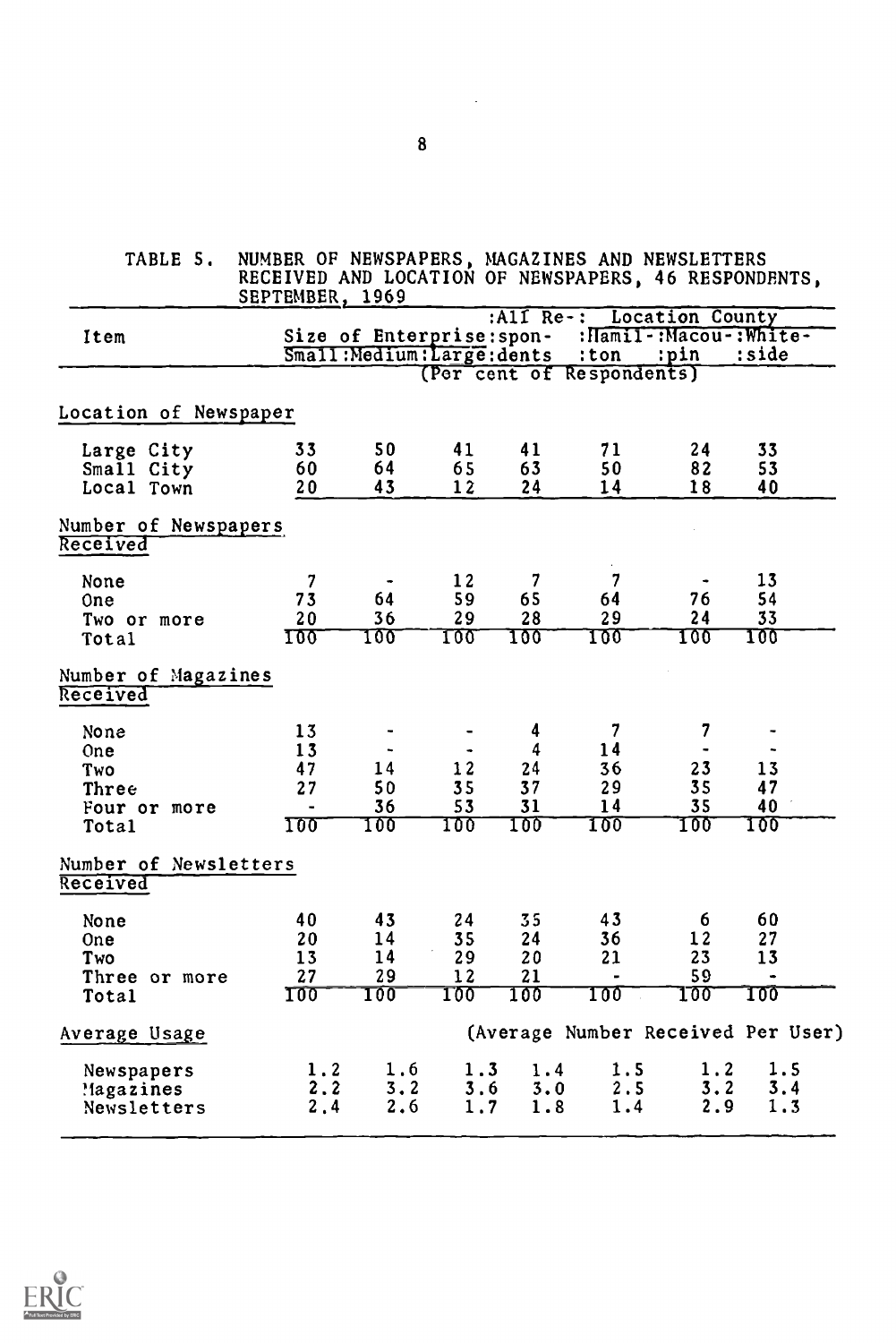#### CHOICE OF MARKET AND TIME OF SALE

Several questions related to choice of market and time of sale. The answers indicate indirectly the need for market news.

#### Number of Markets

The need for market news should vary directly with the number of markets considered by a producer when he is ready to sell slaughter livestock or buy feeders. The proportion considering only one market uas nearly one-half for those selling slaughter cattle and more than one-third for those selling slaughter hogs,based on the number replying.

Producers in Macoupin County showed a much stronger tendency to consider only one market than those in the other two counties. Macoupin County, 90 per cent of the sellers of cattle and 60 per cent of the sellers of hogs reported that they considered only one market outlet when selling.

In the purchase of feeder cattle, 70 per cent considered only one source. For feeder pigs, only one market was given consideration by 60 per cent of those responding.

# Factors in Choice of Market

Most producers, 70 per cent, stated that price was the primary factor determining choice of market. The preference given a particular grade or class of livestock was an important factor for 13 per cent of the respondents, while handling practices and convenience were designated by 11 and 9 per cent,respectively. If price is important, a basis for evaluating that price as provided by market news should be valuable.

#### Choice of Time of Sale

When asked how they determined the day or week of sale, most of the interviewees, 52 per cent, stated they sold their slaughter livestock when they thought it ready on the basis of weight and finish and thence market trends were rulatively unimportant. Nearly 40 per cent reported they watch market trends in an effort to hit an upswing in the market. Another 9 per cent said weather was an important factor because they attempted to go to market when others were involved with farm work and marketings were light. Most, 63 per cent, reported using their own judgments in determining when to sell livestock and 33 per cent stated they depended on buyers' advice.

#### PROSPECTIVE CHANGES IN LIVESTOCK ENTERPRISE

Information on intentions to change size of enterprise was obtained. The use of outlook information which would influence such intentions was also reported.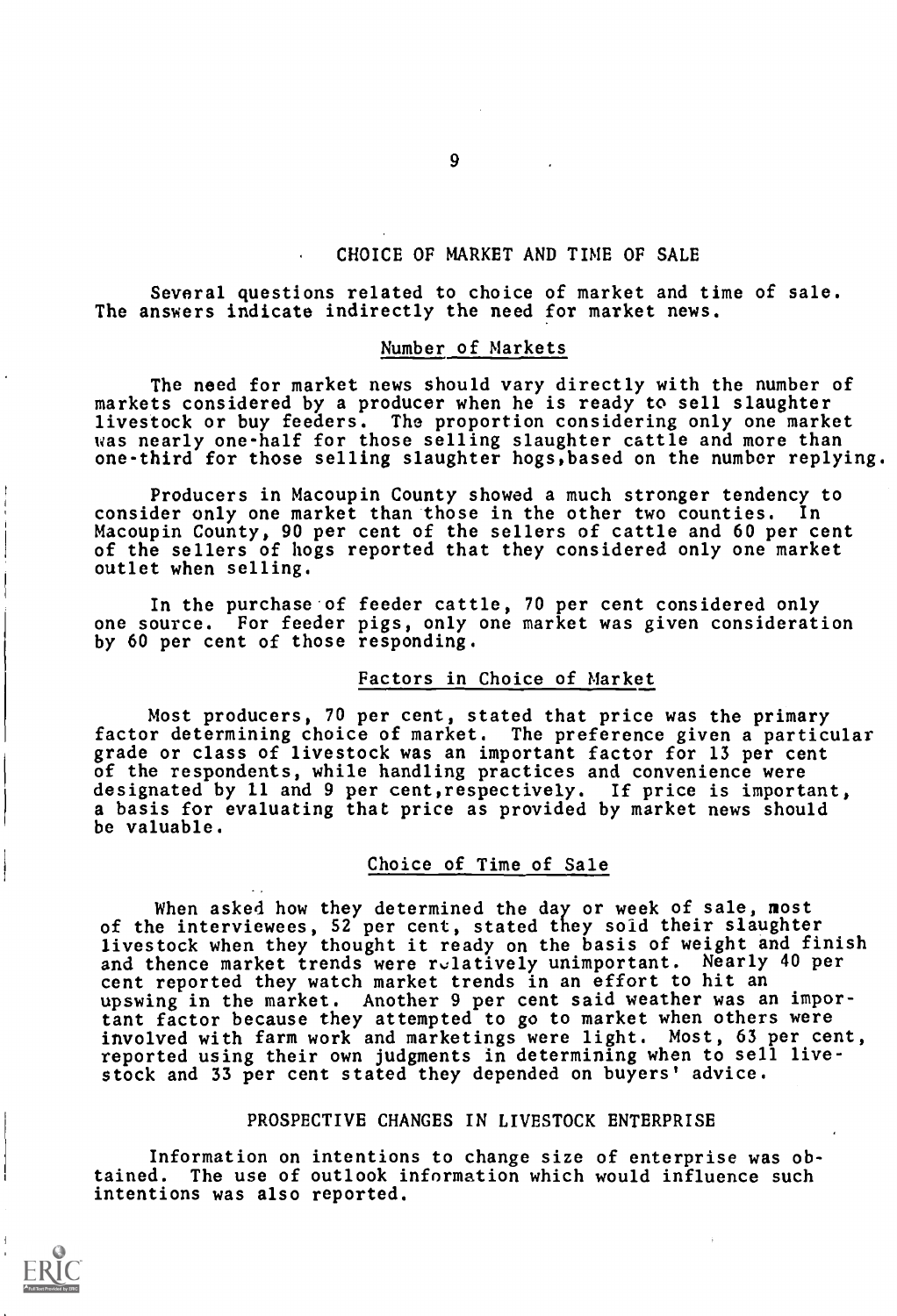#### Changes in Size of Enterprise

Most producers interviewed expected to maintain their livestock enterprises at about the same level as in 1969 over the next several years. About two-thirds had this intention while about 26 per cent expected to increase operations. On the other hand, nearly 11 per cent planned to reduce the size of enterprise. Generally the latter were older operators who cited the labor shortage as a cause for this reduction.

#### Outlook Information

Outlook information, if reasonably accurate, can be an important influence on the decision to expand or contract. Nearly 90 per cent said they read outlook reports rather regularly while the remainder reported little or no attention to this type of information. The principal source of outlook information was the farm magazines, mentioned by 85 per cent of the interviewees. Another 13 per cent regarded the Simerl newsletter as their most important source and 6 per cent, each, mentioned the Drovers Journal and the Doane Report.

Only 37 per cent of the interviewees attended livestock outlook meetings regularly and 17 per cent attended occasionally. These meetings usually were sponsored by the county agricultural extension service with aid from specialists of the University of Illinois but livestock commission firms, feed companies and other business concerns sometimes held additional meetings.

About three-fourths of the interviewees stated that they received enough outlook information from present sources and only one-fifth wanted more than was available to them. On the other hand, about three-fourths expressed a desire for outlook information as a part of a weekly livestock market news report. This seeming contradiction in views arises largely because many expressed a need for more and better information on which to develop plans for future operations.

#### FREQUENCY AND TIME OF ISSUE OF REPORT

How often and when a market news summary should be issued is of concern to livestock producers.

#### Frequency of Market Reviews

About 70 per cent of the respondents believed that a livestock market review should be issued weekly, while 22 per cent thought twice a month would be sufficient. Two producers wanted a review daily and two, twice a week.

# Preferred Day of Receipt

When asked which was the preferred day of the week for receiving a weekly market review, more than two-fifths of the respondents preferred Friday or Saturday while one-fourth wanted it on Monday or

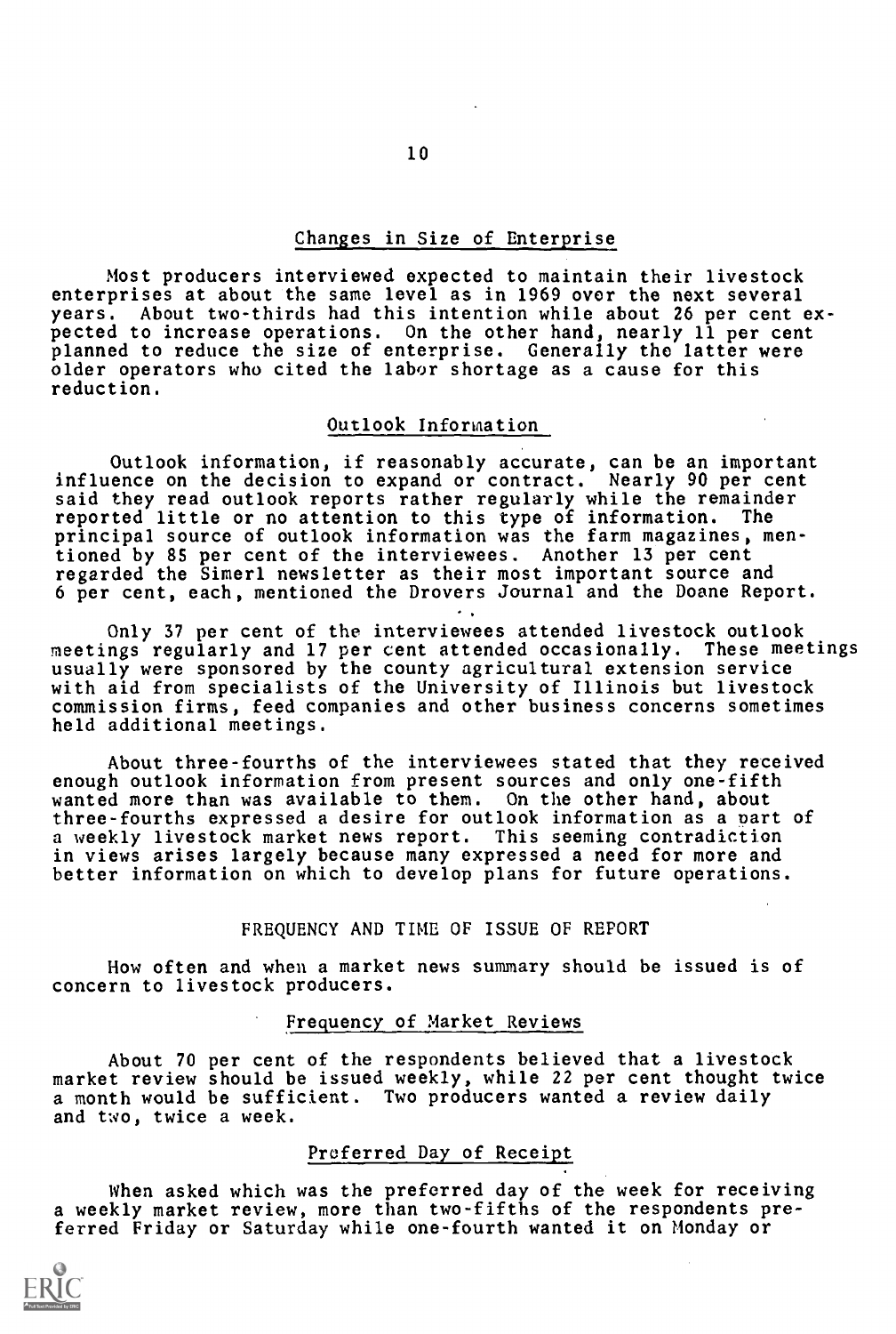Tuesday. Another one-fourth had no preference. Those preferring the early part of the week generally wanted Monday's market in order to observe the change from the previous week. Those preferring the latter part of the week often indicated a desire to study it over the weekend.

#### CONTENTS OF A WEEKLY MARKET NEWS REPORT

To obtain specific information about the type of weekly market news report desired by livestock producers, a "model" report was prepared for the week ended August 16 from available state and federal publications. This report was made much more comprehensive than a weekly review ordinarily would be to provide the interviewee an opportunity to make comparative judgments. This "model" report together with several other representative weekly reviews prepared by the State-Federal Market News Services in certain other states was mailed to the list of prospective interviewees several days in advance of the interview. It was expected that the interviewee would have read the "model" report and therefore be able to indicate which sections he thought valuable and which useless to him. Most producers interrogated had reviewed the report.

# General Summary

A general summary dealing with livestock receipts and prices under nine different topics was prepared by the writer for the week ended August 9 and presented in the first section of the "model" report. Each respondent was asked to state whether the information provided under each topic was, in his opinion, (1) important, (2) of little value or (3) of no value. The topics and the average evaluation of each are shown in Table 6. The index of value shows the average rating of each topic based on a value of 100 when considered "important," 50 if "of little value" and 0 if "of no value."

Based on responses of all interviewees, the indexes of value varied from 35 for slaughter calf and vealer prices to 96 for hog prices. Beef carcass prices received the only other average rating below 70. These ratings tended to vary with the importance of each species of livestock because those with no beef cattle expressed little or no interest in beef cattle receipts or prices. The small producers who generally produced slaughter hogs but less frequently slaughter cattle gave ratings of 97 to hog receipts and prices compared with 60 to 67 for slaughter cattle receipts and for prices of slaughter and feeder cattle. The large producers had a similar interest in hog market news but substantially greater interest than small producers in beef cattle news. Their ratings for information on slaughter and feeder cattle were 88 for each.

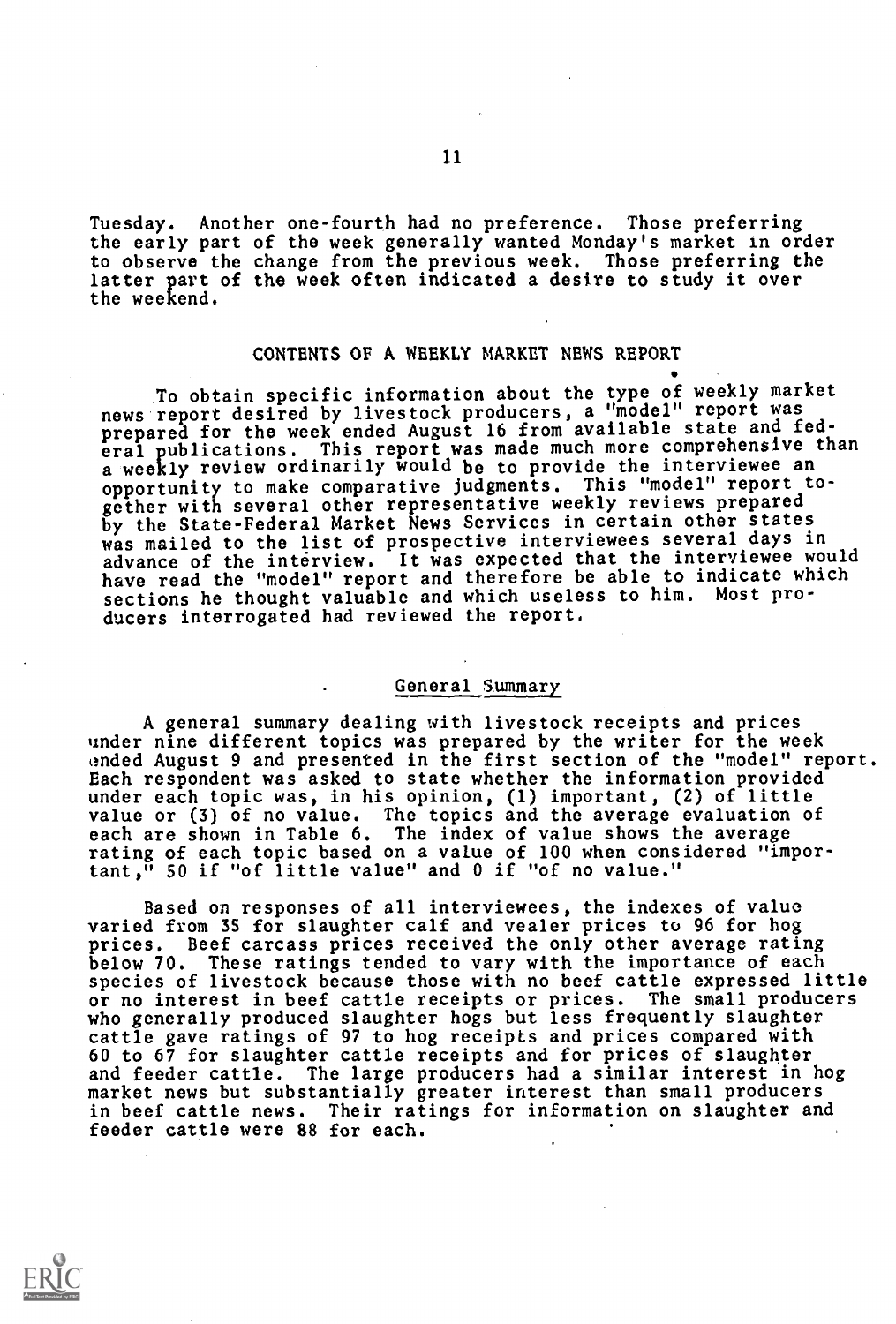| <b>TABLE 6.</b>                     | REVIEW, SEPTEMBER, 1969                                  |       |    |                 | INDEXES OF VALUE OF EACH SECTION OF THE GENERAL<br>AND DIRECT SALES REPORTS IN THE "MODEL" WEEKLY |                               |       |
|-------------------------------------|----------------------------------------------------------|-------|----|-----------------|---------------------------------------------------------------------------------------------------|-------------------------------|-------|
| Item                                | Size of Enterprise: spon-<br>Small: Medium: Large: dents |       |    |                 | :All Re-: Location, County<br>$:$ ton                                                             | :Hamil-:Macou-:White-<br>:pin | :side |
|                                     |                                                          |       |    |                 | (Indexes of value*)                                                                               |                               |       |
| General Summary                     |                                                          |       |    |                 |                                                                                                   |                               |       |
| Meat Production                     | 70                                                       | 71    | 82 | .75             | 75                                                                                                | 68                            | 83    |
| Cattle and Calf<br>Receipts         | 63                                                       | 82    | 88 | 78              | 68                                                                                                | 74                            | 93    |
| Slaughter Cattle<br>Prices          | 67                                                       | 82    | 88 | 79              | 71                                                                                                | 74                            | 93    |
| Slaughter Calf<br>and Vealer Prices | 43                                                       | 39    | 24 | 35 <sup>7</sup> | 46                                                                                                | 26                            | 33    |
| Feeder Cattle Prices 60             |                                                          | 79    | 88 | 76              | 68                                                                                                | 68                            | 93    |
| Beef Carcass Prices                 | 43                                                       | 39    | 65 | 50              | 39                                                                                                | 41                            | 80    |
| Hog Receipts                        | 97                                                       | 86    | 97 | 94              | 100                                                                                               | 94                            | 87    |
| Hog Prices                          | 97                                                       | 93    | 97 | 96              | 100                                                                                               | 94                            | 93    |
| Hog Carcass Prices                  | 67                                                       | 61    | 79 | 70              | 57                                                                                                | 71                            | 80    |
| Illinois Direct Sales Summary       |                                                          |       |    |                 |                                                                                                   |                               |       |
| Slaughter Cattle                    | 63                                                       | 79    | 68 | 70              | 50                                                                                                | 71                            | 87    |
| Slaughter Hogs                      | 87                                                       | 82    | 76 | 82              | 75                                                                                                | 82                            | 87    |
| Feeder Cattle-<br>Auctions          | 60                                                       | 75    | 68 | 67              | 50                                                                                                | 71                            | 80    |
| Feeder Pigs-Auctions<br>& Dealers   | 80                                                       | 75    | 74 | 76              | 64                                                                                                | 82                            | 80    |
| Slaughter Sheep                     | 20                                                       | $-18$ | 3  | 13              | 21                                                                                                | 15                            | 3     |



 $\label{eq:2} \mathcal{L}_{\text{max}} = \mathcal{L}_{\text{max}} + \mathcal{L}_{\text{max}}$ 

 $\label{eq:2.1} \frac{1}{\sqrt{2\pi}}\int_{0}^{\infty}\frac{1}{\sqrt{2\pi}}\left(\frac{1}{\sqrt{2\pi}}\right)^{2\alpha} \frac{1}{\sqrt{2\pi}}\frac{1}{\sqrt{2\pi}}\int_{0}^{\infty}\frac{1}{\sqrt{2\pi}}\frac{1}{\sqrt{2\pi}}\frac{1}{\sqrt{2\pi}}\frac{1}{\sqrt{2\pi}}\frac{1}{\sqrt{2\pi}}\frac{1}{\sqrt{2\pi}}\frac{1}{\sqrt{2\pi}}\frac{1}{\sqrt{2\pi}}\frac{1}{\sqrt{2\pi}}\frac{1}{\sqrt{2\pi}}\frac{$ 

 $\sim 10^{11}$   $\mu$ 

 $\sim \sqrt{2}$ 

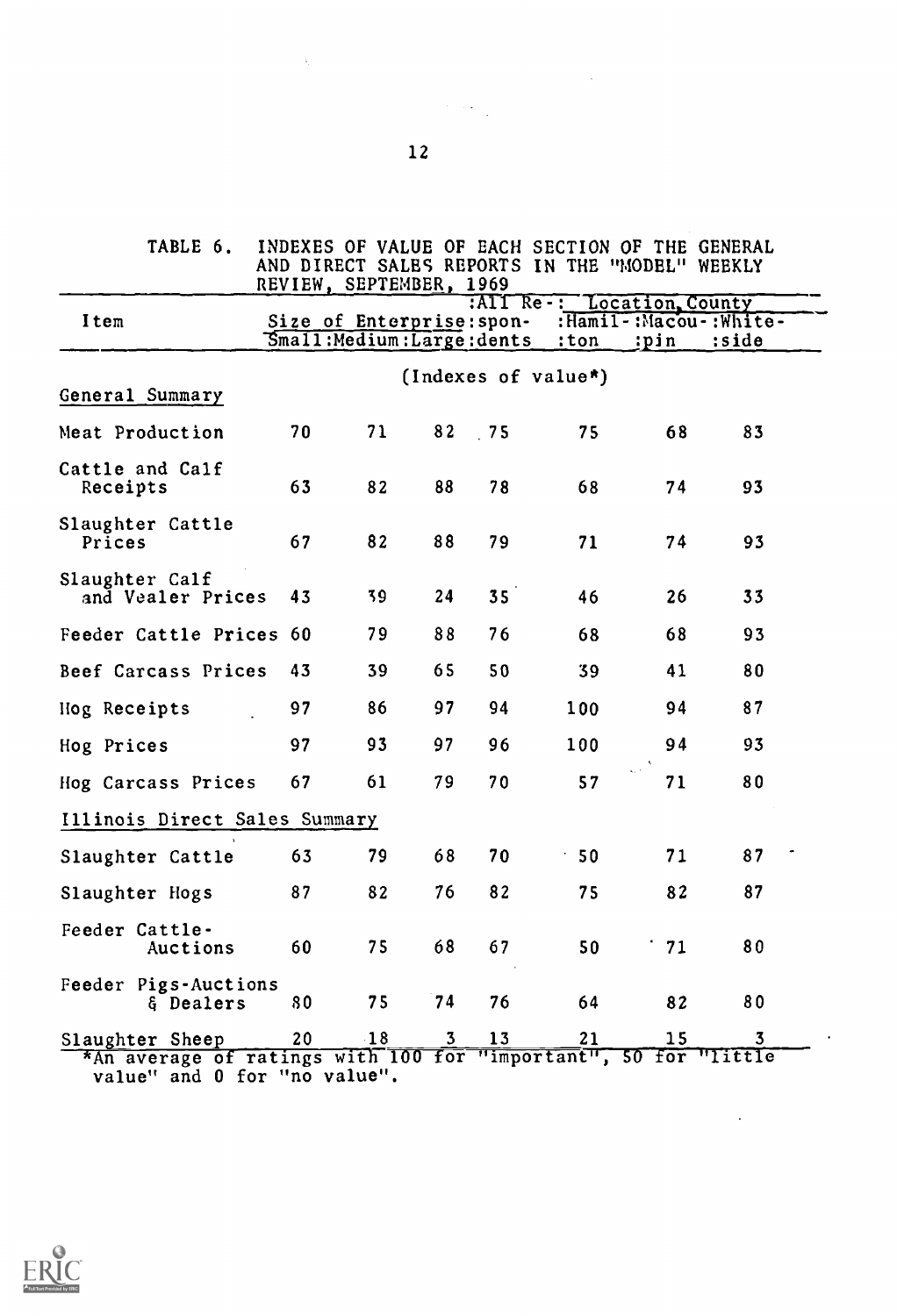Whiteside County producers gave higher ratings to slaughter and feeder cattle information than those in the other two counties. The rating on beef carcass prices in Whiteside County was about twice that in Hamilton or Macoupin County. Hamilton County producers showed greater interest in slaughter calf and vealer prices than found elsewhere.

#### Direct Sales Summary

A summary of the information prepared by the Illinois Division of Markets for the week ended August 15 was presented as the second section of the "model" weekly review. The five topics included were slaughter cattle, slaughter hogs, feeder cattle, feeder pigs and slaughter sheep. The value ratings for each topic of this summary were somewhat lower than those of the corresponding topic of the general summary but averaged 67 or above for all but slaughter sheep for which little interest prevailed. Feeder pig prices which were not covered in the general summary received an average rating of 76. Ratings for slaughter and feeder cattle tended to rise as the size of enterprise increased but those for both types of hogs tended to decline. Ratings were higher in Macoupin and Whiteside Counties for<br>information on cattle and hogs than in Hamilton County. Slaughter information on cattle and hogs than in Hamilton County. sheep news had some value in Hamilton and Macoupin Counties but practically none in Whiteside County.

#### Type of Summary Preferred

A weekly report prepared by the Texas Department of Agriculture provides both *i* very brief summary of market trends and considerable detail on individual markets within that state. This had been sent to the prospective interviewees and was brought to the attention of each producer interviewed. Each was asked whether he preferred the summaries in the "model" report discussed above or a Texas-type report with a brief summary and detailed quotations from individual markets such as National Stockyards, Chicago, Peoria and Springfield. Of the 46 persons interviewed, 27 preferred the Texas-type report and 15 the summaries in the "model" report. Four had no preference. ferring the Texas-type report generally wanted a brief statement on general conditions and the opportunity to observe specific situations in a particular market. Those preferring the longer summaries were more interested in information on national and regional changes and less on specific markets. The desire for short, concise statements which adequately cover important changes in market conditions appeared dominant.

#### Types of Market Covered

To determine opinions on whether a weekly review should cover both local markets and terminal markets, several questions were asked. First, each producer was asked if he considered changes at local markets important. Only 17 of the 46 interviewees believed changes at local markets important and 24 gave an opposite opinion.

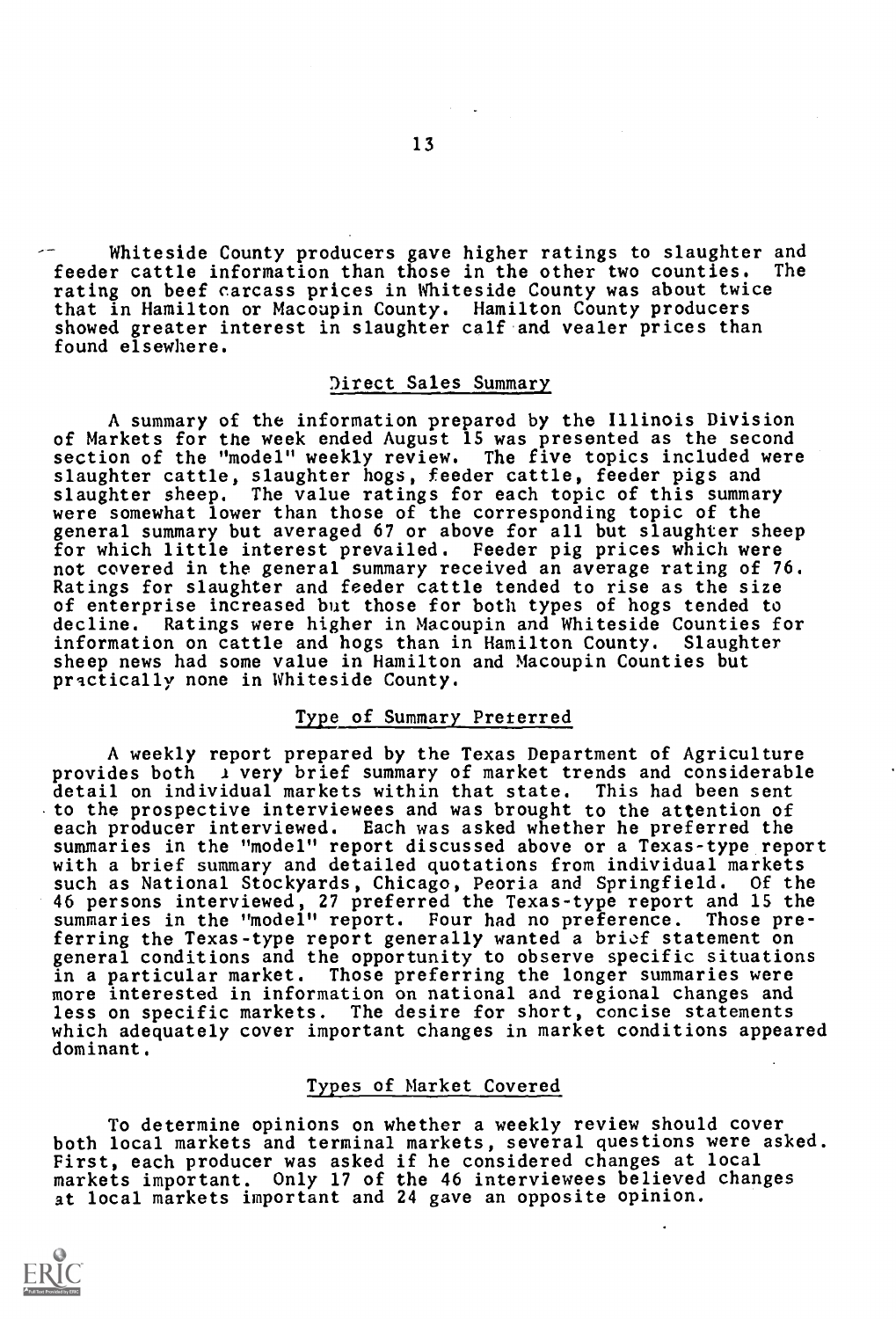Five had no opinion. The answers seemed related to the extent to which the interviewees believed the local markets were merely a reflection of terminal market prices. Many of those considering the changes at local markets unimportant stated that these local markets always wait for the terminal markets to open before quoting<br>prices. Those holding the opposite view observed that many local markets were basing the prices on carcass cut-out values and therefore were establishing prices independently of terminal markets.

Secondly, interviewees were reminded that page 5 of the "model" report provided quotations from a large number of local direct markets and were asked if such quotations would be helpful to them. Thirty-<br>five, or 76 per cent, thought they would be useful and 6, or 13 per<br>cent, answered "no." Three stated that they would be of little value and two had no opinion. Size of enterprise or location made little difference in the responses.

Thirdly, producers were reminded that the Texas and Missouri reports provide receipts and quotations at terminal markets in these states. They were then asked if an Illinois report should provide information on such markets and if so which markets. Of the interviewees only 18, or 39 per cent, wanted terminal market quotations and 26, or 56 per cent, did not. Those not desiring terminal market quotations generally were satisfied with radio and newspaper coverage of these markets. Those desiring quotations wanted them for the nearby markets. In Hamilton County, the markets for which information was desired were Evansville and National Stockyards. In Macoupin County, information on the National Stockyard market was desired and in Whiteside County, the Chicago market.

Finally, producers were asked if quotations at specific local markets would be preferable to the general report on page S. Opinion was fairly well divided on this subject with 41 per cent preferring information on specific markets and 48 per cent choosing the general report. The other 11 per cent had no preference. Producers in Macoupin Counties had an overwhelming preference, 93 per cent, for the general report while most of those in the other two counties preferred information on specific nearby buying points.

#### Regionalization of Quotations

In response to an inquiry as to whether a weekly report on local markets would be more useful if presented for each of three regions of the state, North, Central and South, rather than on a statewide basis, the opinions divided into 27, or 59 per cent, for regional reports, 14 for the statewide summary and 5 without preference. Those preferring regional reports generally believed conditions varied widely among regions in a state as large and diversified as Illinois.

#### Statistical Comparisons

Detailed statistical tables for cattle and hogs in which the current week's data were compared with those for the previous week,

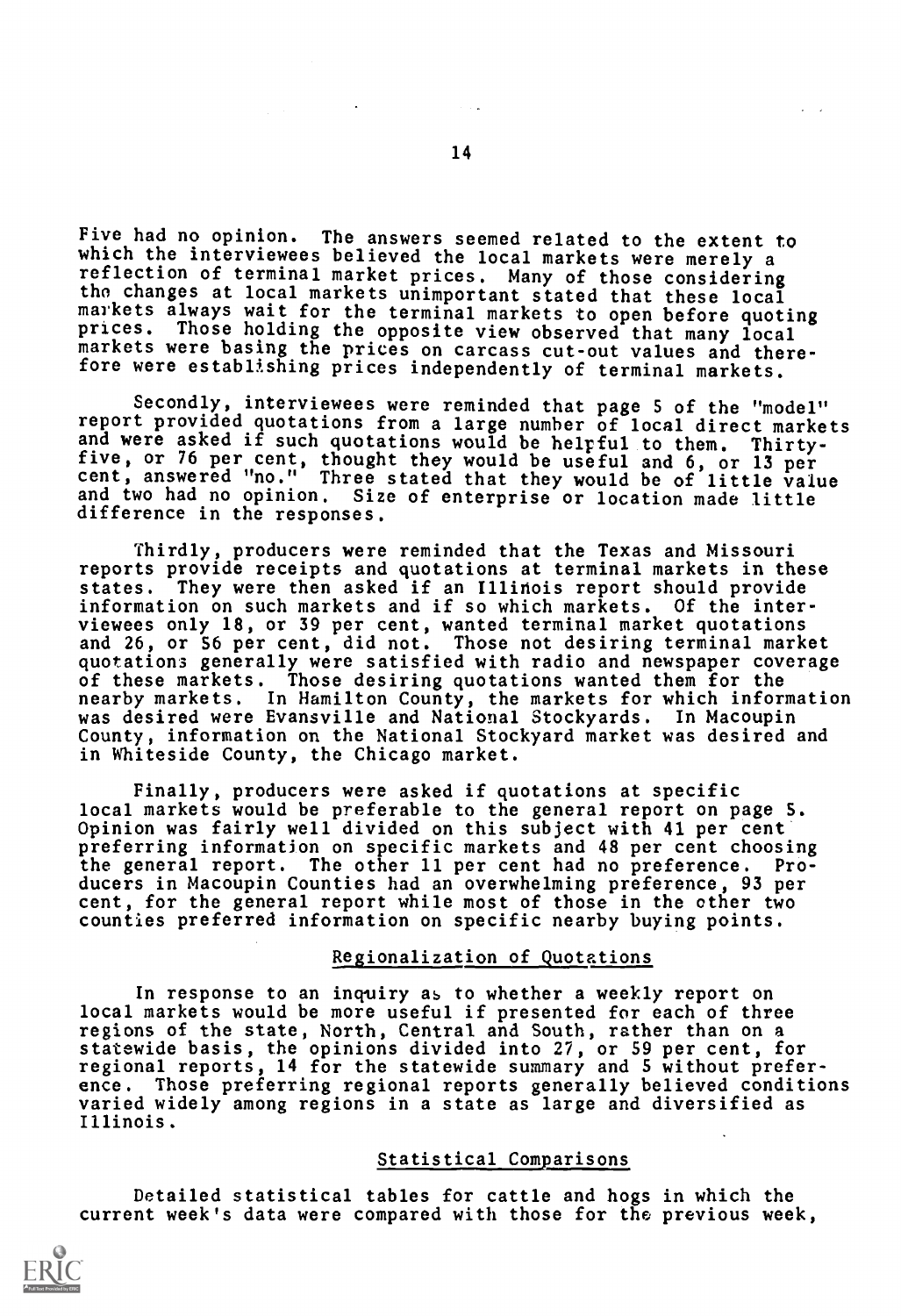| TABLE 7.                                                                                  | INDEXES OF VALUE OF EACH SECTION OF THE STATISTICAL<br>TABLES IN THE "MODEL" WEEKLY REVIEW, SEPTEMBER, 1969 |                           |                   |    |                            |      |                       |
|-------------------------------------------------------------------------------------------|-------------------------------------------------------------------------------------------------------------|---------------------------|-------------------|----|----------------------------|------|-----------------------|
| Item                                                                                      |                                                                                                             | Size of Enterprise: spon- |                   |    | :All Re-: Location, County |      | :Hamil-:Macou-:White- |
|                                                                                           |                                                                                                             | Small:Medium:Large:dents  |                   |    | :ton                       | :pin | :side                 |
|                                                                                           |                                                                                                             |                           | (Index of Value*) |    |                            |      |                       |
| CATTLE STATISTICS                                                                         |                                                                                                             |                           |                   |    |                            |      |                       |
| Receipts                                                                                  | 20                                                                                                          | 54                        | 68                | 48 | 39                         | 35   | 70                    |
| Terminal Market Prices                                                                    |                                                                                                             |                           |                   |    |                            |      |                       |
| Slaughter Cattle<br>Slaughter Calf                                                        | 23                                                                                                          | 57                        | 76                | 53 | 39                         | 44   | 77                    |
| and Vealers                                                                               | 20                                                                                                          | 39                        | 29                | 29 | 39                         | 12   | 40                    |
| Feeder Cattle                                                                             | 20                                                                                                          | 62                        | 71                | 51 | 39                         | 35   | 80                    |
| Beef Carcass Prices                                                                       | 20                                                                                                          | 39                        | 74                | 46 | 32                         | 35   | 70                    |
| Local Market Prices                                                                       |                                                                                                             |                           |                   |    |                            |      |                       |
| Slaughter Cattle,<br>Live                                                                 | 20                                                                                                          | 54                        | 65                | 47 | 39                         | 29   | 73                    |
| Slaughter Cattle,<br>Grade & Weight                                                       | 20                                                                                                          | 46                        | 74                | 48 | 39                         | 29   | 73                    |
| Feeder Cattle                                                                             | 20                                                                                                          | 46                        | 79                | 46 | 32                         | 35   | 83                    |
| <b>Steer Futures</b>                                                                      | 20                                                                                                          | 25                        | 53                | 34 | 32                         | 29   | 40                    |
| HOG STATISTICS                                                                            |                                                                                                             |                           |                   |    |                            |      |                       |
| Receipts                                                                                  | 40                                                                                                          | 57                        | 82                | 61 | 61                         | 53   | 70                    |
| Terminal Market Prices                                                                    |                                                                                                             |                           |                   |    |                            |      |                       |
| Barrows and Gilts                                                                         | 47                                                                                                          | 57                        | 85                | 64 | 68                         | 53   | 73                    |
| Sows                                                                                      | 47                                                                                                          | 57                        | 85                | 64 | 68                         | 53   | 73                    |
| Hog Carcass Prices                                                                        | 40                                                                                                          | 46                        | 79                | 57 | 57                         | 47   | 67                    |
| Direct Market Prices                                                                      |                                                                                                             |                           |                   |    |                            |      |                       |
| Slaughter Hogs                                                                            | 47                                                                                                          | 57                        | 85                | 64 | 68                         | 53   | 73                    |
| Feeder Pigs                                                                               | 47                                                                                                          | 57                        | 79                | 62 | 68                         | 53   | 67                    |
| FEDERALLY INSPECTED                                                                       |                                                                                                             | 39                        | 47                | 40 | 61                         | 24   | 47                    |
| <b>SLAUGHTER</b><br>*An average of rating with 100 for "important", 50 for "little value" | 34                                                                                                          |                           |                   |    |                            |      |                       |
| and 0 for "no value".                                                                     |                                                                                                             |                           |                   |    |                            |      |                       |



 $\sim$  $\frac{1}{\sqrt{2}}$ 

 $\mathcal{L}_{\mathcal{A}}$ 

 $\Delta_{\rm{max}}$  and  $\Delta_{\rm{max}}$ 

 $\mathcal{L}^{\mathcal{L}}(\mathcal{L}^{\mathcal{L}})$  and  $\mathcal{L}^{\mathcal{L}}(\mathcal{L}^{\mathcal{L}})$  and  $\mathcal{L}^{\mathcal{L}}(\mathcal{L}^{\mathcal{L}})$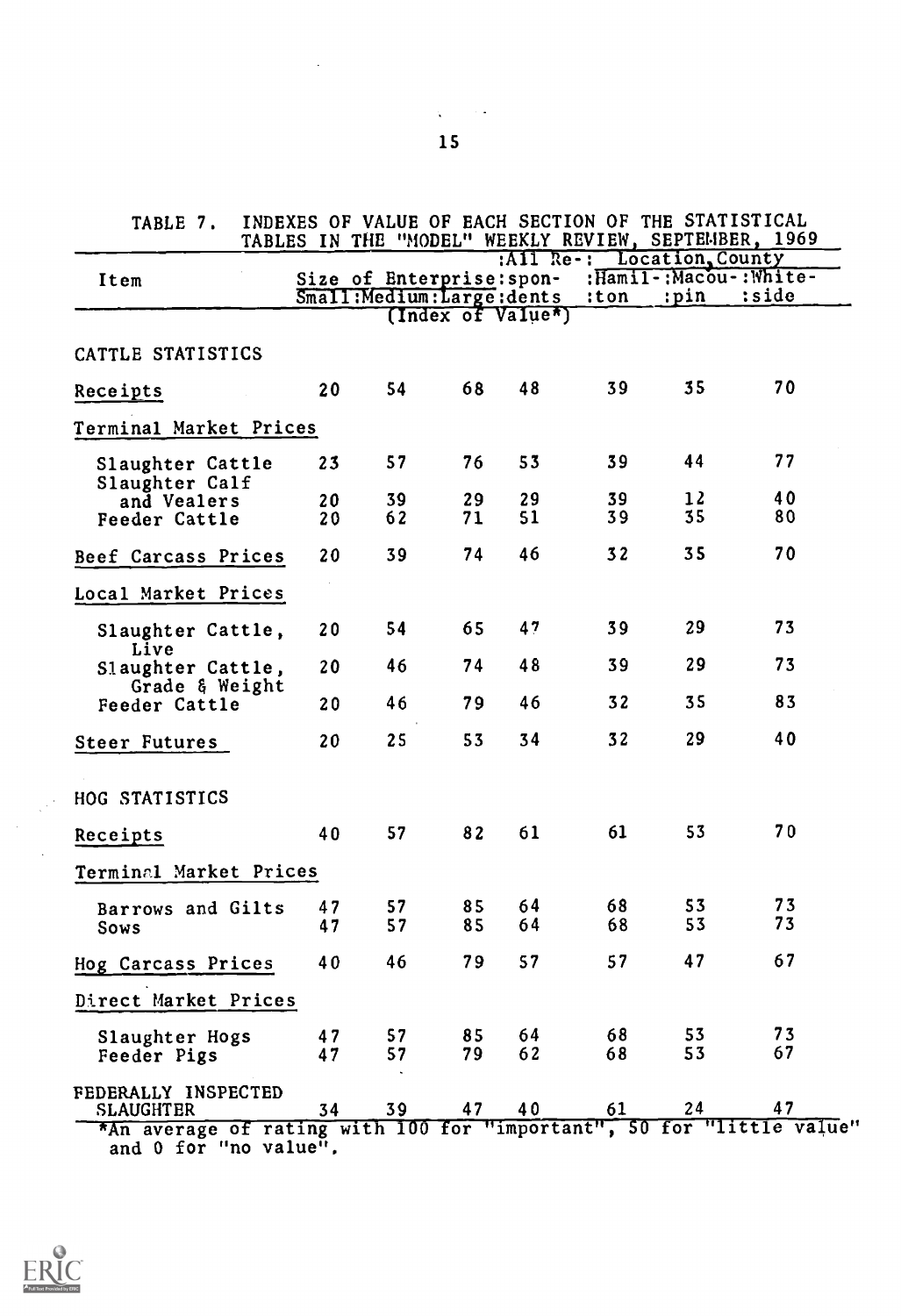and for the same week of the previous month, a year earlier and two years earlier were presented on pages 3 and 4 of the "model" report. Many interviewees stated that they did not consider any of the data important while others expressed opinions about each section of the Their opinions expressed as "important","of little value" and "of no value" were combined into indexes of value in the same manner as the opinions in Table 6. For all 46 respondents, the highest average index of value was expressed for hog prices and the lowest ones for slaughter calf and vealer prices, quotations of steer futures and federally inspected slaughter, (Table 7). The average index for the 9 sections of the cattle statistical table was 45; for the 6 sections of hog statistical table, 62; and for the two groups combined, 52.

The importance of the statistical tables varied with size and location. The average rating for the beef statistical tables was 20 for small producers, 47 for medium ones and 65 for the large ones. The rating for the hog statistical tables were 45, SS and 82, respectively. Thus, large producers were the only group which showed great interest in the statistical tables.'

By location, the ratings for the cattle statistics were 37, 31 and 67 for Hamilton, Macoupin and Whiteside Counties, respectively, and for the hog statistics, 65, 52 and 70.

When asked about the frequency of issue of the statistical data, two-thirds thought that monthly would be sufficiently frequent and one-third favored a weekly issue. Most thought the comparison of the current week with the same week two years ago was unnecessary.

#### Chicago Meat Trade

More than one-third of Page 2 of the "model" report was a report on the Chicago meat trade. Of the respondents, 59 per cent would eliminate that section and 37 per cent, retain it. However, by size of enterprise, the proportion desiring its retention were 13, 29 and 65 per cent, respectively, for small, medium and large producers. By counties, the percentages were 21, 29 and 60, respectively, for Hamilton, Macoupin and Whiteside Counties.

#### Outlook Statements

An outlook statement on hog prices was presented on page 6 of the "model" report. When interviewed, 57 per cent of the producers wanted similar outlook statements as part of a weekly report, and 13 per cent did not desire them. The other 30 per cent either did not have an opinion or showed little interest. The percentages of producers desiring outlook did not vary greatly by size of enterprise or by location of producers.

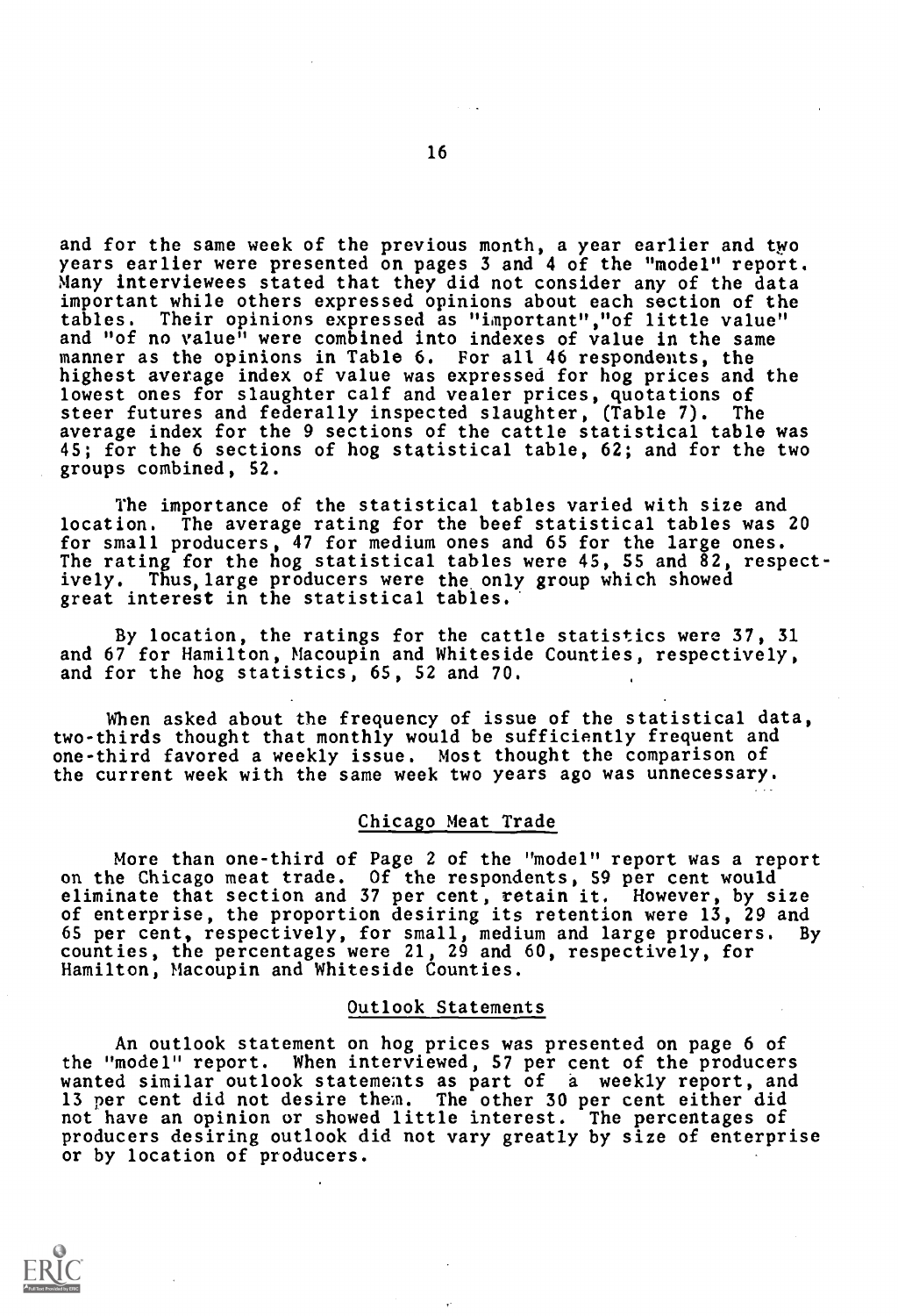# SUMMARY AND CONCLUSIONS

This study reveals the practices of 46 livestock producers in three counties of Illinois relative to their use of livestock market news and their opinions on various aspects of such news and on the type of market report desired. The influence of size of enterprise,<br>as well as location, on practices and opinions was examined. The as well as location, on practices and opinions was examined. pel.Inal interviews provided information to supplement findings from a mail survey reported in School of Agriculture Publication no. 33.

Of the respondents, 15 sold less than 1000 livestock units, 14 had sales of 1,000 to 1,999 units and 17 reported marketings of 2,000 units or more. Fourteen lived in Hamilton County, 17 in Macoupin County and 15 in Whiteside County. Slaughter livestock accounted for 97 per cent of the units sold but its share varied from 82 per cent for small producers to 100 per cent for the large ones.

All but one interviewee listened to radio broadcasts of livestock market news. The average number of stations tuned in was 1.6 and the average number of broadcasts per day was 1.9. Although the average number of stations did not vary by size of enterprise, the average number of broadcasts utilized increased as the enterprise became larger. Nearly all producers listened to a noon broadcast and a large percentage to a market newscast between 8:00 and 10:00 a.m.

Only two-fifths of the respondents watched livestock news telecasts. Location was the dominant influence on use of television since no one in Macoupin County saw such telecasts while 60 and 71 per cent, respectively, utilized them in Whiteside and Hamilton Counties. Nooa telecasts were most commonly reported.

Only 3 interviewees did not receive livestock market news from newspapers. Two-thirds received only one newspaper. The number of newspapers received averaged 1.4. The place of publication was local for one-fourth of the readers, small nearby cities for two-thirds and large cities for two-fifths.

Only 2 interviewees did not receive farm magazines containing livestock outlook information. The number received averaged 3.0 and increased as size of enterprise became larger.

Various types of newsletters and market reports were received by mail by two-thirds of the respondents. Nearly all producers interviewed in Macoupin County received such reports compared with 40 and 60 per cent, respectively, in Whiteside and Hamilton Counties.

Many producers considered only one outlet when selling livestock. Price was the principal factor in choosing a market. More than onehalf of the interviewees stated they sold their livestock when ready for market and did not try to outguess market changes.

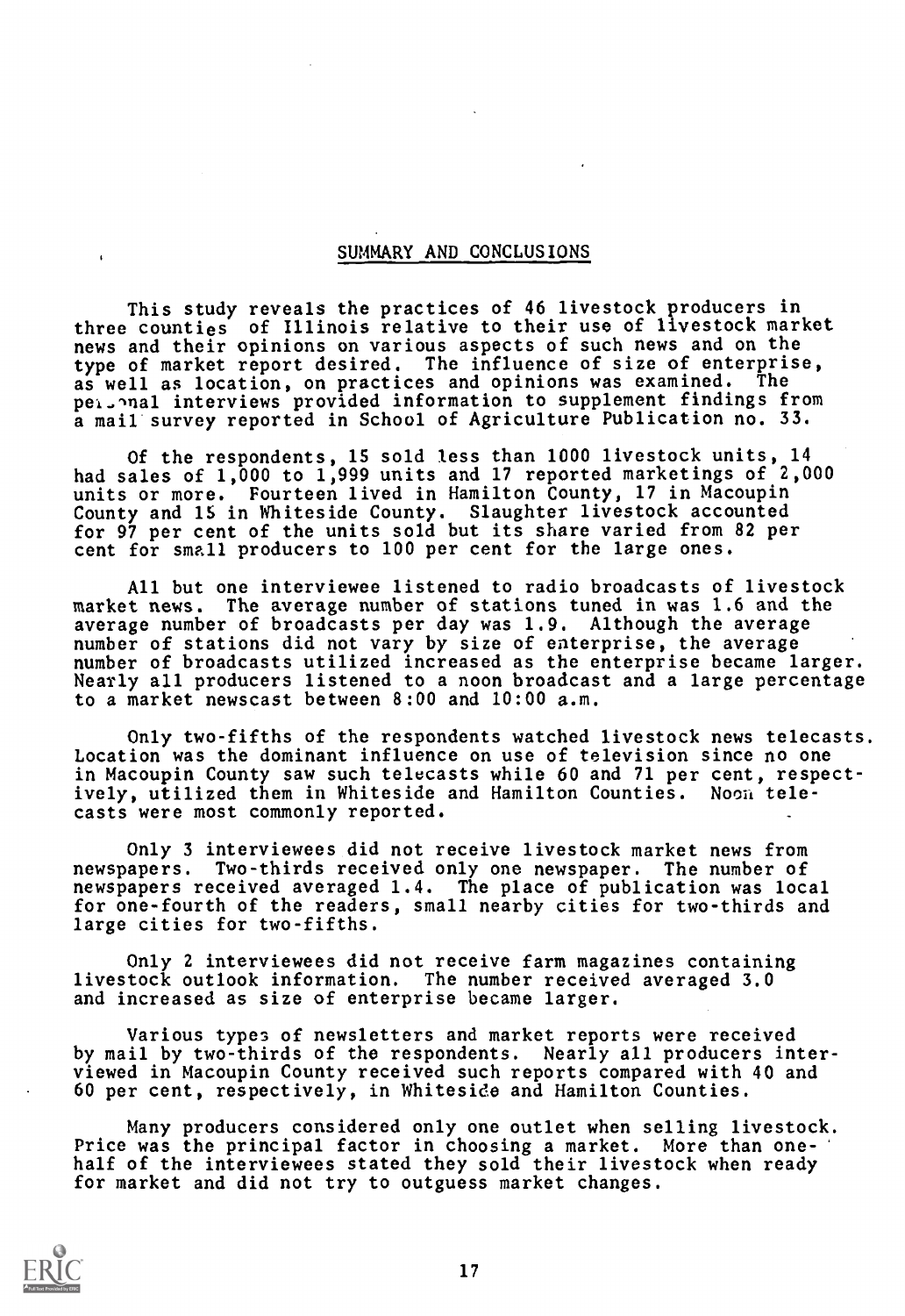About 90 per cent of the producers contacted read outlook information and their principal source was the farm magazines. Less than two-fifths attended outlook meetings. About three-fourths reported receiving enough outlook information. Yet, three-fourths wanted outlook information as a part of a weekly livestock news summary. This seeming contradiction arises because of a great lack of confidence in the reliability of present outlook reports.

Most producers stating preferences desired to receive a weekly report during the latter part of the week. About 70 per cent wanted a weekly report while 22 per cent considered twice a month sufficient.

An evaluation of a "model" weekly news summary seat to interviewees indicated that narrative statements summarizing changes in hog and cattle receipts and prices in Midwest and local Illinois markets are highly desired. Summaries of slaughter calf and vealer prices and of slaughter sheep prices had little value. Hog and beef carcass price summaries were desired by at least one-half of the producers. In choosing between a detailed. summary versus a short summary and detailed quotations from specific markets, most producers preferred the latter. Most interviewees considered the terminal markets more important than local markets in the determination of prices, yet three-fourths thought local market quotations valuable More than one-half thought a weekly report need not cover terminal market quotations since other sources covered these adequately. About 60 per cent wanted the local market quotations summarized by at least 3 regions of the state.

The statistical tables included in the "model" report were considered only moderately valuable. Two-thirds thought that monthly publication of such tables would be adequate. About 60 per cent suggested elimination of the data on the Chicago meat trade. Threefifths of the interviewees desired outlook statements similar to the one in the "model" report.

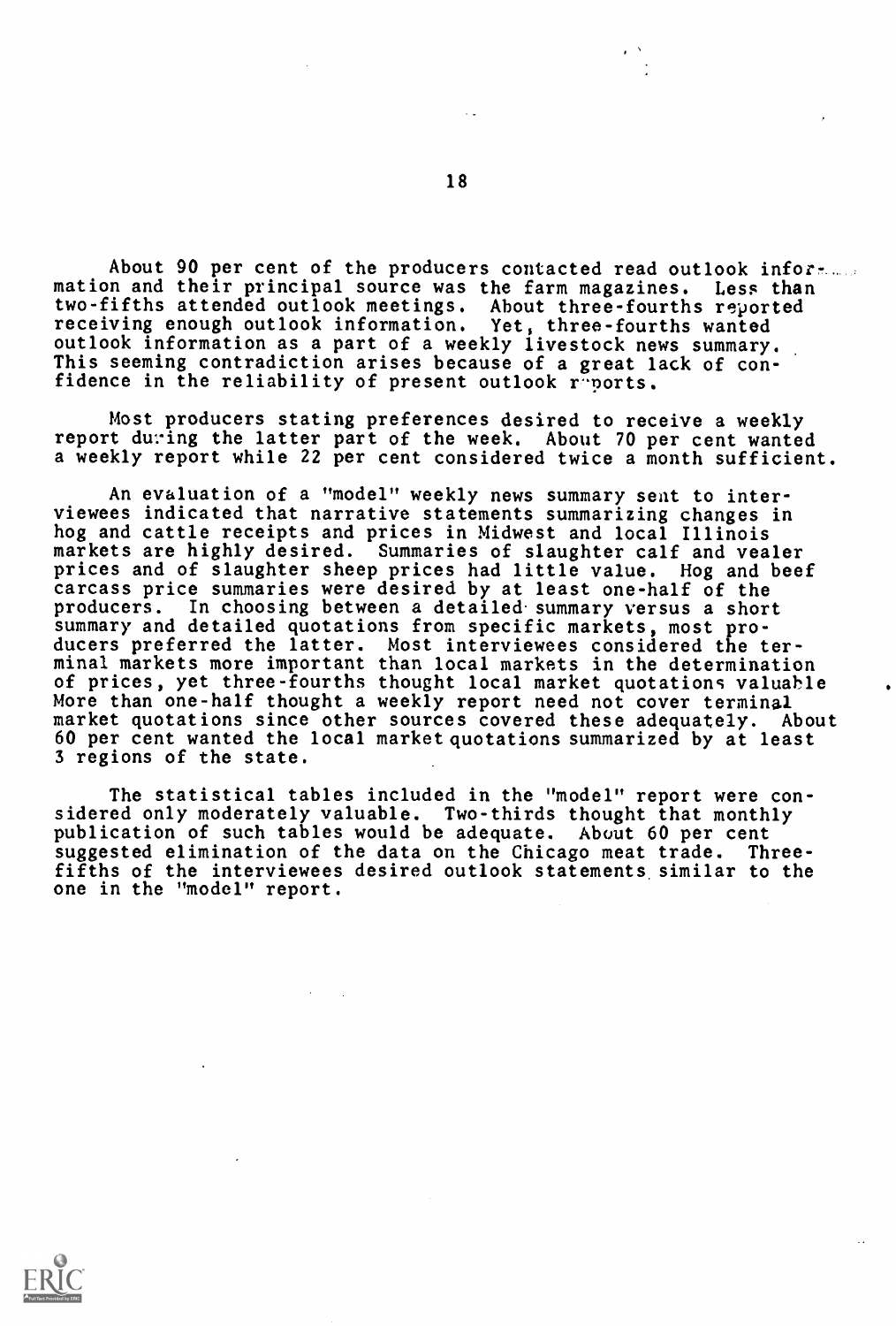# RECOMMENDATIONS

1. In Publication no. 33, it was recommended that efforts should be directed toward extending the use of market news on radio and television and in newspapers through conferences with broadcasters and editors to determine more clearly their needs. This recommendation is supported by findings of this study.

2. Farm magazines should be encouraged to improve their livestock outlook reports through use of better trained analysts and through close cooperation with agricultural college personnel specializing in agricultural outlook.

3. A market news summary should be issued weekly and stress short narrative statements on trends and changes in conditions along with specific quotations on local markets. Statistical tables can be limited to publication on a monthly or bi-monthly basis, if at all. The summary should be prepared for and distributed to the larger producers and the news media.

4. The emphasis of a weekly report should be on general changes in receipts and prices in the Midwestern area and on changes in local direct markets in the state of Illinois. The terminal markets are adequately covered by other sources.

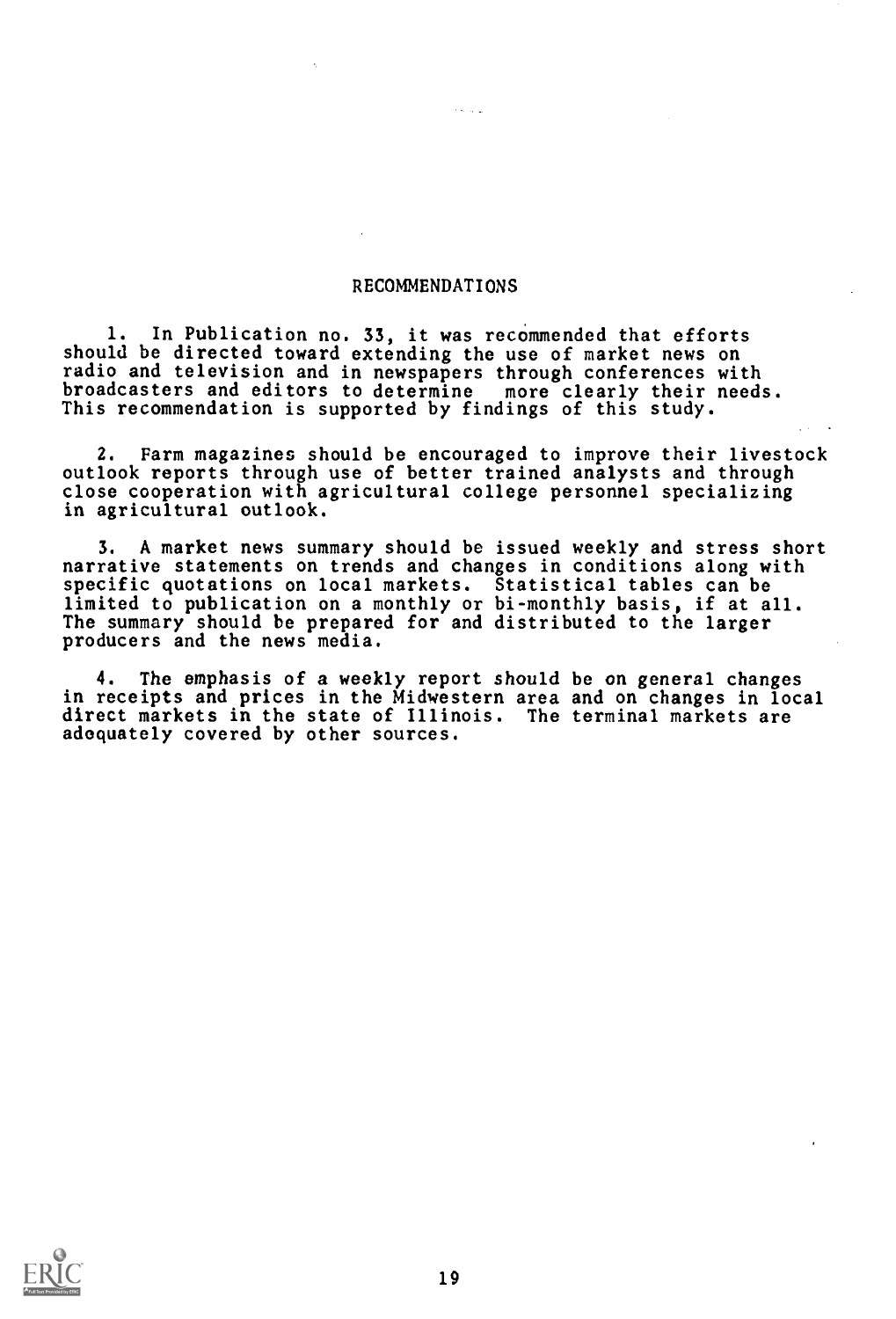

#### GENERAL SUMMARY--WEEK ENDED AUGUST 9

MEAT PRODUCTION--Weekly red meat production under federal inspection was  $1.8$  per cent larger during the week of August 9 than in the previous week but 1.6 less than a month earlier. It was 4 per cent more than a year earlier. Beef production was up nearly 3 per cent over the previous week and nearly 6 per cent over the same week of 1968 but slightly below that of last month. Pork production was almost 1 per cent less than a week earlier and 4 per cent below the July level but 3 per cent above that of a year earlier.

CATTLE AND CALF RECEIPTS--Salable cattle receipts at the 12 principal markets for the current week were 11 per cent larger than a week earlier but were 7 per cent below those of a month ago and 15 per cent below receipts in the same week of 1968. Illinois direct receipts were smaller than last week but above those of a month ago and a year earlier. Calf receipts were 2 per cent below the previous week but substantially less than for last month and last year. Feeder cattle direct sales in Illinois were nearly 50 per cent more in the week ended August 9 than in the previous week but were sharply smaller than a month ago and a year ago. SLAUGHTER CATTLE PRICES--For the week ended August 9, prices of all qualities of steers averaged 2 to  $\frac{1}{4}$  per cent higher than in the previous veek but vere 3 to 6 per cent lover than those of a month ago. The decline week but were  $3$  to  $6$  per cent lower than those of a month ago. during the month was least for prime steers and greatest for standard grade animals. Compared with 1968 levels, prices for the latest week were 10 to 15 per cent higher, with the highest quality animals showing the greatest advances. Heifer prices changed about the same as low quality steers. Prices of utility cows were up 2 per cent during the current week but were 2 per cent below those of last month and 13 per cent below those of a year earlier.

SLAUGHTER CALF AND VEALER PRICES--For the week of August 9, average prices of choice calves were down 2 per cent from the previous week and 4 per cent under last month's levels but 6 per cent more than a year ago. Prices of vealers were the same as week earlier but 3 per cent below those of a month ago. They were 6 per cent above the 1968 level.

FEEDER CATTLE PRICES--Feeder cattle prices were slightly higher during the week of August 9 than in the previous week, but were 4 per cent below those of a month ago. However, they were 9 to 14 per cent above 1968 levels.

BEEF CARCASS PRICES--Carcass prices were 2 to 5 per cent higher in the week ended August 9 than they were in the previous week but 2 to 9 per cent lower than in the same week of July. Compared with a year earlier, the increase in prices varied from 7 per cent for Good steer beef to 14 per cent for Utility cow carcasses.

HOG RECEIPTS--During the week ended August 9, hog receipts at the 12 principal markets were nearly 2 per cent less than for the previous week, nearly 10 per cent below the same week of July, and slightly below those of the corresponding week of 1968. Interior Illinois direct receipts for, the week ended August 9 were up 5 per cent over the previous week and 25 per cent more than a year earlier but 8 per cent below those of a month ago.

HOG PRICES - -For the 5 markets reported in this publication, prices of typical barrows and gilts averaged about 4 per cent higher in the week ended August 9 than in the previous week, the same percentage above those **6** month earlier, and about 30 per cent higher than in the same week<br>RIC **600** *(Continued on Page*)

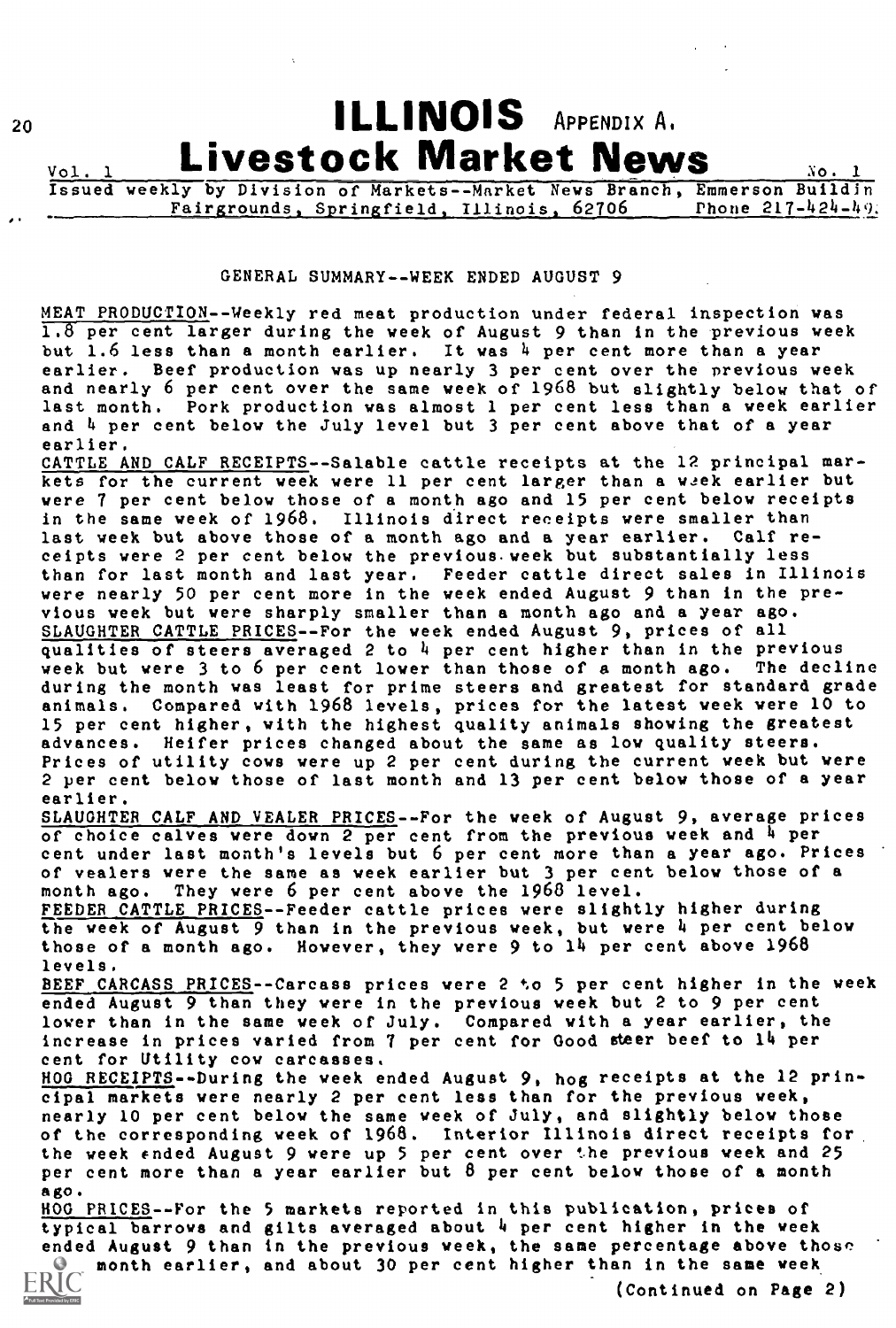21

(Continued from Page 1)

of 1968. Prices of sowe showed an increase of 2 to  $\frac{1}{4}$  per cent over those of the previous week, about 6 per cent over level of a month ago and nearly 40 per cent above 1968 levels in early August. HOG CARCASS PRICES--For the week ended August 9, hog carcasses prices were

about 4 per cent higher than in the previous week and 4 per cent more than in the same week of July.

#### ILLINOIS DIRECT SALES FOR WEEK ENDED AUGUST 15

SLAUGHTER CATTLE--Slaughter steers steady to weak; and in some instances  $25¢$  lower compared with last Friday. Heifers steady to  $25¢$  lower. Cows 50¢ - \$1.00 lower. Slaughter cattle 59% steers, 38% heifers, and balance mainly cows. Demand for slaughter steers and heifers generally good. Feeder cattle in fair demand. Steers estimated 75% Choice; heifers, 80% Choice. Carcass grade and weight sales about 12% of total.

SLAUGHTER HOGS--Barrows & gilts ended the week 50 to mostly 75¢ higher. Sows closed  $25-50$ ¢ higher. Receipts this week generally  $200-240$ *#* 

barrows & gilts. Sows approximately 9% of the week's run. ILLINOIS DIRECT FEEDER CATTLE AT AUCTIONS--Feeder steers steady to 25¢

higher; heifers 25-50¢ higher. Heifer calves mostly steady, instances  $254$  higher.

ILLINOIS FEEDER PIG REPORT:AUCTIONS & DEALERS--Feeder pigs mostly \$1.00 to 1.50 higher.

SLAUGHTER SHEEP--Spring slaughter lambs sold generally steady on Friday compared with late last week. Insufficient volume of old crop lambs for accurate price test. Slaughter ewes steady. No sales of feeder lambs reported. Reported sales this week 4,300 and last week 4,200. Supply about 96% slaughter lambs. Lamb carcasses in carlot volume on Thursday at New York and Chicago sold steady compared with last Friday's close.

# CHICAGO MEAT TRADE

(Carlot Basis)

Close for Thursday, August 14, 1969: Compared with last Thursday's close Good & Choice steer beef 50 $\phi$ -\$1.00 lower; other grades steady. Heifer beef 50 $\neq$ -\$1.00 lower. Cow beef steady to 50 $\phi$  lower. Pork loins \$2.00-3.00 higher. Hams steady to \$1.00 lower. Bellies 50¢-\$1.50 lower. Boston butts \$2.00-2.50 lower.

| STEER BEEF:                 |              |         | PORK CUTS:     |           |                 |
|-----------------------------|--------------|---------|----------------|-----------|-----------------|
| Choice                      | 500-700#     | \$48.50 | Loins          | 14/ down  | 60.00           |
|                             | $700 - 900f$ | 49.00   |                | 14-17/    | 59.00           |
| Good                        | $500 - 800$  | 46.00   |                | $17 - 20$ | 52.00           |
| Holstein type Good 500-800# |              | 45.50   | Hams           | 14-17/    | 50.00           |
| Standard                    | 500-700#     | 45.50   |                | $17 - 20$ | $50.00 - 50.50$ |
|                             |              |         | <b>Bellies</b> | $12 - 14$ | 43.50           |
| HETTER BEEF!                |              |         |                | 14-167    | $43.50 - 44.00$ |
| Choice                      | $500 - 700$  | 47.00   |                | $16 - 18$ | 43.50           |
| <b>Good</b>                 | 500-700      | 45.00   | Boston butts   | $4 - 87$  | $49.00 - 49.50$ |
|                             |              |         | Picnics        | $4 - 8J$  | 32.50           |
| COW BEEF:                   |              |         |                |           |                 |
| Commercial                  |              | 40.50   |                |           |                 |
| Utility (breaking)          |              | 40.50   |                |           |                 |
| Utility (boning)            |              | 42.50   |                |           |                 |
| Canner & Cutter             |              | 45.00   |                |           |                 |
|                             |              |         |                |           |                 |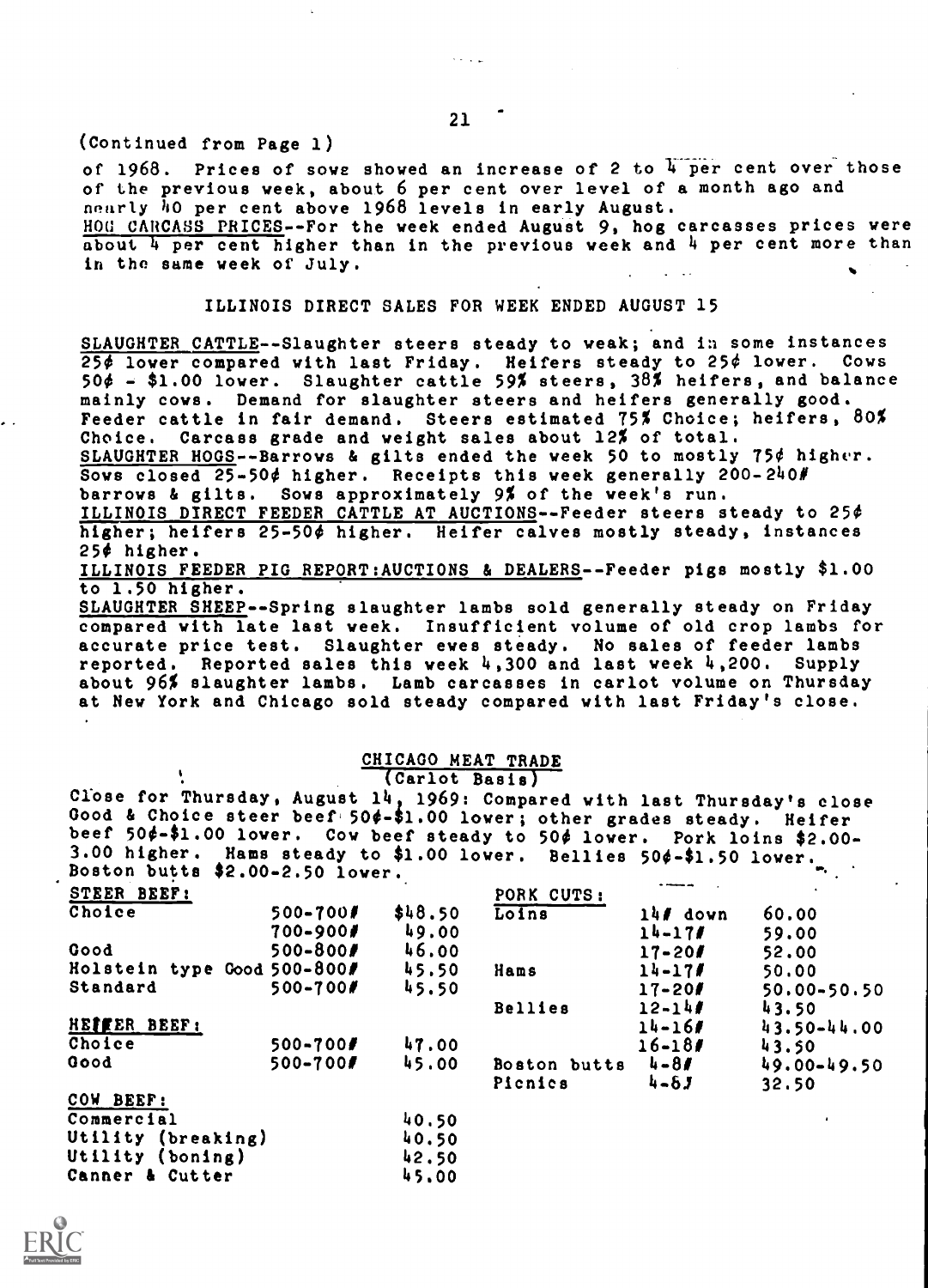| ۱O<br><b>FOR POINT OF REPORT OF A REPORT OF A STATE OF A REPORT OF A STATE OF A REPORT OF A STATE OF A REPORT OF A STATE</b><br>မာ တ<br>18021765453と200076520192<br>그 네<br><i>ㅋ</i> ㅋㅋ<br>⋖.<br>н<br>head)<br>markets<br>markets<br>Sales<br>با<br>0<br>Salable, 12<br>Ill. Direct<br>(Thousands)<br>Salable, 12<br>Cattle, Ill.<br><b>RECEIPTS</b><br>Cattle,<br>Calves,<br>ł<br>$\int_{1}^{6}$ | ์<br>ปู<br>o<br>lэ<br>$\prec$<br>$\mathbf{v}$                                                                                                                                    | 'तू<br>End.                                                                                                     |                                                                                 |                                                              |                                                                                                                      |                                                                                                                                                 |                                                                                            |
|--------------------------------------------------------------------------------------------------------------------------------------------------------------------------------------------------------------------------------------------------------------------------------------------------------------------------------------------------------------------------------------------------|----------------------------------------------------------------------------------------------------------------------------------------------------------------------------------|-----------------------------------------------------------------------------------------------------------------|---------------------------------------------------------------------------------|--------------------------------------------------------------|----------------------------------------------------------------------------------------------------------------------|-------------------------------------------------------------------------------------------------------------------------------------------------|--------------------------------------------------------------------------------------------|
|                                                                                                                                                                                                                                                                                                                                                                                                  |                                                                                                                                                                                  |                                                                                                                 |                                                                                 |                                                              | <b>C</b><br>O.<br>니<br>O)                                                                                            | ە<br>ьd<br>다<br>d۱<br>부.<br>ပ<br>(دو.                                                                                                           | 티<br>l Ci<br>ļΓ.                                                                           |
|                                                                                                                                                                                                                                                                                                                                                                                                  | ⊣∞<br><b>vo</b><br>မတ<br>보체<br>, <b>a</b> sist<br>ᆏ니                                                                                                                             | N<br>Н<br><b>O</b><br>$\sim$<br>$\sim$ $\sim$<br>결 권<br>h                                                       | -…<br>$\alpha$ $\alpha$<br>۰ο<br>ఱ౧<br>ו⊶ ⊏<br>4                                | o ol<br>۱o<br>ఱ౧<br>コー<br>።                                  | 이판 된<br>ທ່<br>nd €<br>بردران                                                                                         | نډ نډ<br>ທິ<br>ದ<br>ᆸᅙ                                                                                                                          | یر دو<br>ဟ ပ<br>ల<br>コヌ                                                                    |
|                                                                                                                                                                                                                                                                                                                                                                                                  |                                                                                                                                                                                  |                                                                                                                 |                                                                                 |                                                              |                                                                                                                      | ᅎ<br>$\overline{\mathbf{Q}}$                                                                                                                    | υ                                                                                          |
|                                                                                                                                                                                                                                                                                                                                                                                                  | Н                                                                                                                                                                                | н                                                                                                               | $\sim$<br>H                                                                     | Н                                                            | $\mathbf -$                                                                                                          |                                                                                                                                                 |                                                                                            |
|                                                                                                                                                                                                                                                                                                                                                                                                  | <b>1000-1</b><br>∽⊣                                                                                                                                                              | $\infty$ $\mapsto$ $\infty$<br>ᅿᆏ                                                                               | 8000<br>$\bullet$<br>O H Q H<br>$\mathbf{\mathbf{H}}$                           | $\alpha$ m $\alpha$ $\alpha$<br>つていし<br>ຕ⊣                   | <b>∞∞ လ ၈</b><br>ココトロ<br>$\ddot{\phantom{1}}$<br>л.                                                                  | のののコ<br>$\begin{array}{cccccccccccccc} \bullet & \bullet & \bullet & \bullet & \bullet & \bullet & \bullet \end{array}$<br>としての<br>$1 + N$ $-1$ | ロートの<br>$\bullet \qquad \bullet \qquad \bullet \qquad \bullet$<br><b>ㅋㅋㅋ</b><br>H<br>$+$ 1 |
|                                                                                                                                                                                                                                                                                                                                                                                                  |                                                                                                                                                                                  | $\bullet$ . $\bullet$                                                                                           | .                                                                               |                                                              | $\bullet$                                                                                                            |                                                                                                                                                 |                                                                                            |
| Direct Sales<br>Feder                                                                                                                                                                                                                                                                                                                                                                            |                                                                                                                                                                                  |                                                                                                                 |                                                                                 |                                                              | $\mathbf{R}=\mathbf{R}$<br>$\alpha$<br>$\mathbf{f}$                                                                  | $\mathbf{1}$                                                                                                                                    | $\sqrt{1}$                                                                                 |
| Q<br>Chicago                                                                                                                                                                                                                                                                                                                                                                                     |                                                                                                                                                                                  | $\mathbf{\vec{r}}$                                                                                              |                                                                                 |                                                              |                                                                                                                      |                                                                                                                                                 | ᅿ                                                                                          |
| SLAUGHTER CATTLE PRICES,                                                                                                                                                                                                                                                                                                                                                                         | ρ,                                                                                                                                                                               | , m m m n m n<br>n<br>م                                                                                         |                                                                                 |                                                              |                                                                                                                      |                                                                                                                                                 |                                                                                            |
| <b>AOII-006 * append</b>                                                                                                                                                                                                                                                                                                                                                                         |                                                                                                                                                                                  |                                                                                                                 |                                                                                 |                                                              | H.                                                                                                                   | ٠                                                                                                                                               |                                                                                            |
| Good,                                                                                                                                                                                                                                                                                                                                                                                            |                                                                                                                                                                                  |                                                                                                                 |                                                                                 | $\cdots$                                                     | $+$                                                                                                                  | $\cdots$                                                                                                                                        | ٠                                                                                          |
| #00TT-006                                                                                                                                                                                                                                                                                                                                                                                        |                                                                                                                                                                                  |                                                                                                                 |                                                                                 |                                                              |                                                                                                                      |                                                                                                                                                 | $\ddotmark$                                                                                |
| Standard                                                                                                                                                                                                                                                                                                                                                                                         |                                                                                                                                                                                  |                                                                                                                 |                                                                                 |                                                              |                                                                                                                      |                                                                                                                                                 | $\ddotmark$                                                                                |
| <b>ACOTT-006</b><br>Choice,<br>eifers,                                                                                                                                                                                                                                                                                                                                                           |                                                                                                                                                                                  |                                                                                                                 | Onnnon<br>mmaana                                                                | mmaaaa                                                       | うしょ つんて<br>.<br><b>nnoonn</b><br><b>AMARA</b><br>+ + + +                                                             | r 10000<br>つしょう                                                                                                                                 | <b>800758</b><br>.<br>mmmaan                                                               |
| Utility<br>1045,<br>U                                                                                                                                                                                                                                                                                                                                                                            |                                                                                                                                                                                  |                                                                                                                 |                                                                                 |                                                              |                                                                                                                      | $\bullet$ $\bullet$                                                                                                                             | $+$ $+$                                                                                    |
| е<br>PRICES<br>AND VEALER<br>SLAUCHTER CALF /                                                                                                                                                                                                                                                                                                                                                    |                                                                                                                                                                                  |                                                                                                                 | n                                                                               | $\circ$<br>o                                                 |                                                                                                                      |                                                                                                                                                 |                                                                                            |
| $250 - 500$                                                                                                                                                                                                                                                                                                                                                                                      |                                                                                                                                                                                  |                                                                                                                 |                                                                                 |                                                              |                                                                                                                      |                                                                                                                                                 |                                                                                            |
| 100-250#<br>Choice<br>Vealers                                                                                                                                                                                                                                                                                                                                                                    |                                                                                                                                                                                  | <b>QQQWDOHOO</b><br><b>OUD-OUDO</b>                                                                             | $\circ \circ$<br><b>commundo</b> who<br>. <b>.</b><br>H 0 0 0 00 H R 0 4<br>໙ ო | o wwwwo •oo<br>MHOPOHHWA<br>໙ ო                              | ⇒ ∾<br>$\bullet$ . $\bullet$<br>va vo<br>$+$ $+$                                                                     | ∞ თ<br>$\bullet$ .<br><br>4<br>m N<br>''                                                                                                        | m O<br>$\cdots$<br>N O<br>J.                                                               |
| City<br>Kansar<br>FEEDER                                                                                                                                                                                                                                                                                                                                                                         | ρ.<br>n                                                                                                                                                                          |                                                                                                                 |                                                                                 |                                                              |                                                                                                                      |                                                                                                                                                 |                                                                                            |
| Carre PRICES, Kar<br>Carre PRICES, Kar<br>Choice, 300-550#<br>Enoice, <sup>Juur</sup><br>Choice, Juur<br>Choi, 300–550#<br>Steers,                                                                                                                                                                                                                                                               |                                                                                                                                                                                  | 1.3.1.1.1.01.10.1.01.1.1                                                                                        |                                                                                 |                                                              | ۰                                                                                                                    |                                                                                                                                                 |                                                                                            |
|                                                                                                                                                                                                                                                                                                                                                                                                  | $\bullet\qquad \bullet\qquad \bullet$                                                                                                                                            |                                                                                                                 | $\bullet$                                                                       | 00 n<br>mro<br>$\cdots$<br>n o o<br>ოოო                      | ৩৩৩<br>$\bullet$<br>ထ ဝ က<br>۰                                                                                       | <b>253</b><br>$\bullet$<br>コハコ                                                                                                                  | しのし<br>$\bullet \qquad \bullet \qquad \bullet$<br>H H O<br>٠                               |
| 300-500#                                                                                                                                                                                                                                                                                                                                                                                         |                                                                                                                                                                                  |                                                                                                                 |                                                                                 |                                                              | . .<br>ᆟᆏ                                                                                                            | $\bullet$<br>$\mathbf{1}$                                                                                                                       | $+ +$                                                                                      |
| $\begin{array}{ccccccccccccccccc} \bullet & \bullet & \bullet & \bullet & \bullet \end{array}$<br>PRI<br>CARCASS<br>Steer, Choice, 600-700#<br>Steers, Choice, 300-50<br>Steer, Choice, 300-50<br>Steer, Choice, 600-700#                                                                                                                                                                        | <b>DHAD RUGGHOLN DONHOHH</b>                                                                                                                                                     | −                                                                                                               | 200 L<br>Ω                                                                      |                                                              | - 1<br>۰                                                                                                             | $\cdot$                                                                                                                                         |                                                                                            |
|                                                                                                                                                                                                                                                                                                                                                                                                  |                                                                                                                                                                                  |                                                                                                                 |                                                                                 |                                                              |                                                                                                                      |                                                                                                                                                 |                                                                                            |
|                                                                                                                                                                                                                                                                                                                                                                                                  |                                                                                                                                                                                  |                                                                                                                 |                                                                                 |                                                              | ᅿ<br>۰                                                                                                               | $\bullet$                                                                                                                                       | $\mathbf{r}$                                                                               |
| 700-600#<br>$\bullet$<br>Heifer                                                                                                                                                                                                                                                                                                                                                                  |                                                                                                                                                                                  |                                                                                                                 |                                                                                 |                                                              | $\bullet$<br>۰                                                                                                       | $\bullet$<br>$\mathbf{I}$                                                                                                                       |                                                                                            |
| .                                                                                                                                                                                                                                                                                                                                                                                                |                                                                                                                                                                                  | $\begin{array}{cccccccccccccc} \bullet & \bullet & \bullet & \bullet & \bullet & \bullet & \bullet \end{array}$ |                                                                                 |                                                              | $\bullet$<br>H<br>$\ddotmark$                                                                                        | $\bullet$                                                                                                                                       |                                                                                            |
| ON NNNNN BNMA MNN DD NN N<br>Good, 600-700#<br>Choice, 500-600<br>Good, 500-600#<br>Chity, 350-700#<br>Utility,<br>COW,                                                                                                                                                                                                                                                                          | on no nn n hoooonnannooo<br>Q D H S O Q Q W H Q Q X D D H D Q Q D H H D D<br><b>HN N N N N H H N M Ù M N N W A H H H M</b><br><b>AN WONNO ADO AMOOUMMONO</b><br>_രെ <b>ക</b> െ പ | 000000000<br>$0007$ $\alpha$ $0.00$ $\alpha$ $\beta$<br>MFFNAMNOONNVON . WHN BNOHOO<br><b>NMBMMMHINNWHM</b>     | OWWWOWONO<br>てるてもる1315<br>$\infty$ n $\sim$ m $\infty$<br>mmmodddd m            | 000UN<br>ฺ๗ ๛๛๗<br>のいめいの<br>------                           | ロコいの<br>$\bullet$ $\bullet$<br>$9 - 9 - 9$<br>$\ddotmark$                                                            | ユアユユる<br>$\blacksquare$<br>non o H                                                                                                              | のひのみ                                                                                       |
|                                                                                                                                                                                                                                                                                                                                                                                                  |                                                                                                                                                                                  |                                                                                                                 |                                                                                 |                                                              | ⊣<br>۰                                                                                                               |                                                                                                                                                 |                                                                                            |
|                                                                                                                                                                                                                                                                                                                                                                                                  | $\mathbf{r}$<br>$\mathbf{p}$<br>n<br>LLINOI<br>Ħ                                                                                                                                 | щ<br><b>TTL</b><br>⋖<br>ಲ.<br>ECT                                                                               | ω.<br>闻<br>ပ<br>н<br>$\frac{R}{2}$                                              |                                                              |                                                                                                                      |                                                                                                                                                 |                                                                                            |
|                                                                                                                                                                                                                                                                                                                                                                                                  | -ന]<br>41<br>ادد<br>잆<br>$\frac{1}{2}$                                                                                                                                           | Þ<br>$\hat{\mathbf{o}}$<br>$\blacktriangleright$<br>$\circ$<br>$\bullet$                                        | ïИ.<br>ΦI<br>ี่ค<br>d<br>٣ł                                                     |                                                              | $\mathbf{a}$<br>$rac{1}{e}$                                                                                          | Cha<br>↔                                                                                                                                        | lH,<br>İΑ.                                                                                 |
| m HOOOOONO HONHINN N<br>60 O<br>ᅟᆟ<br>4<br>Item                                                                                                                                                                                                                                                                                                                                                  | a∖o<br>∣ ଠା ⊶ ∞ା<br><b>NO O</b><br>ה ב<br>⋖<br>ထ                                                                                                                                 | ∣പ∣യ<br>$\blacksquare$<br>нн о<br>ہ د<br>대노                                                                     | ∣ଖ∞ ञ<br>ယေတ<br>비비니<br>$\mathbf{r}$                                             | u٦<br>$\overline{H}$ or<br>$\mathbf{a}$ $\mathbf{b}$<br>≺    | υI<br>e.<br>d.<br>여년 게                                                                                               | ω<br>$\mathbf{a}$<br>ى<br>w,<br>ᅽ                                                                                                               | ⊔ە<br>m<br>ದ<br>انه                                                                        |
| ым                                                                                                                                                                                                                                                                                                                                                                                               | ۱o                                                                                                                                                                               | o                                                                                                               | v                                                                               | Δ٥<br>60 O                                                   | ון נו<br>$\sigma$<br>∙                                                                                               | ᇧ<br>اب<br>$M_{\rm QD}$                                                                                                                         | ᅿ<br>ω.<br>ω<br>പ ≊!                                                                       |
| <b>LONNOHONN</b><br>Đ<br>p,<br>Choice, 950-1350#<br>Cood, 900-1350#<br>Choice, 00-1300#<br>SLAUGHTER<br>Steers, Ch                                                                                                                                                                                                                                                                               | n<br>₽<br>⊣                                                                                                                                                                      |                                                                                                                 |                                                                                 |                                                              |                                                                                                                      |                                                                                                                                                 |                                                                                            |
|                                                                                                                                                                                                                                                                                                                                                                                                  | <b>NO00W</b><br>40006<br>$\bullet$<br>しょうちん<br>៶៷៷៷៷៷                                                                                                                            | a ∞ a a w<br>ロミアコ<br>$0\otimes$ $0\vdash$ $\vdash$                                                              | <b>いうつうり</b><br>くくついて<br>$0$ $\omega$ $\omega$ $\omega$<br><b>m N N N N</b>     | 000000<br>$\circ$ $\sim$ $\circ$ $\circ$<br><b>m N N N N</b> | <b>しぃりのの</b><br>o<br>H<br>٠                                                                                          | $\bullet$<br>ι.                                                                                                                                 |                                                                                            |
| Choice<br>Heifers                                                                                                                                                                                                                                                                                                                                                                                | $\bullet$                                                                                                                                                                        | $\bullet$ $\bullet$                                                                                             | $\cdots$                                                                        | $\cdot$<br>$\cdots$                                          | $\begin{array}{c}\n\hline\n\end{array}$<br>$H$ $H$<br>۰                                                              | 200H 2<br>-                                                                                                                                     | $0-10-1$<br>1 1 1 1 1                                                                      |
| 850-1025#<br><b>15201-008</b><br>$\cos d,$<br>٠                                                                                                                                                                                                                                                                                                                                                  |                                                                                                                                                                                  |                                                                                                                 |                                                                                 |                                                              | $\begin{array}{cccccccccccccc} \bullet & \bullet & \bullet & \bullet & \bullet & \bullet \end{array}$<br>$\ddotmark$ | $\begin{array}{cccccccccccccc} \bullet & \bullet & \bullet & \bullet & \bullet \end{array}$                                                     |                                                                                            |
| Utility<br>Cows,                                                                                                                                                                                                                                                                                                                                                                                 | $\bullet \quad \bullet \quad$                                                                                                                                                    | $\bullet$ $\bullet$                                                                                             | .                                                                               |                                                              | $\ddotmark$                                                                                                          |                                                                                                                                                 |                                                                                            |
|                                                                                                                                                                                                                                                                                                                                                                                                  |                                                                                                                                                                                  | . .                                                                                                             |                                                                                 |                                                              | - 4<br>Н<br>۰                                                                                                        | 000nr0                                                                                                                                          | $\omega$ m $\rightarrow$ $\rightarrow$ $\omega$<br>.                                       |
| H<br>h<br>A<br>FEEDER CATTLE PRICES (Dollars<br>Steers, Choice, 350-525#<br>Steers,                                                                                                                                                                                                                                                                                                              |                                                                                                                                                                                  |                                                                                                                 |                                                                                 |                                                              |                                                                                                                      |                                                                                                                                                 |                                                                                            |
| $\bullet$ . $\bullet$<br>$.300 - 500f$                                                                                                                                                                                                                                                                                                                                                           |                                                                                                                                                                                  | ٠                                                                                                               | $\sim$<br>$\bullet$                                                             | $\circ$<br>00<br>n N<br>ოო                                   | ⊶<br>$-1$ $\alpha$<br>$+$ $+$                                                                                        | $\bullet$                                                                                                                                       | $\bullet$                                                                                  |
| $94$ M <sub>m</sub> $\alpha$ O $\alpha$ M <sub>2</sub> M <sub>m</sub> $\alpha$<br><b>GRADE</b><br>CARCASS<br>Heifers, Choice, 3<br>SLAUGHTER CATTLE,                                                                                                                                                                                                                                             | <b>Inco dinon</b><br>$0.00 - 0.00$<br>$\cdots$<br>OMOMH<br>N N A A A<br>ON N N O O A O IN U IN IN IN                                                                             | 000000<br><b>いついいいつ</b><br>$\bullet$<br>く い い の い の<br>നന <i>⊎ <del>ച</del> ച</i> ⊿                             | $\circ$ w<br>$\overline{\phantom{a}}$<br>いしょうさん<br><u>ຕຕ ທຸລຸລຸລ</u>            | $\bullet$ $\bullet$                                          | $\bullet$ $\bullet$<br>თო                                                                                            | $\overline{a}$<br>$\bullet$<br>≠ 0                                                                                                              | ဝက<br>٠<br>၀ ၀<br>┿                                                                        |
| ыι.<br>O I<br>$\mathbf{A}$<br>1009-005                                                                                                                                                                                                                                                                                                                                                           | ы                                                                                                                                                                                | o<br>മ                                                                                                          | н                                                                               |                                                              |                                                                                                                      |                                                                                                                                                 |                                                                                            |
| $\bullet$<br>ドィオ<br>$rac{1}{\cos 4}$<br>Choice, $\frac{1}{2}$<br>Cood, $\frac{1}{2}$ 500–800#                                                                                                                                                                                                                                                                                                    |                                                                                                                                                                                  | $\begin{array}{ccc} \bullet & \bullet \end{array}$                                                              | $\mathbf{r}$                                                                    | $\bullet\qquad\bullet\qquad$<br>∞≠৩<br>ㅋ ㅋ ㅋ                 | ٠<br>⊶<br>۰                                                                                                          | $\bullet$<br>Ш                                                                                                                                  | now<br>$\bullet$<br>ᆏᅌᆑ                                                                    |
| Choice 500-700#<br>Heifers                                                                                                                                                                                                                                                                                                                                                                       |                                                                                                                                                                                  |                                                                                                                 |                                                                                 |                                                              | $\bullet$<br>$\ddotmark$                                                                                             | ٠                                                                                                                                               | $\bullet$                                                                                  |
|                                                                                                                                                                                                                                                                                                                                                                                                  |                                                                                                                                                                                  |                                                                                                                 |                                                                                 |                                                              |                                                                                                                      |                                                                                                                                                 | п                                                                                          |
| ٠                                                                                                                                                                                                                                                                                                                                                                                                |                                                                                                                                                                                  |                                                                                                                 | っぃぃ<br>$\circ$ $\sim$ $\sim$                                                    | nno<br>$\alpha \vdash \alpha$                                | mm H<br>ㅇㄴ이<br>$\bullet$                                                                                             |                                                                                                                                                 | ㅇ∞⊣<br><b>QU U W</b>                                                                       |

 $\ddot{\phantom{0}}$ 

 $\frac{1}{\sqrt{2}}$ 

22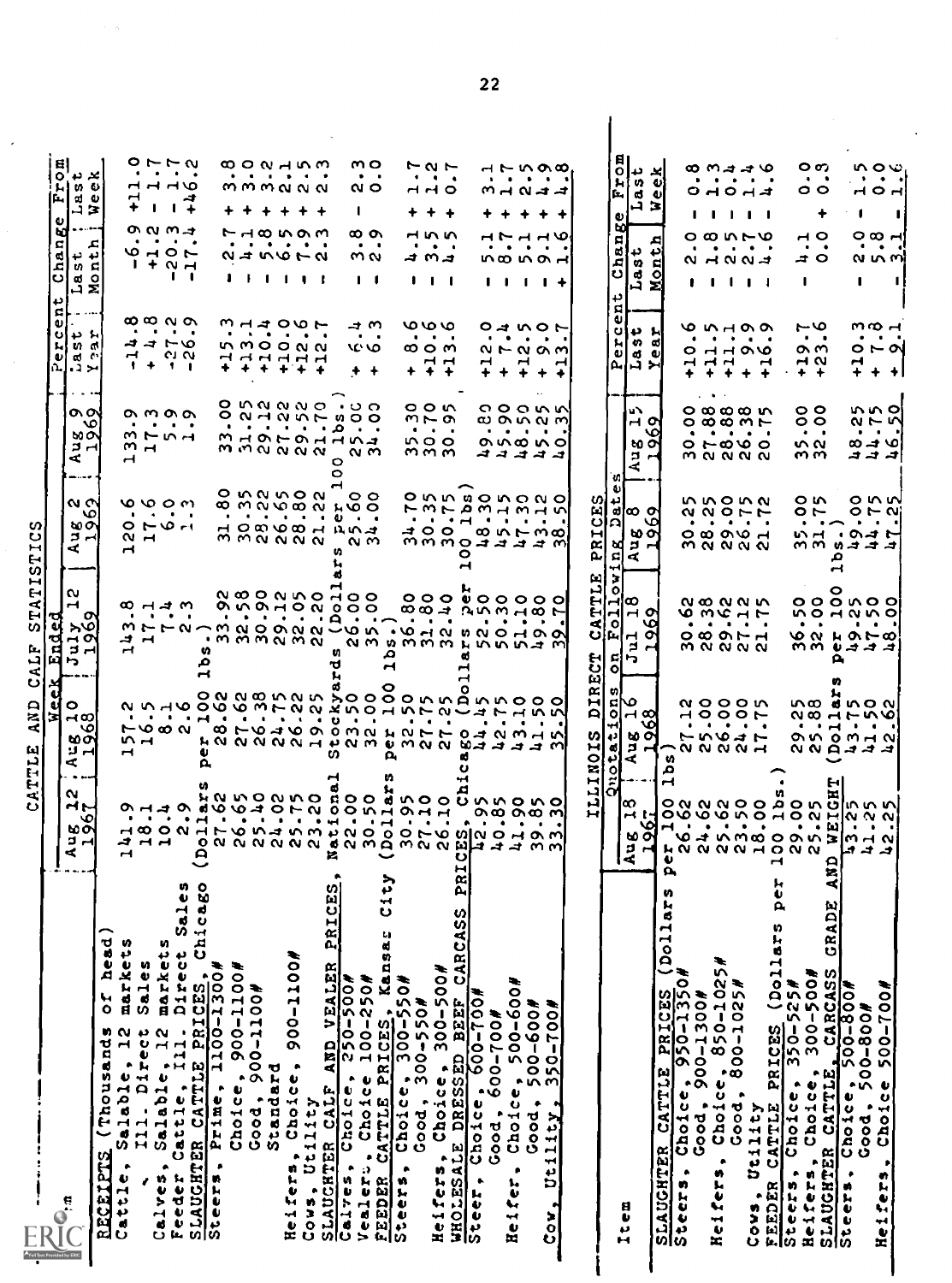| $\sim$<br>$\blacktriangleleft$                                                                 |                                                                                                                                                                                                                                                           | mΙ                                                                                                                                                                                                                                                                                                                                                                        |                                                                                                                                                                                                                                                                                                                                                                                                                                                                               |                                                                                                                                                                                                                                                                                                                                                                                                                                                                                                                                                                                  |                                                                                                                                                                                                                                                                                                                                                                                                                                                                                                                                                                                                                                                                                                                                                                                                                                                                      |                                                                                                                                                                                                                                                                                                                                                                                                                                             |                                                                                                                                                                                                                                                                                                                                                                                                                                                                                                                                                                                         |
|------------------------------------------------------------------------------------------------|-----------------------------------------------------------------------------------------------------------------------------------------------------------------------------------------------------------------------------------------------------------|---------------------------------------------------------------------------------------------------------------------------------------------------------------------------------------------------------------------------------------------------------------------------------------------------------------------------------------------------------------------------|-------------------------------------------------------------------------------------------------------------------------------------------------------------------------------------------------------------------------------------------------------------------------------------------------------------------------------------------------------------------------------------------------------------------------------------------------------------------------------|----------------------------------------------------------------------------------------------------------------------------------------------------------------------------------------------------------------------------------------------------------------------------------------------------------------------------------------------------------------------------------------------------------------------------------------------------------------------------------------------------------------------------------------------------------------------------------|----------------------------------------------------------------------------------------------------------------------------------------------------------------------------------------------------------------------------------------------------------------------------------------------------------------------------------------------------------------------------------------------------------------------------------------------------------------------------------------------------------------------------------------------------------------------------------------------------------------------------------------------------------------------------------------------------------------------------------------------------------------------------------------------------------------------------------------------------------------------|---------------------------------------------------------------------------------------------------------------------------------------------------------------------------------------------------------------------------------------------------------------------------------------------------------------------------------------------------------------------------------------------------------------------------------------------|-----------------------------------------------------------------------------------------------------------------------------------------------------------------------------------------------------------------------------------------------------------------------------------------------------------------------------------------------------------------------------------------------------------------------------------------------------------------------------------------------------------------------------------------------------------------------------------------|
|                                                                                                |                                                                                                                                                                                                                                                           | וצוט<br>u<br>ы<br>ы                                                                                                                                                                                                                                                                                                                                                       |                                                                                                                                                                                                                                                                                                                                                                                                                                                                               |                                                                                                                                                                                                                                                                                                                                                                                                                                                                                                                                                                                  | g,<br>$\bullet$<br>$ {\bf{c}} $                                                                                                                                                                                                                                                                                                                                                                                                                                                                                                                                                                                                                                                                                                                                                                                                                                      | ωТ<br>$\blacksquare$<br>đ<br>5<br>↔                                                                                                                                                                                                                                                                                                                                                                                                         | 18 i<br>ω                                                                                                                                                                                                                                                                                                                                                                                                                                                                                                                                                                               |
|                                                                                                | $\circ$<br>$\rightarrow \infty$<br>$\prec$                                                                                                                                                                                                                | l N<br>$\vdash$ $\circ$<br>ь.                                                                                                                                                                                                                                                                                                                                             | $\blacktriangleleft$                                                                                                                                                                                                                                                                                                                                                                                                                                                          | $\prec$                                                                                                                                                                                                                                                                                                                                                                                                                                                                                                                                                                          | $\frac{1}{2}$<br>$\mathbf{P}$ $\mathbf{H}$                                                                                                                                                                                                                                                                                                                                                                                                                                                                                                                                                                                                                                                                                                                                                                                                                           |                                                                                                                                                                                                                                                                                                                                                                                                                                             | ید در ه<br>Inju c<br>ن زباب<br> A                                                                                                                                                                                                                                                                                                                                                                                                                                                                                                                                                       |
| $\rightarrow$ $\sim$<br>۱o<br>₩∾<br>$3 -$                                                      | ు<br><b>MO</b><br>보 너                                                                                                                                                                                                                                     | ١o<br>ᆏᅅ<br>$\mathbf{z}$ $\mathbf{z}$                                                                                                                                                                                                                                                                                                                                     | $\sim$ $\sim$<br>$\circ$<br><b>60 ON</b><br>그                                                                                                                                                                                                                                                                                                                                                                                                                                 | 'თ თ<br>۱o<br><b>60 ON</b><br>$2 -$                                                                                                                                                                                                                                                                                                                                                                                                                                                                                                                                              | ¦h M<br>.d<br>dΰ                                                                                                                                                                                                                                                                                                                                                                                                                                                                                                                                                                                                                                                                                                                                                                                                                                                     | ᅒ<br>د د<br>$\boldsymbol{\omega}$ a<br>id o<br>i-1 X                                                                                                                                                                                                                                                                                                                                                                                        |                                                                                                                                                                                                                                                                                                                                                                                                                                                                                                                                                                                         |
|                                                                                                |                                                                                                                                                                                                                                                           |                                                                                                                                                                                                                                                                                                                                                                           |                                                                                                                                                                                                                                                                                                                                                                                                                                                                               |                                                                                                                                                                                                                                                                                                                                                                                                                                                                                                                                                                                  |                                                                                                                                                                                                                                                                                                                                                                                                                                                                                                                                                                                                                                                                                                                                                                                                                                                                      |                                                                                                                                                                                                                                                                                                                                                                                                                                             |                                                                                                                                                                                                                                                                                                                                                                                                                                                                                                                                                                                         |
| ໙                                                                                              | $F \nightharpoonup \alpha$<br>n to r<br>N.                                                                                                                                                                                                                |                                                                                                                                                                                                                                                                                                                                                                           | ໙                                                                                                                                                                                                                                                                                                                                                                                                                                                                             |                                                                                                                                                                                                                                                                                                                                                                                                                                                                                                                                                                                  |                                                                                                                                                                                                                                                                                                                                                                                                                                                                                                                                                                                                                                                                                                                                                                                                                                                                      |                                                                                                                                                                                                                                                                                                                                                                                                                                             |                                                                                                                                                                                                                                                                                                                                                                                                                                                                                                                                                                                         |
|                                                                                                | $\mathbf{B}=\mathbf{B}$ .<br>ユアヨ                                                                                                                                                                                                                          | $\sim$ $\sim$ $\sim$                                                                                                                                                                                                                                                                                                                                                      | $\bullet \qquad \bullet$                                                                                                                                                                                                                                                                                                                                                                                                                                                      | $\bullet$ $\bullet$                                                                                                                                                                                                                                                                                                                                                                                                                                                                                                                                                              | ゃ<br>$\begin{array}{ccc} \bullet & \bullet \end{array}$<br>$\circ$ m<br>w<br>$\mathbf{1}$ +                                                                                                                                                                                                                                                                                                                                                                                                                                                                                                                                                                                                                                                                                                                                                                          | $m -$<br>$\bullet$<br>へト<br>$\mathbf{1}$                                                                                                                                                                                                                                                                                                                                                                                                    | ৩ ০<br>$\bullet$ .<br><br>4.<br>$-15$<br>$+$                                                                                                                                                                                                                                                                                                                                                                                                                                                                                                                                            |
|                                                                                                | o<br>o<br>-8                                                                                                                                                                                                                                              | ณ                                                                                                                                                                                                                                                                                                                                                                         |                                                                                                                                                                                                                                                                                                                                                                                                                                                                               | Н                                                                                                                                                                                                                                                                                                                                                                                                                                                                                                                                                                                | $\sim$                                                                                                                                                                                                                                                                                                                                                                                                                                                                                                                                                                                                                                                                                                                                                                                                                                                               |                                                                                                                                                                                                                                                                                                                                                                                                                                             |                                                                                                                                                                                                                                                                                                                                                                                                                                                                                                                                                                                         |
|                                                                                                |                                                                                                                                                                                                                                                           |                                                                                                                                                                                                                                                                                                                                                                           |                                                                                                                                                                                                                                                                                                                                                                                                                                                                               |                                                                                                                                                                                                                                                                                                                                                                                                                                                                                                                                                                                  |                                                                                                                                                                                                                                                                                                                                                                                                                                                                                                                                                                                                                                                                                                                                                                                                                                                                      |                                                                                                                                                                                                                                                                                                                                                                                                                                             |                                                                                                                                                                                                                                                                                                                                                                                                                                                                                                                                                                                         |
|                                                                                                |                                                                                                                                                                                                                                                           |                                                                                                                                                                                                                                                                                                                                                                           |                                                                                                                                                                                                                                                                                                                                                                                                                                                                               |                                                                                                                                                                                                                                                                                                                                                                                                                                                                                                                                                                                  |                                                                                                                                                                                                                                                                                                                                                                                                                                                                                                                                                                                                                                                                                                                                                                                                                                                                      |                                                                                                                                                                                                                                                                                                                                                                                                                                             |                                                                                                                                                                                                                                                                                                                                                                                                                                                                                                                                                                                         |
|                                                                                                |                                                                                                                                                                                                                                                           |                                                                                                                                                                                                                                                                                                                                                                           |                                                                                                                                                                                                                                                                                                                                                                                                                                                                               |                                                                                                                                                                                                                                                                                                                                                                                                                                                                                                                                                                                  |                                                                                                                                                                                                                                                                                                                                                                                                                                                                                                                                                                                                                                                                                                                                                                                                                                                                      |                                                                                                                                                                                                                                                                                                                                                                                                                                             |                                                                                                                                                                                                                                                                                                                                                                                                                                                                                                                                                                                         |
|                                                                                                |                                                                                                                                                                                                                                                           |                                                                                                                                                                                                                                                                                                                                                                           |                                                                                                                                                                                                                                                                                                                                                                                                                                                                               |                                                                                                                                                                                                                                                                                                                                                                                                                                                                                                                                                                                  |                                                                                                                                                                                                                                                                                                                                                                                                                                                                                                                                                                                                                                                                                                                                                                                                                                                                      |                                                                                                                                                                                                                                                                                                                                                                                                                                             |                                                                                                                                                                                                                                                                                                                                                                                                                                                                                                                                                                                         |
|                                                                                                |                                                                                                                                                                                                                                                           |                                                                                                                                                                                                                                                                                                                                                                           |                                                                                                                                                                                                                                                                                                                                                                                                                                                                               |                                                                                                                                                                                                                                                                                                                                                                                                                                                                                                                                                                                  |                                                                                                                                                                                                                                                                                                                                                                                                                                                                                                                                                                                                                                                                                                                                                                                                                                                                      |                                                                                                                                                                                                                                                                                                                                                                                                                                             |                                                                                                                                                                                                                                                                                                                                                                                                                                                                                                                                                                                         |
|                                                                                                |                                                                                                                                                                                                                                                           |                                                                                                                                                                                                                                                                                                                                                                           |                                                                                                                                                                                                                                                                                                                                                                                                                                                                               |                                                                                                                                                                                                                                                                                                                                                                                                                                                                                                                                                                                  |                                                                                                                                                                                                                                                                                                                                                                                                                                                                                                                                                                                                                                                                                                                                                                                                                                                                      |                                                                                                                                                                                                                                                                                                                                                                                                                                             | 70 wa o<br>.<br>コココココ<br>+ + + + +                                                                                                                                                                                                                                                                                                                                                                                                                                                                                                                                                      |
|                                                                                                |                                                                                                                                                                                                                                                           |                                                                                                                                                                                                                                                                                                                                                                           |                                                                                                                                                                                                                                                                                                                                                                                                                                                                               |                                                                                                                                                                                                                                                                                                                                                                                                                                                                                                                                                                                  |                                                                                                                                                                                                                                                                                                                                                                                                                                                                                                                                                                                                                                                                                                                                                                                                                                                                      |                                                                                                                                                                                                                                                                                                                                                                                                                                             |                                                                                                                                                                                                                                                                                                                                                                                                                                                                                                                                                                                         |
|                                                                                                |                                                                                                                                                                                                                                                           |                                                                                                                                                                                                                                                                                                                                                                           |                                                                                                                                                                                                                                                                                                                                                                                                                                                                               |                                                                                                                                                                                                                                                                                                                                                                                                                                                                                                                                                                                  |                                                                                                                                                                                                                                                                                                                                                                                                                                                                                                                                                                                                                                                                                                                                                                                                                                                                      |                                                                                                                                                                                                                                                                                                                                                                                                                                             |                                                                                                                                                                                                                                                                                                                                                                                                                                                                                                                                                                                         |
|                                                                                                |                                                                                                                                                                                                                                                           |                                                                                                                                                                                                                                                                                                                                                                           |                                                                                                                                                                                                                                                                                                                                                                                                                                                                               |                                                                                                                                                                                                                                                                                                                                                                                                                                                                                                                                                                                  |                                                                                                                                                                                                                                                                                                                                                                                                                                                                                                                                                                                                                                                                                                                                                                                                                                                                      |                                                                                                                                                                                                                                                                                                                                                                                                                                             |                                                                                                                                                                                                                                                                                                                                                                                                                                                                                                                                                                                         |
|                                                                                                |                                                                                                                                                                                                                                                           |                                                                                                                                                                                                                                                                                                                                                                           |                                                                                                                                                                                                                                                                                                                                                                                                                                                                               |                                                                                                                                                                                                                                                                                                                                                                                                                                                                                                                                                                                  |                                                                                                                                                                                                                                                                                                                                                                                                                                                                                                                                                                                                                                                                                                                                                                                                                                                                      |                                                                                                                                                                                                                                                                                                                                                                                                                                             | $+$ $+$                                                                                                                                                                                                                                                                                                                                                                                                                                                                                                                                                                                 |
|                                                                                                |                                                                                                                                                                                                                                                           |                                                                                                                                                                                                                                                                                                                                                                           |                                                                                                                                                                                                                                                                                                                                                                                                                                                                               |                                                                                                                                                                                                                                                                                                                                                                                                                                                                                                                                                                                  |                                                                                                                                                                                                                                                                                                                                                                                                                                                                                                                                                                                                                                                                                                                                                                                                                                                                      |                                                                                                                                                                                                                                                                                                                                                                                                                                             | っっと<br>$\bullet \qquad \bullet \qquad \bullet$<br>mm <sub>r</sub>                                                                                                                                                                                                                                                                                                                                                                                                                                                                                                                       |
|                                                                                                |                                                                                                                                                                                                                                                           |                                                                                                                                                                                                                                                                                                                                                                           |                                                                                                                                                                                                                                                                                                                                                                                                                                                                               |                                                                                                                                                                                                                                                                                                                                                                                                                                                                                                                                                                                  |                                                                                                                                                                                                                                                                                                                                                                                                                                                                                                                                                                                                                                                                                                                                                                                                                                                                      |                                                                                                                                                                                                                                                                                                                                                                                                                                             |                                                                                                                                                                                                                                                                                                                                                                                                                                                                                                                                                                                         |
|                                                                                                |                                                                                                                                                                                                                                                           |                                                                                                                                                                                                                                                                                                                                                                           |                                                                                                                                                                                                                                                                                                                                                                                                                                                                               |                                                                                                                                                                                                                                                                                                                                                                                                                                                                                                                                                                                  |                                                                                                                                                                                                                                                                                                                                                                                                                                                                                                                                                                                                                                                                                                                                                                                                                                                                      |                                                                                                                                                                                                                                                                                                                                                                                                                                             |                                                                                                                                                                                                                                                                                                                                                                                                                                                                                                                                                                                         |
|                                                                                                |                                                                                                                                                                                                                                                           |                                                                                                                                                                                                                                                                                                                                                                           |                                                                                                                                                                                                                                                                                                                                                                                                                                                                               |                                                                                                                                                                                                                                                                                                                                                                                                                                                                                                                                                                                  |                                                                                                                                                                                                                                                                                                                                                                                                                                                                                                                                                                                                                                                                                                                                                                                                                                                                      |                                                                                                                                                                                                                                                                                                                                                                                                                                             |                                                                                                                                                                                                                                                                                                                                                                                                                                                                                                                                                                                         |
|                                                                                                |                                                                                                                                                                                                                                                           |                                                                                                                                                                                                                                                                                                                                                                           |                                                                                                                                                                                                                                                                                                                                                                                                                                                                               |                                                                                                                                                                                                                                                                                                                                                                                                                                                                                                                                                                                  |                                                                                                                                                                                                                                                                                                                                                                                                                                                                                                                                                                                                                                                                                                                                                                                                                                                                      |                                                                                                                                                                                                                                                                                                                                                                                                                                             |                                                                                                                                                                                                                                                                                                                                                                                                                                                                                                                                                                                         |
|                                                                                                |                                                                                                                                                                                                                                                           |                                                                                                                                                                                                                                                                                                                                                                           |                                                                                                                                                                                                                                                                                                                                                                                                                                                                               |                                                                                                                                                                                                                                                                                                                                                                                                                                                                                                                                                                                  |                                                                                                                                                                                                                                                                                                                                                                                                                                                                                                                                                                                                                                                                                                                                                                                                                                                                      |                                                                                                                                                                                                                                                                                                                                                                                                                                             |                                                                                                                                                                                                                                                                                                                                                                                                                                                                                                                                                                                         |
|                                                                                                |                                                                                                                                                                                                                                                           |                                                                                                                                                                                                                                                                                                                                                                           |                                                                                                                                                                                                                                                                                                                                                                                                                                                                               |                                                                                                                                                                                                                                                                                                                                                                                                                                                                                                                                                                                  |                                                                                                                                                                                                                                                                                                                                                                                                                                                                                                                                                                                                                                                                                                                                                                                                                                                                      |                                                                                                                                                                                                                                                                                                                                                                                                                                             | 22112<br>$\begin{array}{cccccccccccccc} \bullet & \bullet & \bullet & \bullet & \bullet & \bullet & \bullet & \bullet \end{array}$<br>ㅋㅋㅋㅋㅋ<br>* * *                                                                                                                                                                                                                                                                                                                                                                                                                                    |
|                                                                                                |                                                                                                                                                                                                                                                           |                                                                                                                                                                                                                                                                                                                                                                           |                                                                                                                                                                                                                                                                                                                                                                                                                                                                               |                                                                                                                                                                                                                                                                                                                                                                                                                                                                                                                                                                                  |                                                                                                                                                                                                                                                                                                                                                                                                                                                                                                                                                                                                                                                                                                                                                                                                                                                                      |                                                                                                                                                                                                                                                                                                                                                                                                                                             |                                                                                                                                                                                                                                                                                                                                                                                                                                                                                                                                                                                         |
|                                                                                                |                                                                                                                                                                                                                                                           |                                                                                                                                                                                                                                                                                                                                                                           |                                                                                                                                                                                                                                                                                                                                                                                                                                                                               |                                                                                                                                                                                                                                                                                                                                                                                                                                                                                                                                                                                  |                                                                                                                                                                                                                                                                                                                                                                                                                                                                                                                                                                                                                                                                                                                                                                                                                                                                      |                                                                                                                                                                                                                                                                                                                                                                                                                                             |                                                                                                                                                                                                                                                                                                                                                                                                                                                                                                                                                                                         |
|                                                                                                |                                                                                                                                                                                                                                                           |                                                                                                                                                                                                                                                                                                                                                                           |                                                                                                                                                                                                                                                                                                                                                                                                                                                                               |                                                                                                                                                                                                                                                                                                                                                                                                                                                                                                                                                                                  |                                                                                                                                                                                                                                                                                                                                                                                                                                                                                                                                                                                                                                                                                                                                                                                                                                                                      |                                                                                                                                                                                                                                                                                                                                                                                                                                             |                                                                                                                                                                                                                                                                                                                                                                                                                                                                                                                                                                                         |
| $\bullet$                                                                                      |                                                                                                                                                                                                                                                           |                                                                                                                                                                                                                                                                                                                                                                           | ٠                                                                                                                                                                                                                                                                                                                                                                                                                                                                             |                                                                                                                                                                                                                                                                                                                                                                                                                                                                                                                                                                                  |                                                                                                                                                                                                                                                                                                                                                                                                                                                                                                                                                                                                                                                                                                                                                                                                                                                                      |                                                                                                                                                                                                                                                                                                                                                                                                                                             |                                                                                                                                                                                                                                                                                                                                                                                                                                                                                                                                                                                         |
|                                                                                                |                                                                                                                                                                                                                                                           |                                                                                                                                                                                                                                                                                                                                                                           |                                                                                                                                                                                                                                                                                                                                                                                                                                                                               |                                                                                                                                                                                                                                                                                                                                                                                                                                                                                                                                                                                  |                                                                                                                                                                                                                                                                                                                                                                                                                                                                                                                                                                                                                                                                                                                                                                                                                                                                      |                                                                                                                                                                                                                                                                                                                                                                                                                                             | 4                                                                                                                                                                                                                                                                                                                                                                                                                                                                                                                                                                                       |
|                                                                                                |                                                                                                                                                                                                                                                           |                                                                                                                                                                                                                                                                                                                                                                           |                                                                                                                                                                                                                                                                                                                                                                                                                                                                               |                                                                                                                                                                                                                                                                                                                                                                                                                                                                                                                                                                                  |                                                                                                                                                                                                                                                                                                                                                                                                                                                                                                                                                                                                                                                                                                                                                                                                                                                                      |                                                                                                                                                                                                                                                                                                                                                                                                                                             | $7^{\circ}$                                                                                                                                                                                                                                                                                                                                                                                                                                                                                                                                                                             |
|                                                                                                |                                                                                                                                                                                                                                                           |                                                                                                                                                                                                                                                                                                                                                                           |                                                                                                                                                                                                                                                                                                                                                                                                                                                                               |                                                                                                                                                                                                                                                                                                                                                                                                                                                                                                                                                                                  |                                                                                                                                                                                                                                                                                                                                                                                                                                                                                                                                                                                                                                                                                                                                                                                                                                                                      |                                                                                                                                                                                                                                                                                                                                                                                                                                             | ۰                                                                                                                                                                                                                                                                                                                                                                                                                                                                                                                                                                                       |
|                                                                                                |                                                                                                                                                                                                                                                           |                                                                                                                                                                                                                                                                                                                                                                           |                                                                                                                                                                                                                                                                                                                                                                                                                                                                               |                                                                                                                                                                                                                                                                                                                                                                                                                                                                                                                                                                                  |                                                                                                                                                                                                                                                                                                                                                                                                                                                                                                                                                                                                                                                                                                                                                                                                                                                                      |                                                                                                                                                                                                                                                                                                                                                                                                                                             |                                                                                                                                                                                                                                                                                                                                                                                                                                                                                                                                                                                         |
|                                                                                                |                                                                                                                                                                                                                                                           |                                                                                                                                                                                                                                                                                                                                                                           |                                                                                                                                                                                                                                                                                                                                                                                                                                                                               |                                                                                                                                                                                                                                                                                                                                                                                                                                                                                                                                                                                  |                                                                                                                                                                                                                                                                                                                                                                                                                                                                                                                                                                                                                                                                                                                                                                                                                                                                      |                                                                                                                                                                                                                                                                                                                                                                                                                                             | $\alpha$ $\alpha$ $\alpha$ $\alpha$ $\alpha$<br>.<br>8844101<br>$+$                                                                                                                                                                                                                                                                                                                                                                                                                                                                                                                     |
|                                                                                                |                                                                                                                                                                                                                                                           |                                                                                                                                                                                                                                                                                                                                                                           |                                                                                                                                                                                                                                                                                                                                                                                                                                                                               |                                                                                                                                                                                                                                                                                                                                                                                                                                                                                                                                                                                  |                                                                                                                                                                                                                                                                                                                                                                                                                                                                                                                                                                                                                                                                                                                                                                                                                                                                      |                                                                                                                                                                                                                                                                                                                                                                                                                                             |                                                                                                                                                                                                                                                                                                                                                                                                                                                                                                                                                                                         |
|                                                                                                |                                                                                                                                                                                                                                                           |                                                                                                                                                                                                                                                                                                                                                                           |                                                                                                                                                                                                                                                                                                                                                                                                                                                                               |                                                                                                                                                                                                                                                                                                                                                                                                                                                                                                                                                                                  |                                                                                                                                                                                                                                                                                                                                                                                                                                                                                                                                                                                                                                                                                                                                                                                                                                                                      |                                                                                                                                                                                                                                                                                                                                                                                                                                             |                                                                                                                                                                                                                                                                                                                                                                                                                                                                                                                                                                                         |
|                                                                                                |                                                                                                                                                                                                                                                           |                                                                                                                                                                                                                                                                                                                                                                           |                                                                                                                                                                                                                                                                                                                                                                                                                                                                               |                                                                                                                                                                                                                                                                                                                                                                                                                                                                                                                                                                                  |                                                                                                                                                                                                                                                                                                                                                                                                                                                                                                                                                                                                                                                                                                                                                                                                                                                                      |                                                                                                                                                                                                                                                                                                                                                                                                                                             | El<br>녧                                                                                                                                                                                                                                                                                                                                                                                                                                                                                                                                                                                 |
|                                                                                                |                                                                                                                                                                                                                                                           |                                                                                                                                                                                                                                                                                                                                                                           |                                                                                                                                                                                                                                                                                                                                                                                                                                                                               |                                                                                                                                                                                                                                                                                                                                                                                                                                                                                                                                                                                  |                                                                                                                                                                                                                                                                                                                                                                                                                                                                                                                                                                                                                                                                                                                                                                                                                                                                      |                                                                                                                                                                                                                                                                                                                                                                                                                                             | 이 12 서<br>υ.<br>n<br>d.<br>ΦI<br>白 Bl                                                                                                                                                                                                                                                                                                                                                                                                                                                                                                                                                   |
|                                                                                                |                                                                                                                                                                                                                                                           |                                                                                                                                                                                                                                                                                                                                                                           |                                                                                                                                                                                                                                                                                                                                                                                                                                                                               |                                                                                                                                                                                                                                                                                                                                                                                                                                                                                                                                                                                  |                                                                                                                                                                                                                                                                                                                                                                                                                                                                                                                                                                                                                                                                                                                                                                                                                                                                      |                                                                                                                                                                                                                                                                                                                                                                                                                                             |                                                                                                                                                                                                                                                                                                                                                                                                                                                                                                                                                                                         |
|                                                                                                |                                                                                                                                                                                                                                                           |                                                                                                                                                                                                                                                                                                                                                                           |                                                                                                                                                                                                                                                                                                                                                                                                                                                                               |                                                                                                                                                                                                                                                                                                                                                                                                                                                                                                                                                                                  |                                                                                                                                                                                                                                                                                                                                                                                                                                                                                                                                                                                                                                                                                                                                                                                                                                                                      |                                                                                                                                                                                                                                                                                                                                                                                                                                             |                                                                                                                                                                                                                                                                                                                                                                                                                                                                                                                                                                                         |
|                                                                                                |                                                                                                                                                                                                                                                           |                                                                                                                                                                                                                                                                                                                                                                           |                                                                                                                                                                                                                                                                                                                                                                                                                                                                               |                                                                                                                                                                                                                                                                                                                                                                                                                                                                                                                                                                                  |                                                                                                                                                                                                                                                                                                                                                                                                                                                                                                                                                                                                                                                                                                                                                                                                                                                                      |                                                                                                                                                                                                                                                                                                                                                                                                                                             | ∞ o n v<br>$Q \sim 0$<br>+ + + +                                                                                                                                                                                                                                                                                                                                                                                                                                                                                                                                                        |
|                                                                                                |                                                                                                                                                                                                                                                           |                                                                                                                                                                                                                                                                                                                                                                           |                                                                                                                                                                                                                                                                                                                                                                                                                                                                               |                                                                                                                                                                                                                                                                                                                                                                                                                                                                                                                                                                                  |                                                                                                                                                                                                                                                                                                                                                                                                                                                                                                                                                                                                                                                                                                                                                                                                                                                                      |                                                                                                                                                                                                                                                                                                                                                                                                                                             |                                                                                                                                                                                                                                                                                                                                                                                                                                                                                                                                                                                         |
|                                                                                                |                                                                                                                                                                                                                                                           |                                                                                                                                                                                                                                                                                                                                                                           |                                                                                                                                                                                                                                                                                                                                                                                                                                                                               |                                                                                                                                                                                                                                                                                                                                                                                                                                                                                                                                                                                  |                                                                                                                                                                                                                                                                                                                                                                                                                                                                                                                                                                                                                                                                                                                                                                                                                                                                      |                                                                                                                                                                                                                                                                                                                                                                                                                                             |                                                                                                                                                                                                                                                                                                                                                                                                                                                                                                                                                                                         |
|                                                                                                |                                                                                                                                                                                                                                                           |                                                                                                                                                                                                                                                                                                                                                                           |                                                                                                                                                                                                                                                                                                                                                                                                                                                                               |                                                                                                                                                                                                                                                                                                                                                                                                                                                                                                                                                                                  |                                                                                                                                                                                                                                                                                                                                                                                                                                                                                                                                                                                                                                                                                                                                                                                                                                                                      |                                                                                                                                                                                                                                                                                                                                                                                                                                             |                                                                                                                                                                                                                                                                                                                                                                                                                                                                                                                                                                                         |
|                                                                                                |                                                                                                                                                                                                                                                           |                                                                                                                                                                                                                                                                                                                                                                           |                                                                                                                                                                                                                                                                                                                                                                                                                                                                               |                                                                                                                                                                                                                                                                                                                                                                                                                                                                                                                                                                                  |                                                                                                                                                                                                                                                                                                                                                                                                                                                                                                                                                                                                                                                                                                                                                                                                                                                                      |                                                                                                                                                                                                                                                                                                                                                                                                                                             |                                                                                                                                                                                                                                                                                                                                                                                                                                                                                                                                                                                         |
|                                                                                                |                                                                                                                                                                                                                                                           |                                                                                                                                                                                                                                                                                                                                                                           |                                                                                                                                                                                                                                                                                                                                                                                                                                                                               |                                                                                                                                                                                                                                                                                                                                                                                                                                                                                                                                                                                  |                                                                                                                                                                                                                                                                                                                                                                                                                                                                                                                                                                                                                                                                                                                                                                                                                                                                      |                                                                                                                                                                                                                                                                                                                                                                                                                                             | $\bullet$ . $\bullet$                                                                                                                                                                                                                                                                                                                                                                                                                                                                                                                                                                   |
|                                                                                                |                                                                                                                                                                                                                                                           |                                                                                                                                                                                                                                                                                                                                                                           |                                                                                                                                                                                                                                                                                                                                                                                                                                                                               |                                                                                                                                                                                                                                                                                                                                                                                                                                                                                                                                                                                  |                                                                                                                                                                                                                                                                                                                                                                                                                                                                                                                                                                                                                                                                                                                                                                                                                                                                      |                                                                                                                                                                                                                                                                                                                                                                                                                                             | 0 H N<br>∨ວα⊿⊣<br>I + +                                                                                                                                                                                                                                                                                                                                                                                                                                                                                                                                                                 |
| 14                                                                                             | ω                                                                                                                                                                                                                                                         |                                                                                                                                                                                                                                                                                                                                                                           |                                                                                                                                                                                                                                                                                                                                                                                                                                                                               |                                                                                                                                                                                                                                                                                                                                                                                                                                                                                                                                                                                  |                                                                                                                                                                                                                                                                                                                                                                                                                                                                                                                                                                                                                                                                                                                                                                                                                                                                      |                                                                                                                                                                                                                                                                                                                                                                                                                                             |                                                                                                                                                                                                                                                                                                                                                                                                                                                                                                                                                                                         |
|                                                                                                |                                                                                                                                                                                                                                                           |                                                                                                                                                                                                                                                                                                                                                                           |                                                                                                                                                                                                                                                                                                                                                                                                                                                                               |                                                                                                                                                                                                                                                                                                                                                                                                                                                                                                                                                                                  |                                                                                                                                                                                                                                                                                                                                                                                                                                                                                                                                                                                                                                                                                                                                                                                                                                                                      |                                                                                                                                                                                                                                                                                                                                                                                                                                             |                                                                                                                                                                                                                                                                                                                                                                                                                                                                                                                                                                                         |
|                                                                                                | $\mathbf{I}$                                                                                                                                                                                                                                              |                                                                                                                                                                                                                                                                                                                                                                           |                                                                                                                                                                                                                                                                                                                                                                                                                                                                               |                                                                                                                                                                                                                                                                                                                                                                                                                                                                                                                                                                                  |                                                                                                                                                                                                                                                                                                                                                                                                                                                                                                                                                                                                                                                                                                                                                                                                                                                                      |                                                                                                                                                                                                                                                                                                                                                                                                                                             |                                                                                                                                                                                                                                                                                                                                                                                                                                                                                                                                                                                         |
| ,                                                                                              | -1                                                                                                                                                                                                                                                        |                                                                                                                                                                                                                                                                                                                                                                           |                                                                                                                                                                                                                                                                                                                                                                                                                                                                               |                                                                                                                                                                                                                                                                                                                                                                                                                                                                                                                                                                                  |                                                                                                                                                                                                                                                                                                                                                                                                                                                                                                                                                                                                                                                                                                                                                                                                                                                                      |                                                                                                                                                                                                                                                                                                                                                                                                                                             | $\sim$ $\sim$ $\sim$<br>$\begin{array}{ccccccccccccc} \bullet & \bullet & \bullet & \bullet & \bullet \end{array}$<br>000<br>$\mathbf{1}$                                                                                                                                                                                                                                                                                                                                                                                                                                               |
|                                                                                                |                                                                                                                                                                                                                                                           |                                                                                                                                                                                                                                                                                                                                                                           |                                                                                                                                                                                                                                                                                                                                                                                                                                                                               |                                                                                                                                                                                                                                                                                                                                                                                                                                                                                                                                                                                  |                                                                                                                                                                                                                                                                                                                                                                                                                                                                                                                                                                                                                                                                                                                                                                                                                                                                      |                                                                                                                                                                                                                                                                                                                                                                                                                                             |                                                                                                                                                                                                                                                                                                                                                                                                                                                                                                                                                                                         |
|                                                                                                |                                                                                                                                                                                                                                                           |                                                                                                                                                                                                                                                                                                                                                                           |                                                                                                                                                                                                                                                                                                                                                                                                                                                                               |                                                                                                                                                                                                                                                                                                                                                                                                                                                                                                                                                                                  |                                                                                                                                                                                                                                                                                                                                                                                                                                                                                                                                                                                                                                                                                                                                                                                                                                                                      |                                                                                                                                                                                                                                                                                                                                                                                                                                             |                                                                                                                                                                                                                                                                                                                                                                                                                                                                                                                                                                                         |
|                                                                                                |                                                                                                                                                                                                                                                           |                                                                                                                                                                                                                                                                                                                                                                           |                                                                                                                                                                                                                                                                                                                                                                                                                                                                               |                                                                                                                                                                                                                                                                                                                                                                                                                                                                                                                                                                                  |                                                                                                                                                                                                                                                                                                                                                                                                                                                                                                                                                                                                                                                                                                                                                                                                                                                                      |                                                                                                                                                                                                                                                                                                                                                                                                                                             |                                                                                                                                                                                                                                                                                                                                                                                                                                                                                                                                                                                         |
|                                                                                                |                                                                                                                                                                                                                                                           |                                                                                                                                                                                                                                                                                                                                                                           |                                                                                                                                                                                                                                                                                                                                                                                                                                                                               |                                                                                                                                                                                                                                                                                                                                                                                                                                                                                                                                                                                  |                                                                                                                                                                                                                                                                                                                                                                                                                                                                                                                                                                                                                                                                                                                                                                                                                                                                      |                                                                                                                                                                                                                                                                                                                                                                                                                                             |                                                                                                                                                                                                                                                                                                                                                                                                                                                                                                                                                                                         |
|                                                                                                |                                                                                                                                                                                                                                                           |                                                                                                                                                                                                                                                                                                                                                                           |                                                                                                                                                                                                                                                                                                                                                                                                                                                                               |                                                                                                                                                                                                                                                                                                                                                                                                                                                                                                                                                                                  |                                                                                                                                                                                                                                                                                                                                                                                                                                                                                                                                                                                                                                                                                                                                                                                                                                                                      |                                                                                                                                                                                                                                                                                                                                                                                                                                             |                                                                                                                                                                                                                                                                                                                                                                                                                                                                                                                                                                                         |
|                                                                                                |                                                                                                                                                                                                                                                           |                                                                                                                                                                                                                                                                                                                                                                           |                                                                                                                                                                                                                                                                                                                                                                                                                                                                               |                                                                                                                                                                                                                                                                                                                                                                                                                                                                                                                                                                                  |                                                                                                                                                                                                                                                                                                                                                                                                                                                                                                                                                                                                                                                                                                                                                                                                                                                                      |                                                                                                                                                                                                                                                                                                                                                                                                                                             |                                                                                                                                                                                                                                                                                                                                                                                                                                                                                                                                                                                         |
|                                                                                                |                                                                                                                                                                                                                                                           |                                                                                                                                                                                                                                                                                                                                                                           |                                                                                                                                                                                                                                                                                                                                                                                                                                                                               |                                                                                                                                                                                                                                                                                                                                                                                                                                                                                                                                                                                  |                                                                                                                                                                                                                                                                                                                                                                                                                                                                                                                                                                                                                                                                                                                                                                                                                                                                      |                                                                                                                                                                                                                                                                                                                                                                                                                                             |                                                                                                                                                                                                                                                                                                                                                                                                                                                                                                                                                                                         |
|                                                                                                |                                                                                                                                                                                                                                                           |                                                                                                                                                                                                                                                                                                                                                                           |                                                                                                                                                                                                                                                                                                                                                                                                                                                                               |                                                                                                                                                                                                                                                                                                                                                                                                                                                                                                                                                                                  |                                                                                                                                                                                                                                                                                                                                                                                                                                                                                                                                                                                                                                                                                                                                                                                                                                                                      |                                                                                                                                                                                                                                                                                                                                                                                                                                             |                                                                                                                                                                                                                                                                                                                                                                                                                                                                                                                                                                                         |
|                                                                                                |                                                                                                                                                                                                                                                           |                                                                                                                                                                                                                                                                                                                                                                           |                                                                                                                                                                                                                                                                                                                                                                                                                                                                               |                                                                                                                                                                                                                                                                                                                                                                                                                                                                                                                                                                                  |                                                                                                                                                                                                                                                                                                                                                                                                                                                                                                                                                                                                                                                                                                                                                                                                                                                                      |                                                                                                                                                                                                                                                                                                                                                                                                                                             |                                                                                                                                                                                                                                                                                                                                                                                                                                                                                                                                                                                         |
| $0.00$ $\mu$<br><b>3 HILM N H H O M N N H</b><br>$M$ in m<br>$\sim$ $ \sim$ $\sim$ $\sim$<br>4 | н<br><b>DEAHWOONWOH</b><br>o o n n n p o n n n<br>IΦ.<br>mn · NOLNOOHWOH<br>HHOONLLANLH<br>w<br>∞<br>∞<br>ို ၀ုံ<br>VOIM PRINT PRINT PRINT<br>$\bullet$<br>1 L<br><b>CHONHHHO IOOOO</b> A<br>HOMH<br>ఱ ભ<br>10F00000<br>⊶<br><b>WHANNNNNOHHH</b><br>4 N W | <b>QQQNAQQA</b><br>o a nn<br>0.000<br>هااء ا<br><b>60000 4600</b><br>っといい<br>R<br>이너이<br>クレア<br>U<br>* * * * * * * * * * 1 1 1 1<br>ు<br>$\begin{array}{cccccccccccccc} 0 & 0 & 0 & 0 & 0 & 0 \end{array}$<br>$\bullet \quad \bullet \quad$<br>כוי<br>ທ<br>넪<br>こ ターナトク の 〇<br>$80 - 000$<br>ᇮᇱᇧᅜ<br>$B_0^{\infty\atop\sim}$ $\sim$<br>$\frac{8}{2}$<br>m ณ ณ[<br>g<br>H. | a o o o ∞ o o w w o<br>ᆏᆏᅌᄽᆔᇘ<br>n t-1 w to o w<br>) ၈) ထ<br>no on<br>2006 ANDOOR COMPANY AND WHA<br>$\infty$<br>n<br>$\sim$ $\sim$ $\sim$<br>। ଜା ଧା<br>N © O N<br>ㄴ ∽∞[ㅇ ∾ ~∞]<br>.<br>$\begin{array}{cccccccccccccc} A & A & B & A & B & B & \end{array}$<br>+ + + + + + + +<br>Checoconn aan mornamenturado<br><u> നസ്തിധയയപ</u><br>৩ n m n<br><b>MOONNNNNHNNNAMMMMMAOVV</b><br>⊿ m ol     ov ov ol<br><b>NNNN</b><br>$M \circ M$<br><b>คิ</b> ณ เกโ<br>$\mathbf{E}$<br>н | <b>U N N O N N</b><br>nno<br><b>O いんせいてん</b><br>$Q \neq Q$ $\vdash Q$<br>o woo<br>ω<br>nn ao ann t<br>$\phi \neq \phi$<br>$\mathsf{A} \rightarrow \mathsf{A} \rightarrow \mathsf{A} \mathsf{A}$<br>Hi∞ റ<br>n N 00 00<br>$O \rightarrow H U N O Q$<br>~ ~<br>∼<br>$\cdots$ $\cdots$<br>$\cdots$<br>۱O<br>$\cdots$ dimensional $\cdots$<br>ထ<br>$\cdot$ $\cdot$<br>r a grannna mm<br>てんこてえばうろ<br>$\cdot$ $\alpha$ $\alpha$ $\sim$<br>$\circ$ m of $\alpha$ $\alpha$ $\sim$ $\sim$<br>НL<br>' မာ တ<br>ww ww<br>mmmmmdonronorb<br>ᆝᇬᇽᅴ<br>N N N N<br>凹いのい<br>m H N<br>비비로<br>Н<br>Q | ono<br>ゴ ヒ へ の べ<br>O O O<br>$(0 - 0)$<br>nnno<br>m.<br>HHOQO44<br><b>540</b><br><b>In MH M MO</b><br>$\circ$<br>$0 - 4$<br>0 N O<br>$\omega$ r - vol<br>$\infty$<br>ᆸ 이<br>a r am<br>.<br>$\begin{array}{cccccccccccccc} \bullet & \bullet & \bullet & \bullet & \bullet \end{array}$<br>. <u>.</u><br>۱o<br>$\begin{array}{cccccccccc} \bullet & \bullet & \bullet & \bullet & \bullet \end{array}$<br>$\bullet$<br>$\begin{array}{cccccccccccccc} \bullet & \bullet & \bullet & \bullet & \bullet & \bullet & \bullet \end{array}$<br>$\begin{array}{cccccccccccccc} \bullet & \bullet & \bullet & \bullet & \bullet \end{array}$<br>$\bullet$<br>20100012<br>ココの<br>つめてのひだろく クイアイ<br>ၑၐ<br><b>2048</b><br>$\sim$ $\sim$ $\sim$<br>$\rightarrow$ $\sim$ $\sim$<br>mmmmmlu ovv<br>N N N<br>ოთი<br>៷៷៷៷<br>⊿ ຕ ຕ<br>៷៷៷៲<br><b>그 리</b><br>n w c<br>m H IN<br>⋖<br>Н | la <br>5000+<br>トトォ<br><b>connoco</b><br>৩ ৩ <b>∞ ≠</b> ∾<br>$m\,\omega\,\omega$<br>ہ ہو<br>$\mathbf{a}=\mathbf{a}$ .<br>.<br>$\begin{array}{cccccccccccccc} \bullet & \bullet & \bullet & \bullet & \bullet \end{array}$<br>.<br>lui vi et<br>m N O<br>000.400<br>11 U<br>11 L L L<br>m n H N 4 N 4<br>oaamm<br>∞∼∞<br>انة فعالما<br>ิ ผ ผ<br>いいしょ<br>maamm<br>ოოო<br>이너 거<br>* * *<br>* * * *<br>$\rightarrow$<br>.<br>+ + + + +<br>* * * | ы<br>⊿ ∞ ຕ<br>a w r<br>ᅇᆿᆿᆏ<br><b>00000000</b><br>20 m<br>$Q \rightarrow F Q Q$<br><b>TOHHH</b><br>اعر دو [p<br>$\begin{array}{cccccccccccccc} \bullet & \bullet & \bullet & \bullet & \bullet \end{array}$<br>$\mathbf{A}$ and $\mathbf{A}$<br>.<br>$\bullet \qquad \bullet \qquad \bullet$<br>.<br>.<br><b>Chai</b><br>Last<br><u>Onti</u><br>mmnn<br>ᇰᆏᇰ<br>てのと<br>$m$ $m$ $m \neq$<br>$0004$ $A$ $A$ $A$<br><b>75</b><br>$N$ $N$ $M \rightarrow M$<br>$\begin{array}{ccc} \cdot & \cdot & \cdot \end{array}$<br>+ + +<br>* * * *<br>+ + + +<br>****<br>+ + 1 l<br>$\mathbf{1}$<br>Σ |

 $\overline{23}$ 

 $\dot{f}$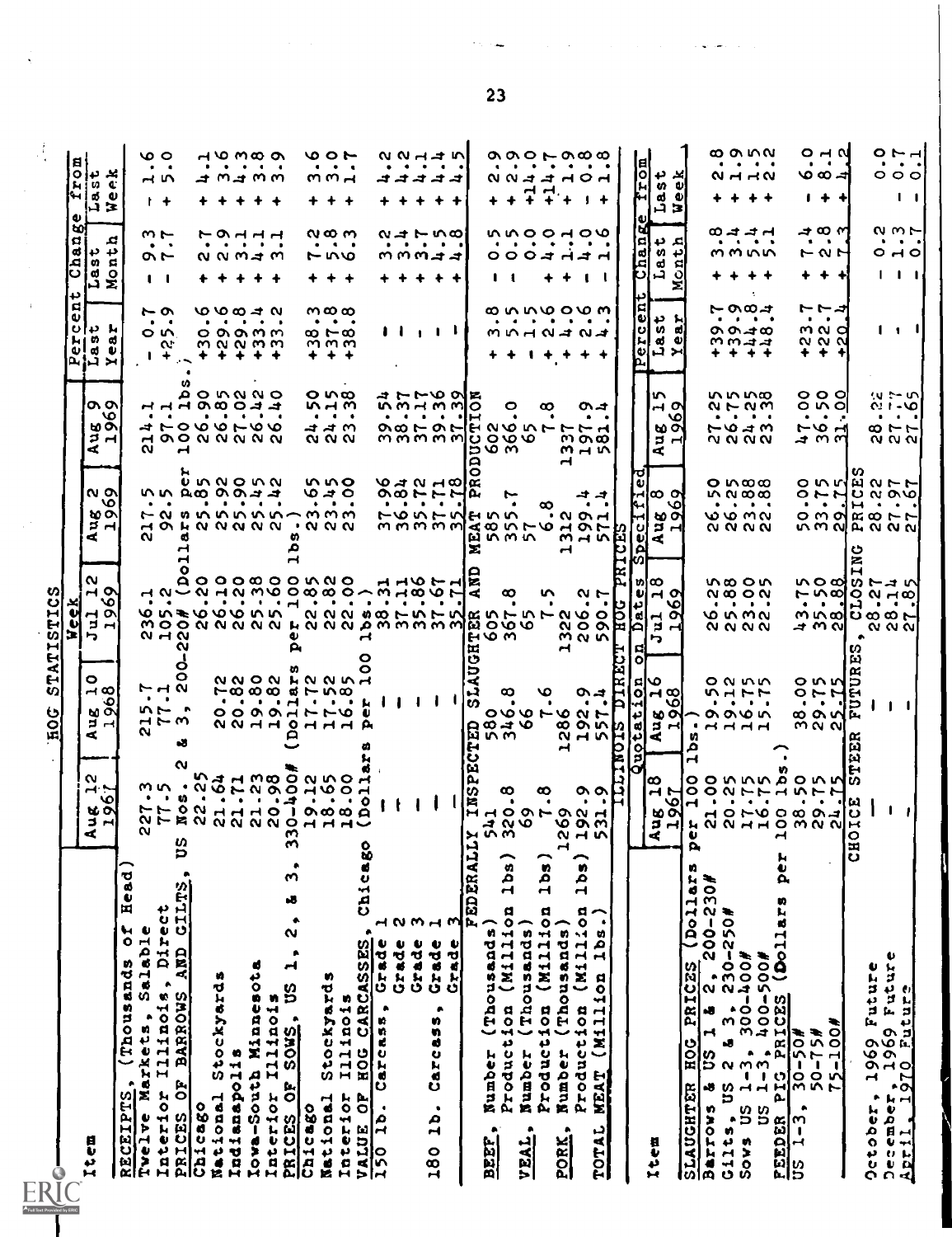24

#### ILLINOIS DIRECT MARKET QUOTATIONS- -WEEK OF AUGUST 16

Trade area primarily Illinois with a limited volume from adjoining areas of surrounding states. SLAUGHTER STEERS--Mixed Choice and Prime, 1050-1350#, yield grade 3-4, 30.25  $31.50$ ; few  $31.50-32.00$ , load  $32.10$ . Choice  $950-1350$ , yield grade  $2-4$ , 29.50-31.00. Mixed Good and Choice, 900-13001, 28.50-30.00. Good, 900- 1300#, 26.75-29.00. Few standard and Good, 25.00-27.00. SLAUGHTER HEIFERS--Mixed Choice & Prime, 875-1025#, yield grade 3-4, 29.25- $30.00;$  some,  $30.00-31,00$ . Choice,  $850-1025$ , yield grade 2-4, late 28.25-29.50. Mixed Good and Choice, 825-1000#, 27.25-28.50. Good, 800-10251, 25.25-27.50. Some Standard & Good, 24.00-25.75. Most slaughter cattle F.O.B. feedlot, with 2-4.% pencil shrink or plant delivered weights. CARCASS GRADE & WEIGHT SALES--Steers: Choice, 500-700#, 47.50-48.50, mostly 48.00-48.50. Choice, 700-900#, 48.00-49.00; bulk, 48.50-49.00. High Good, 600-9000, 45.00-45.50. Good, 600-9000, 44.50-45.00. Heifers: Choice, 500- 700#, 46.00-47.00; mostly, 46.00-46.50. Good, 43.00-44.00; generally, 43.50-44.00. All quotations on a warm carcass basis. SLAUGHTER COWS--Commercial, 18.00-21.50. Utility, 19.50-22.00; few, 22.00- 22.50. Cutter, 19.00-22.00. Canner, 18.00-20.50. SLAUGHTER HOGS: BARROWS & GILTS--On Friday U.S. 1-3, 200-240#, 27.00-27.50; few, 26.75. US 1-3, 190-200#, 26.25-27.00; US 2-3, 240-260#, 26.50-27.00. SOWS: US 1-3, 300-400# mostly 24.00-24.50; few, 24.75. US 1-3, 400-500#,  $22.75 - 24.00.$  US  $2 - 3$ ,  $500 - 600$ ,  $21.50 - 22.75.$ SPRING SLAUGHTER LAMBS--Choice & Prime, 80-110#, 28.50-30.00; few, 30.00-31.00. Some Choice & Prime, 80-115# weighed off truck with short haul, 27.50-29.00. Choice, 80-110#, 26.50-28.50 with shrink; some off truck, 26.00-28.00. Most slaughter lambs sold on basis of 2-4% pencil shrink or plant delivered weights. OLD CROP LAMBS--Few Choice, 100-110#, 26.50. SLAUGHTER EWES--Cull to mostly Good, 6.00-8.00; few 9.00. FEEDER CATTLE DIRECT TO BUYERS, STEERS--Limited volume Choice & Prime, 690-7200, steers, 33.00-33.25. Choice, 550-6500 light yearlings, 31,50- 33.00. Choice 650-7501 steers, 29.50-32.00; few, 850-10000, 28.50-29.50. Few Good & Choice, 500-750#, 27.50-30.00 HEIFERS--Choice, 500-700# heifers, 28.50-30.00; load Good, 611# 23.50. CALVES--Some Choice & Prime 450-550#. steer calves,  $36.00-37.00$ . Choice  $400-550$ , 33.50-36.50; few mixed Good and Choice, 31.00-34.00. Choice & Prime, 400-500# heifer calves, 33.00,  $\sim$ 33.50; Choice 30.50-33.50. Load of Good 4810, 27.00. Over 90% of the feeder cattle originated from out of state and most sold on basis of shipping point weights. FEEDER CATTLE AT AUCTIONS: STEERS--Choice, 550-950#, 27.50-31.25; few<br>32.70. Mixed Good & Choice, 550-1000#, 26.75-30.50. Good, 550-900#, Mixed Good & Choice, 550-1000#, 26.75-30.50. Good, 550-900#, 24.75-28.00. <u>HEIFERS</u>: Choice, 500-800#, 26.00-29.25; few 30.00 Good & Choice,<br>500-800#, 25.50-27.75. Good, 500-800#, 24.00-26.00. STEER CALVES: Choic 500-800#, 25.50-27.75. 0ood, 500-800#, 24.00-26.00. <u>STEER CALVES</u>: Choice,<br>300-540#, 30.50-34.25. Good and Choice, 400-550#, 28.25-31.50. Good, 300-540#, 30.50-34.25. Good and Choice, 400-550#, 28.25-31.50. Good,<br>325-500#, 27.25-30.25. HBIFER CALVES: Choice, 300-535#, 27.25-29.75; 325-500#, 27.25-30.25. <u>HEIFER CALVES</u>: Choice, 300-535#, 27.25-29.75; few<br>300-400#, 29.75-31.75. Mixed Good & Choice, 300-500#, 27.00-29.75. Good, 300-400#, 29.75-31.75. Mixed Good & Choice, 300-500#, 27.00-29.75. Good,<br>350-550#, 24.75-27.75. <u>REPLACEMENT COWS</u>: Choice cow-calf pairs, 211.00-REPLACEMENT COWS: Choice cow-calf pairs, 211.00-272.50. Few Good & Choice bred cows, 20.80-23.25 by weight. FEEDER PIG AUCTIONS & DEALERS--Unless indicated vaccinations paid for by the buyer in the eastern area and the seller in the western portions of the state. PER HEAD BASIS--Fev US 1-3, 20-30#, 12.50-15.50, some 40#, 20.00-20.25; 30-501, 15,25-21.00, few 21.00-22.00; 50-700, 19.00-24.50; 70-900, 23.90- 28.25; 90-1100, 19.00-24.50; 70-900, 23.90-28.25; 90-1100, 27.75-30.00; few 110-1350, 30.00-35.00. PER HUNDRED BASIS--US 1-3, 100-1800, mostly 23.50-25.50. BRED SOWS & OILTS- -Bred gilts 80.00-108.00 per head. Bred sows 85.50-121.00 per head.